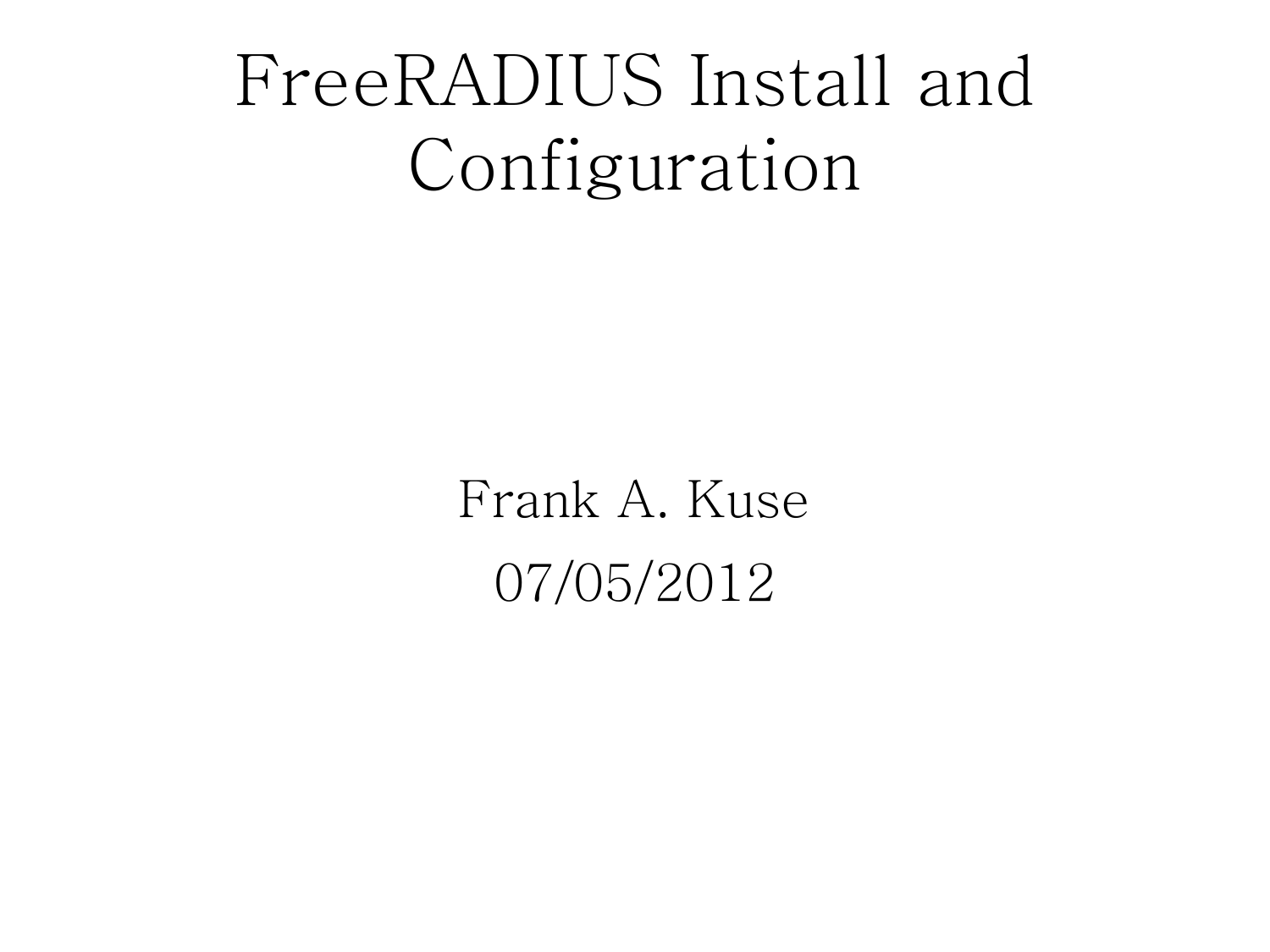### Radius Introduction?

Radius is a protocol that handle authentication but also authorization and accounting as well

It Helps Centralized Authentication in larger networks

●Most AAA services uses RADIUS

Reduces loads on front end servers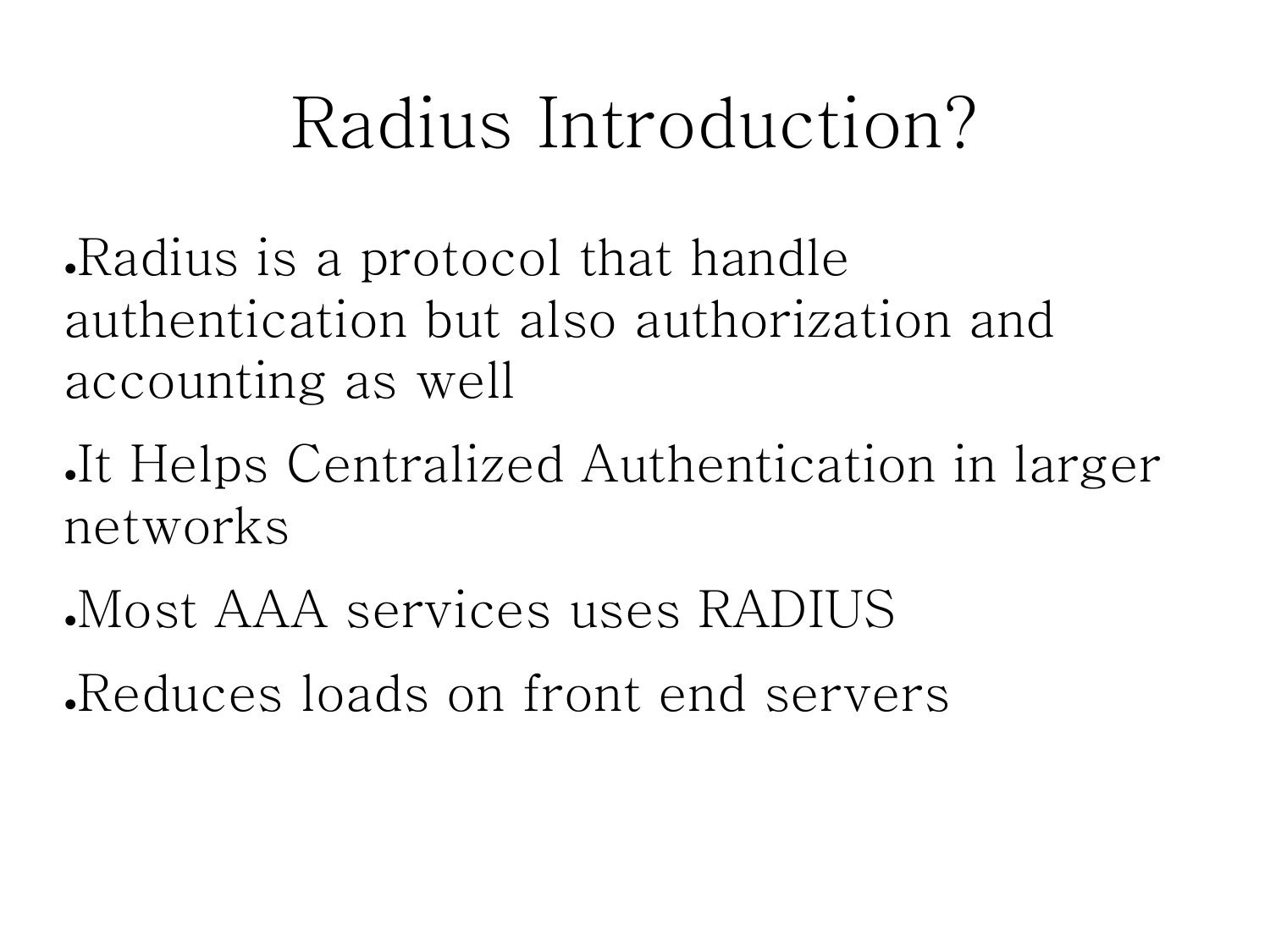# Authentication, Authorization, Accounting?

Authentication can be posed as a question that is Who are you?

Authorization can also be posed as a question that is What services am I allowed to give you?

Accounting can be posed as a question that is what did you do with my services while you were using them?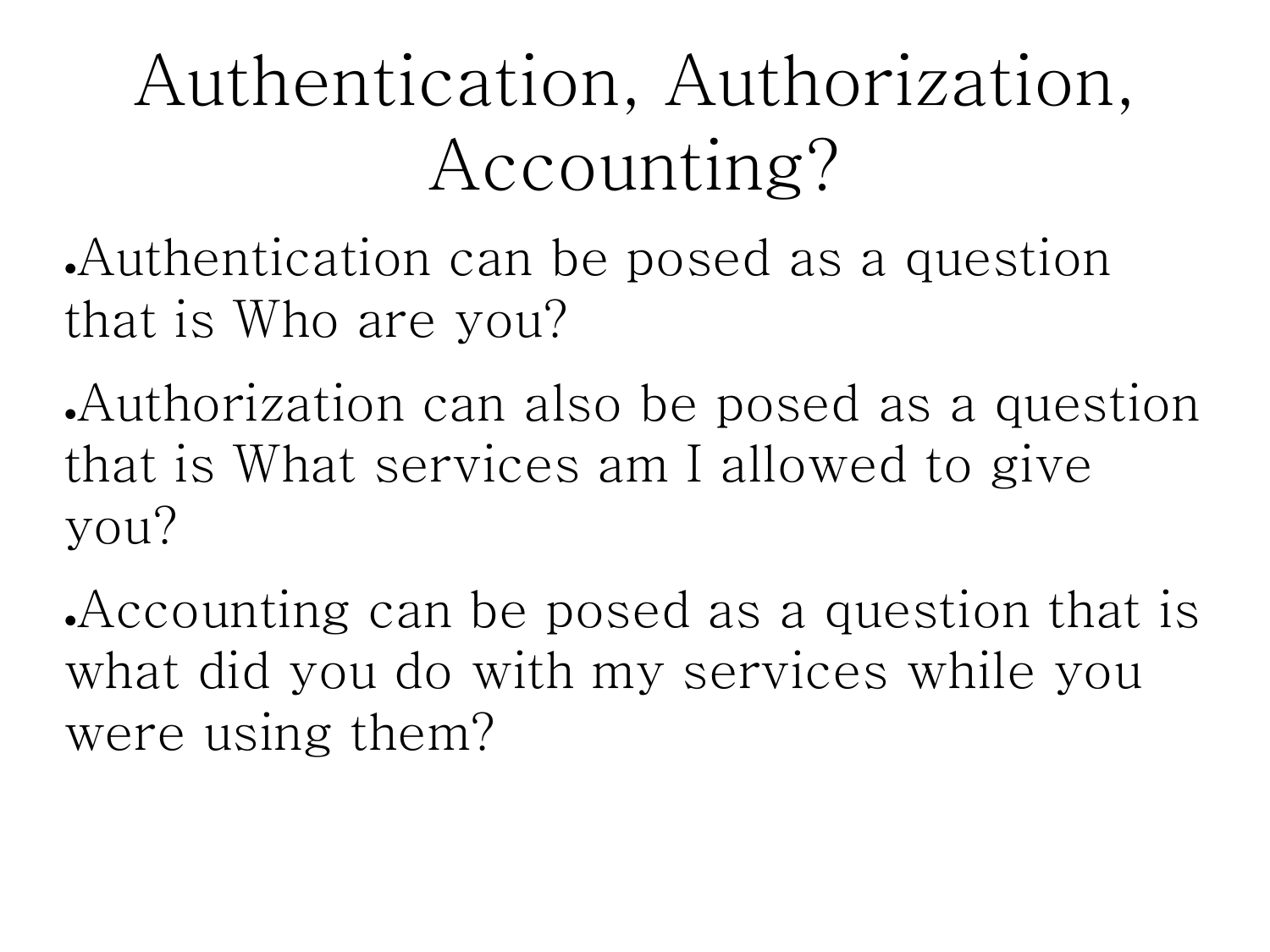# What is RADIUS? – In Summary

• Authentication is a process of verifying a person's declared identity.

Authorization is using a set of rules or other templates to decide what an authenticated user can do on a system

Accounting is measuring and documenting the resources a user takes advantage of during access.

RFC 2058, 2059 and 3865 contains more documentation on it. carnation is embodied in RFC 2865.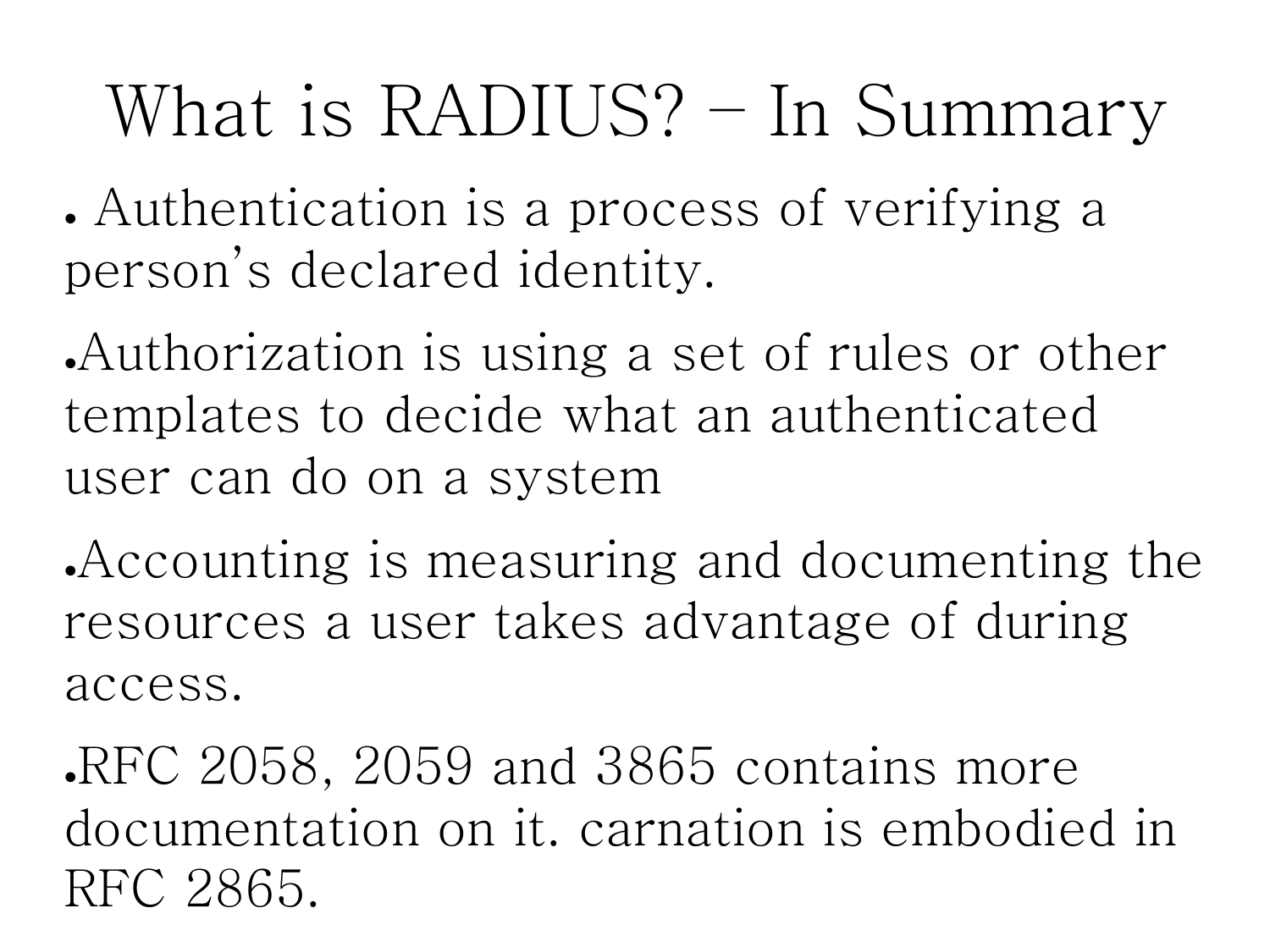# Basic Architecture of NAS/Radius/AAA



**Basic Architecture for NAS/RADIUS/AAA**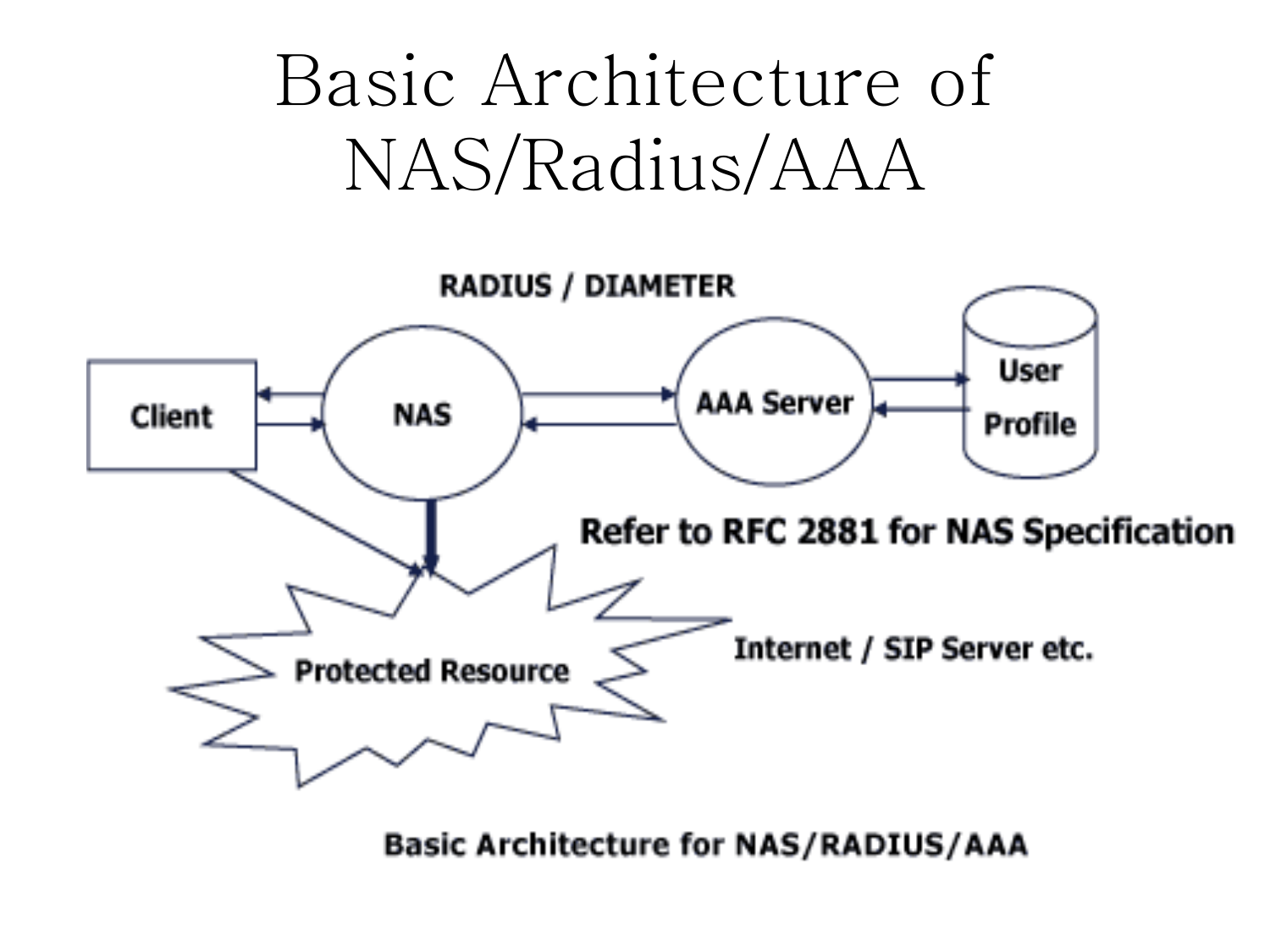#### RADIUS Mechanism

#### Radius in action

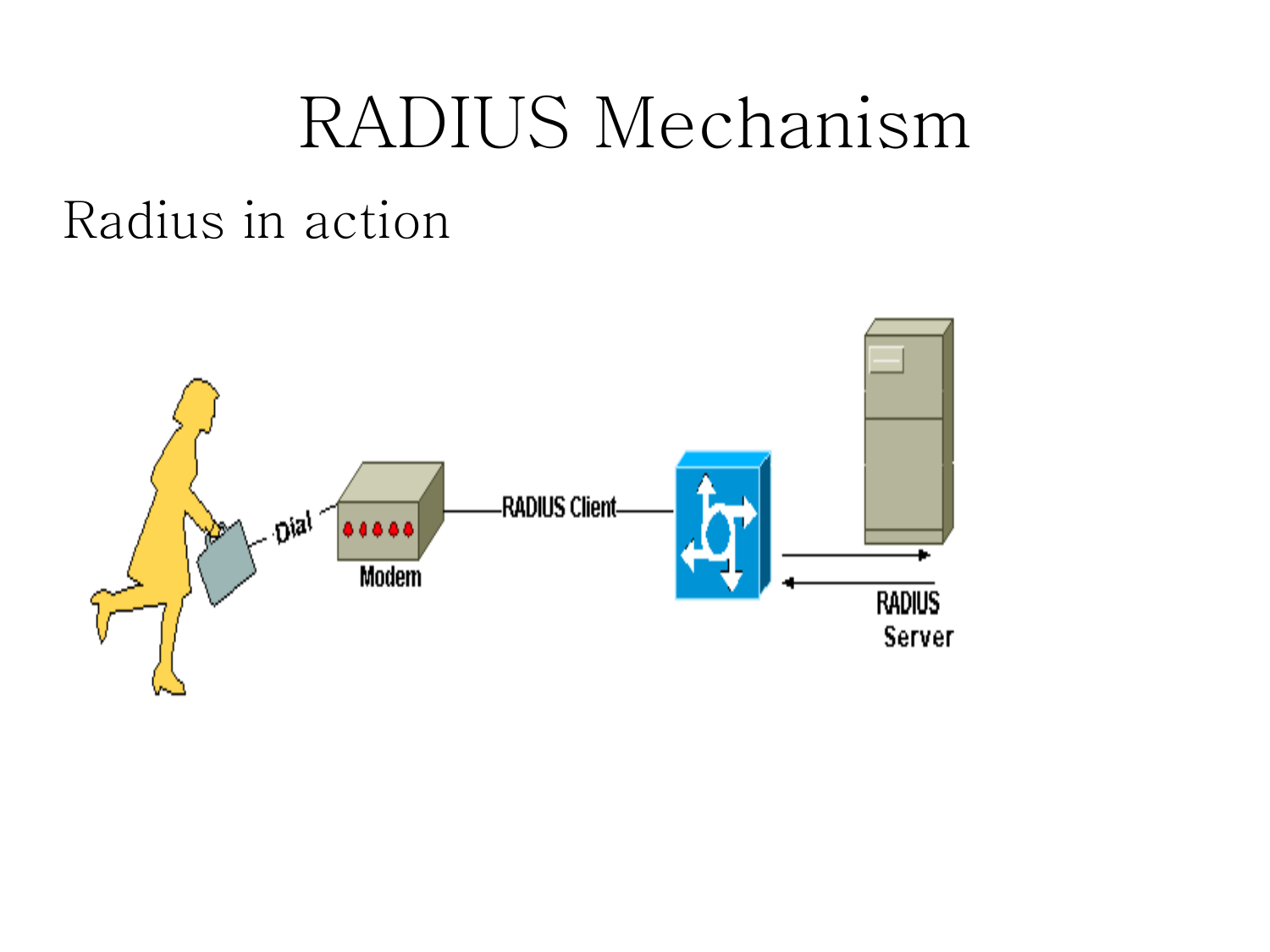### RADIUS Message

- Access Request
- \* Generated by the NAS (RADIUS client) towards the server to forward the request from or on behalf of a user.

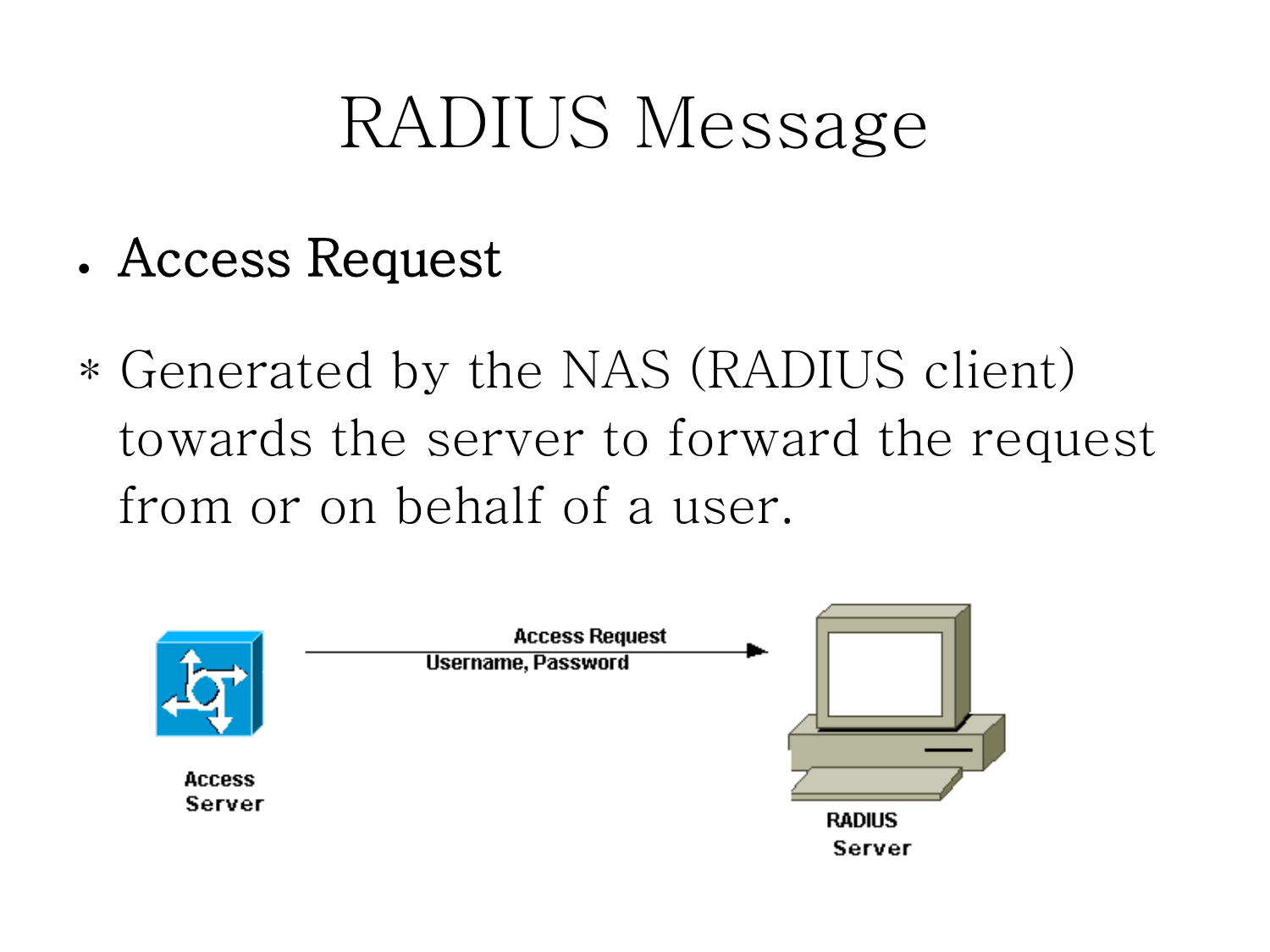### RADIUS Message Continue

- Access Accept
- \* This message is sent from the RADIUS server to the NAS to indicate a successful completion of the request

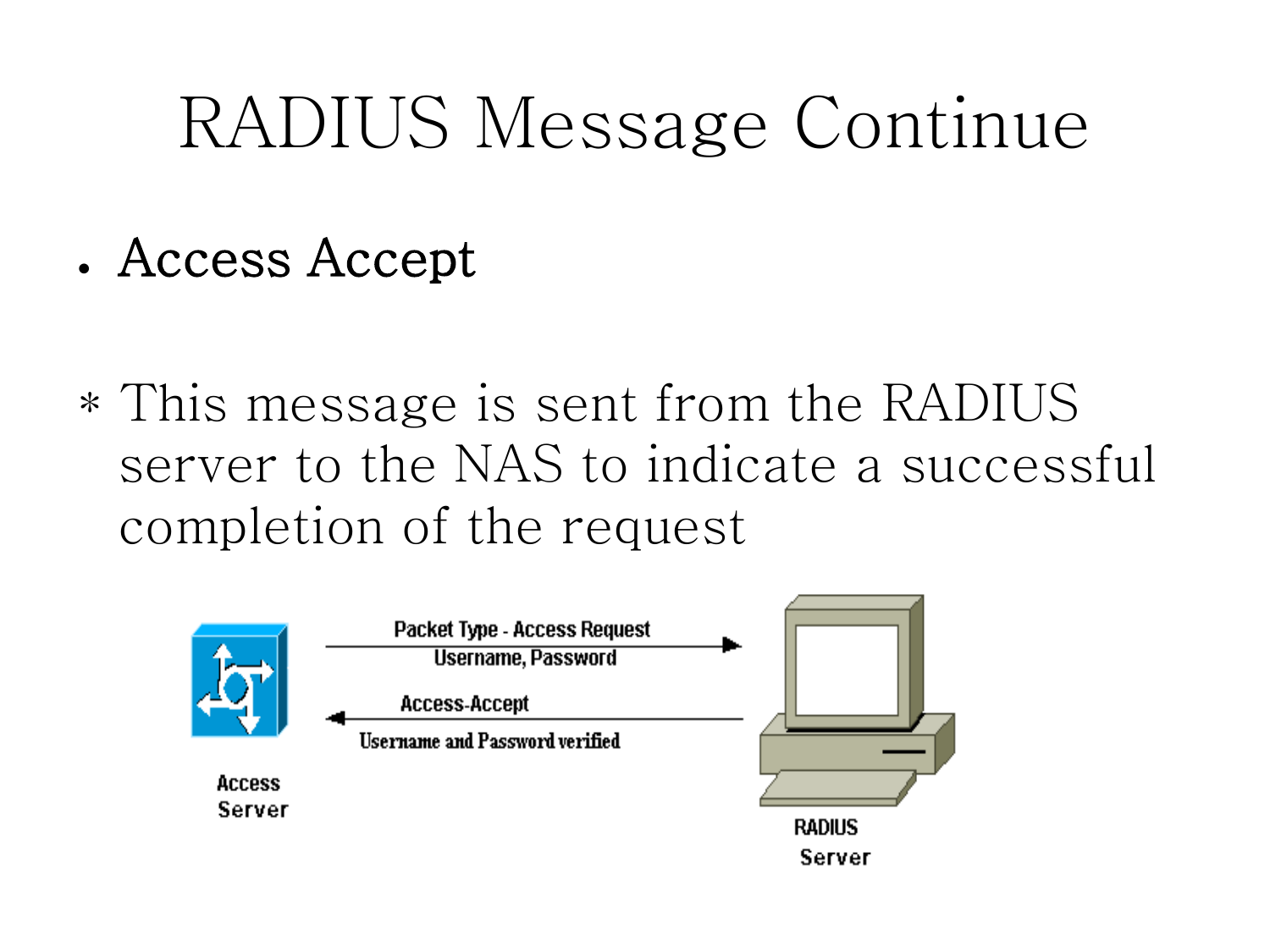### RADIUS Message continue

- Access Reject
- \* This message is sent by the server to indicate the rejection of a request

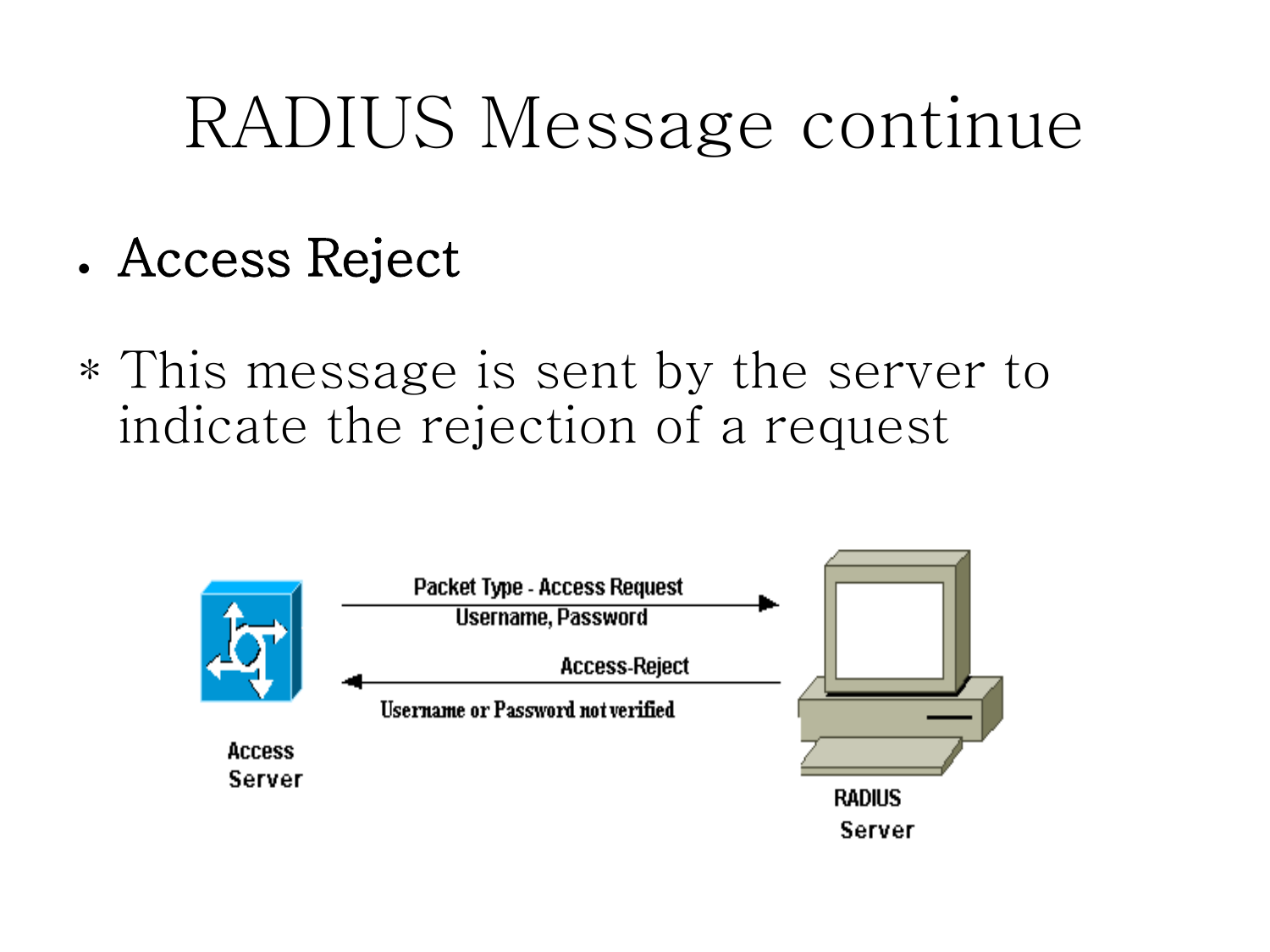# RADIUS Message Continue

- Accounting request
- Sent from the client to the accounting server to convey accounting information regarding the service provided to the user
- Accounting response
- \* Sent by the server to the client (NAS) to acknowledge and indicates the result of the performed accounting function by the server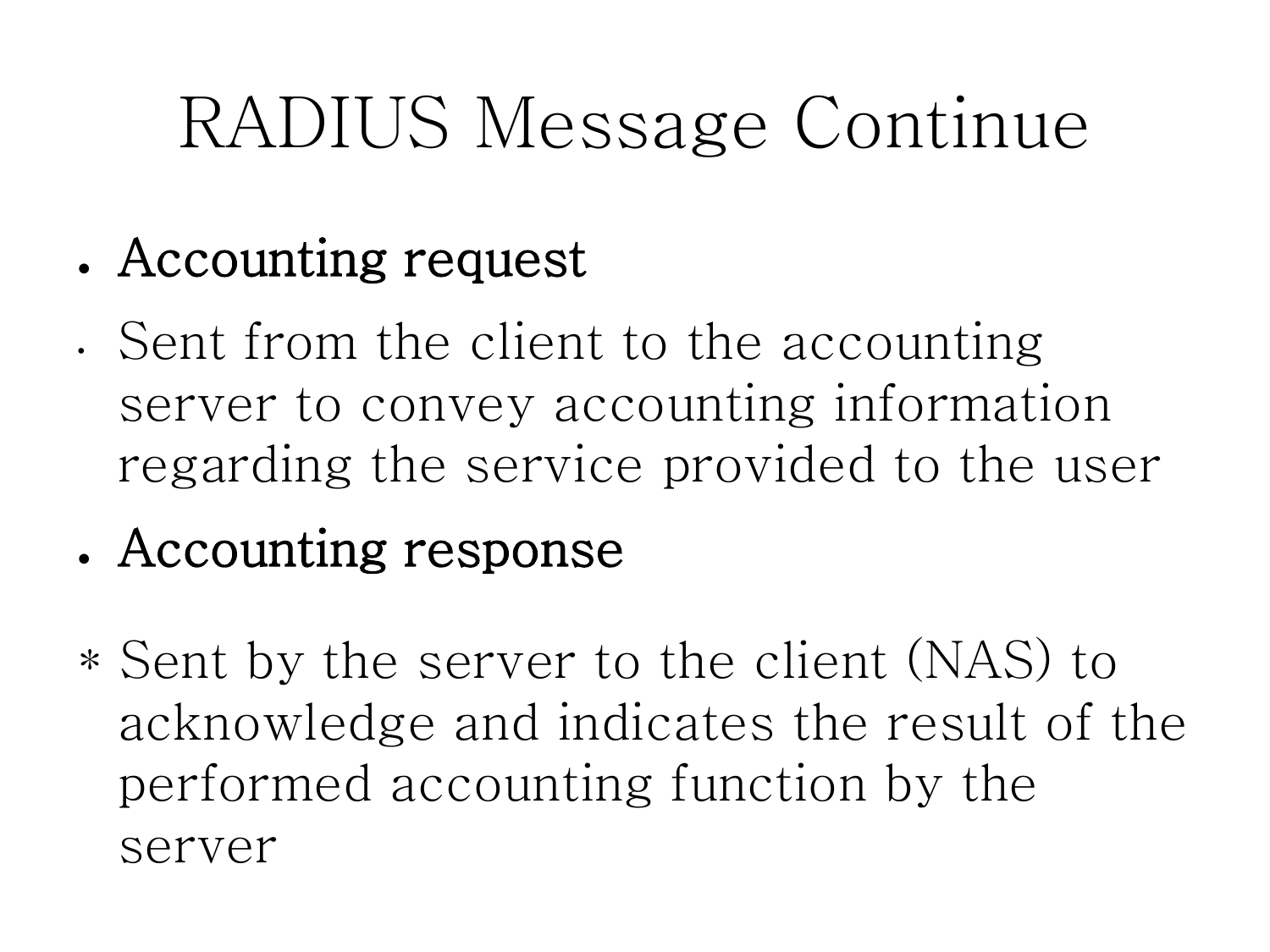## Detail Radius Operations

- Radius Codes are assigned as follows: 1 -- Access-Request
- 2 -- Access-Accept
- 3 -- Access-Reject
- 4 -- Accounting-Request
- 5 -- Accounting-Response
- 11 -- Access-Challenge
- 12 -- Status-Server ( experimental)
- 13 -- Status-Client ( experimental)

255 -- Reserved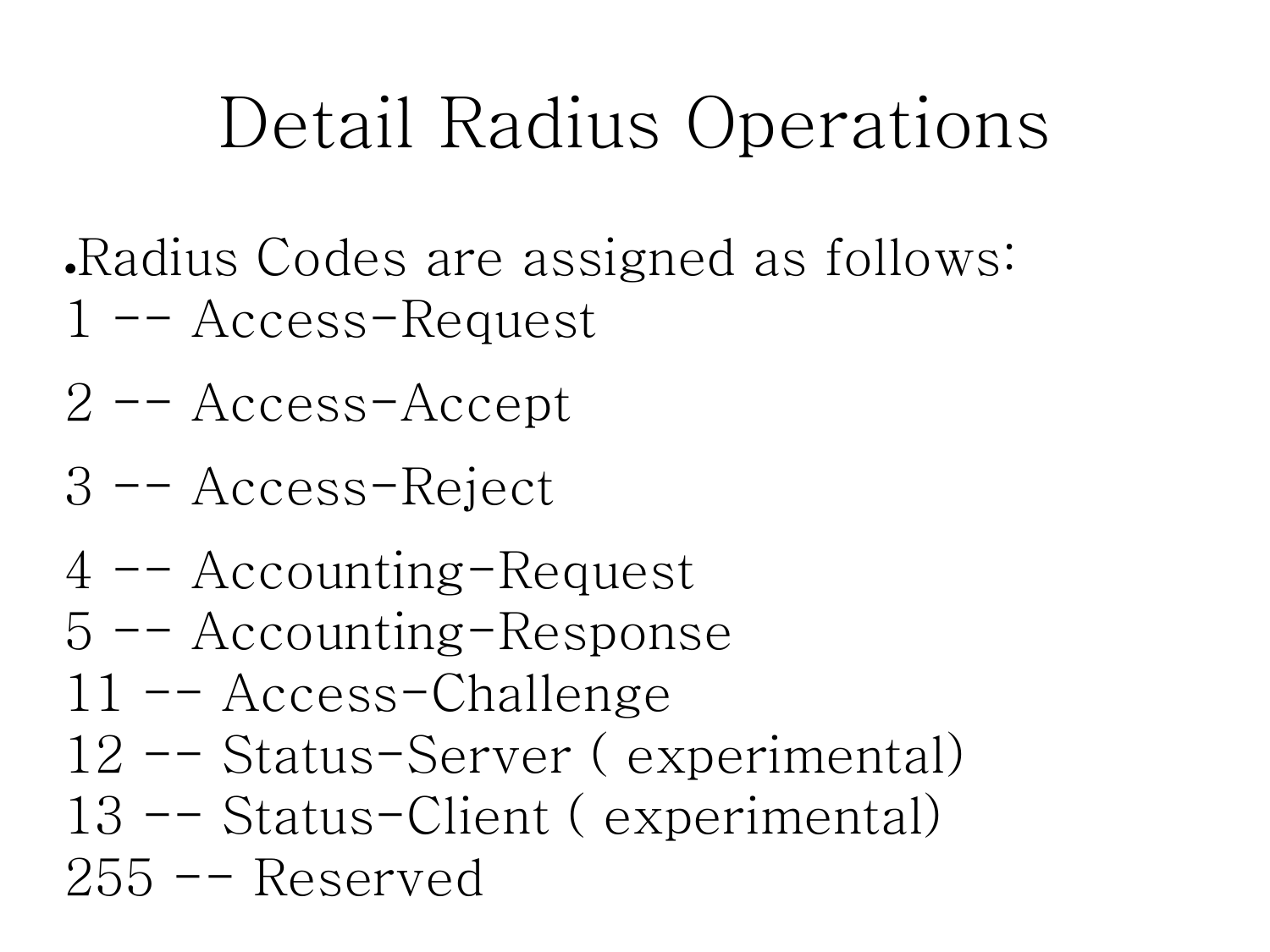## Detail Radius Operations -Continued

5 6 7 8 9 0 1 2 3 4 5 6 7 8 9 0 1 2 3 4 5 6 7 8 9 0 1

+-+-+-+-+-+-+-+-+-+-+-+-+-+-+-+-+-+-+-+-+-+-+-+-+-+-+-+-+-  $+-+--+-+$ 

| Code | Identifier | Length |

+-+-+-+-+-+-+-+-+-+-+-+-+-+-+-+-+-+-+-+-+-+-+-+-+-+-+-+-+-  $+-+--+-+$ 

 $| \cdot |$ 

| Authenticator |

 $|\;|$ 

| |

+-+-+-+-+-+-+-+-+-+-+-+-+-+-+-+-+-+-+-+-+-+-+-+-+-+-+-+-+- +-+-+-+

| Attributes ...

+-+-+-+-+-+-+-+-+-+-+-+-+-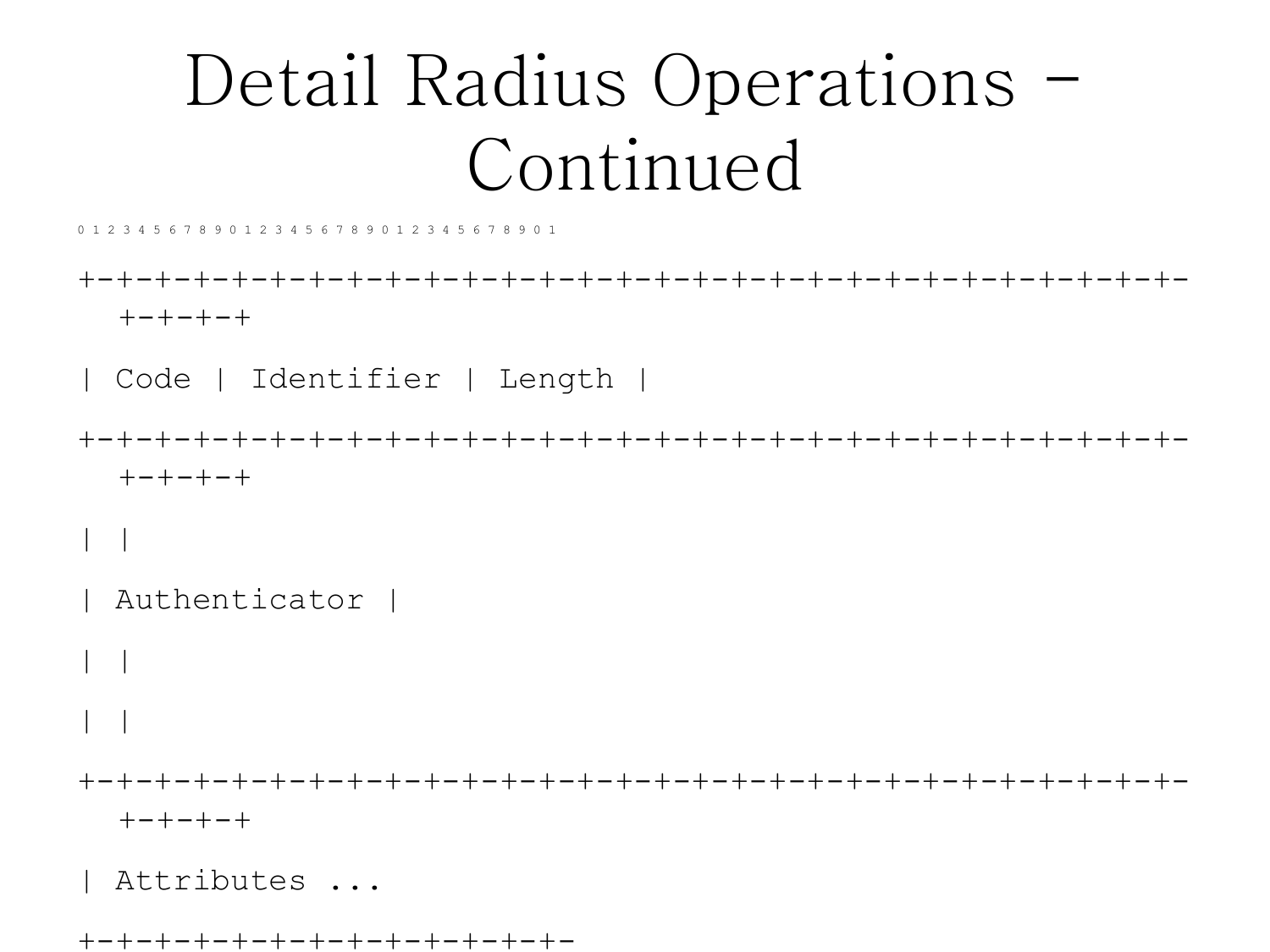# Detail Radius Operations -Continued

. Radius Packet format is has the following parts.

Code: This is 1 octet long and identifies various types of packets

Identifier: This is again 1 octet long and aids in matching responses with requests.

Length: This is 2 octet long and specify the length of the packet including code, identifier, length and authenticator. ( Min packet is 20 octet and max is 4096 octet).

Authenticator: This is 16 octet long and filled up in case of some request and responses.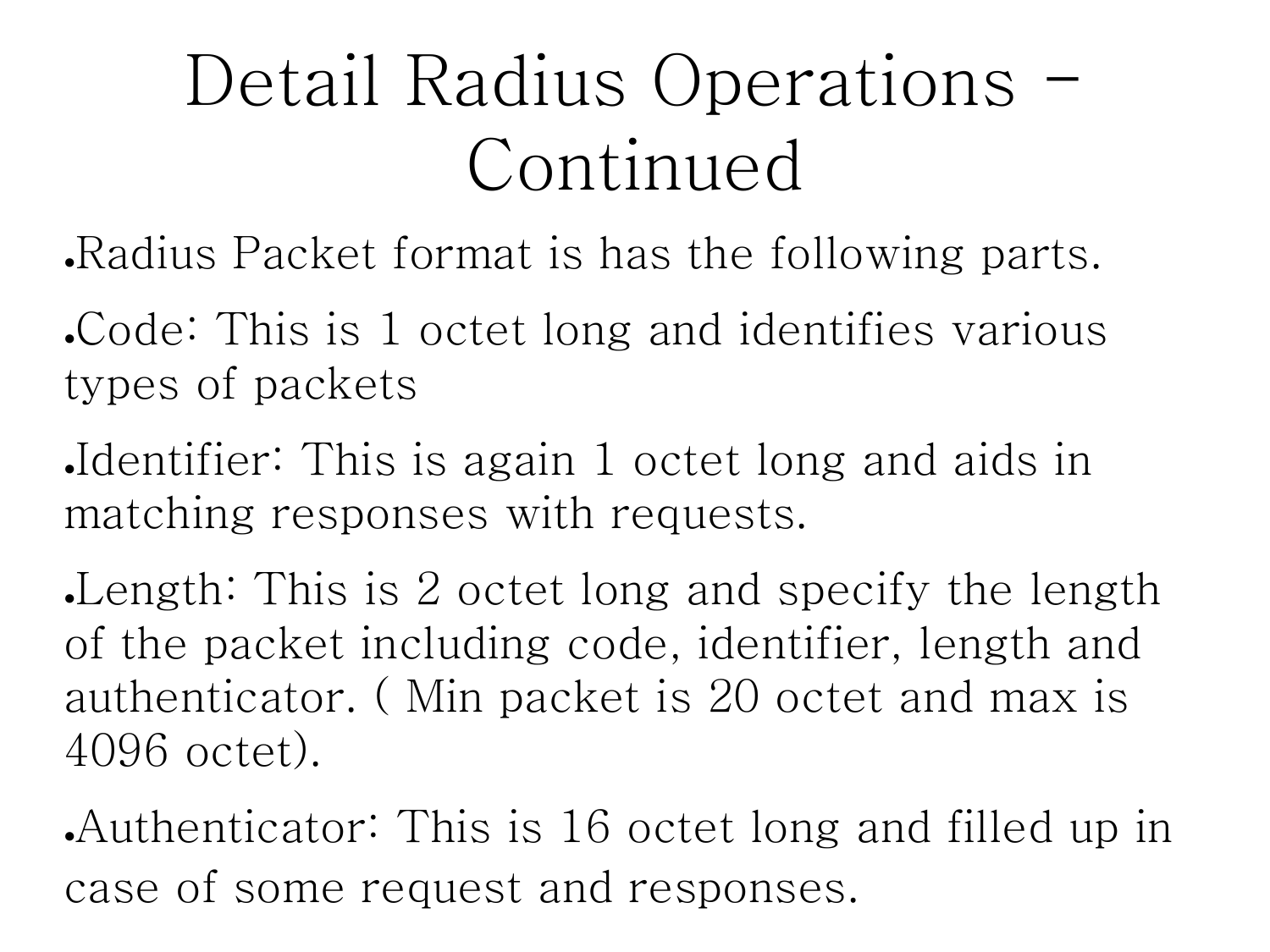# Detail Radius Operations -Continued

List of Attributes: There will be a list of  $63+$ attributes and a radius attribute will also have defined format as below

Type: 1 octet, identifies various types of attribute.

• Length: 1 octet, length of the attribute including Type

-- Value: 0 or more octets, contains information specific to attribute

Examples of Radius Attributes list are User-Name, User-Password,NAS-IP-Address,NAS-Port,Service-Type, NAS-Identifier,Framed-Protocol,Vender-Specific,Calling-Station-ID,Called-Station-Id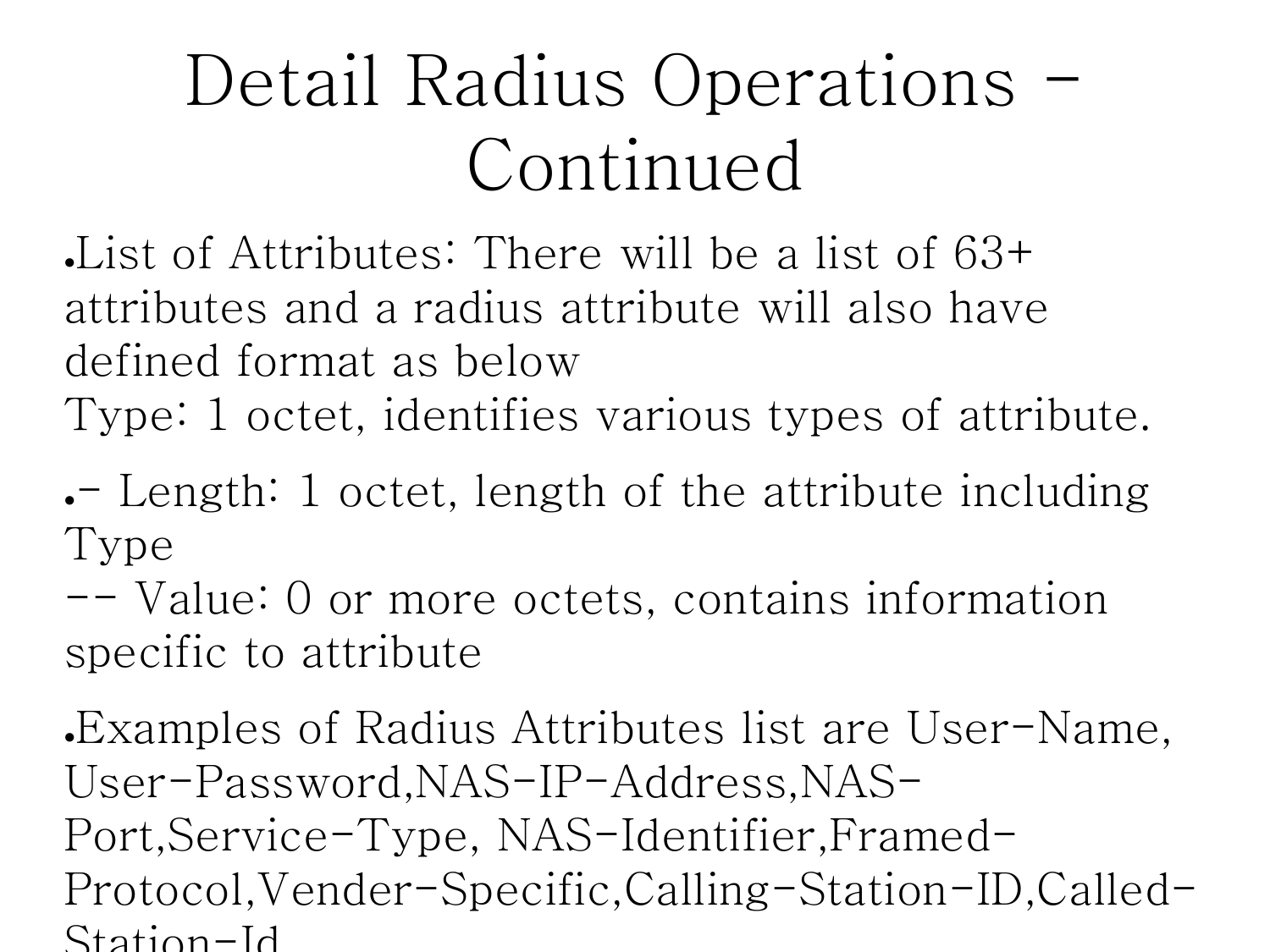#### Other AAA services

●DIAMETER is a proposed next generation protocol specifically designed to meet the requirement of the IETF and TIA for 3GPP, 3GPP2 and IMS AAA requirements. Some of it's advantages is as below.

–Better Proxying

- –Better Session Control
- –Better Security

●TACACS/TACAS+ is a Terminal Access Controller Access Control System is actually a remote authentication protocol that is used to communicate with an authentication server commonly used in unix networks.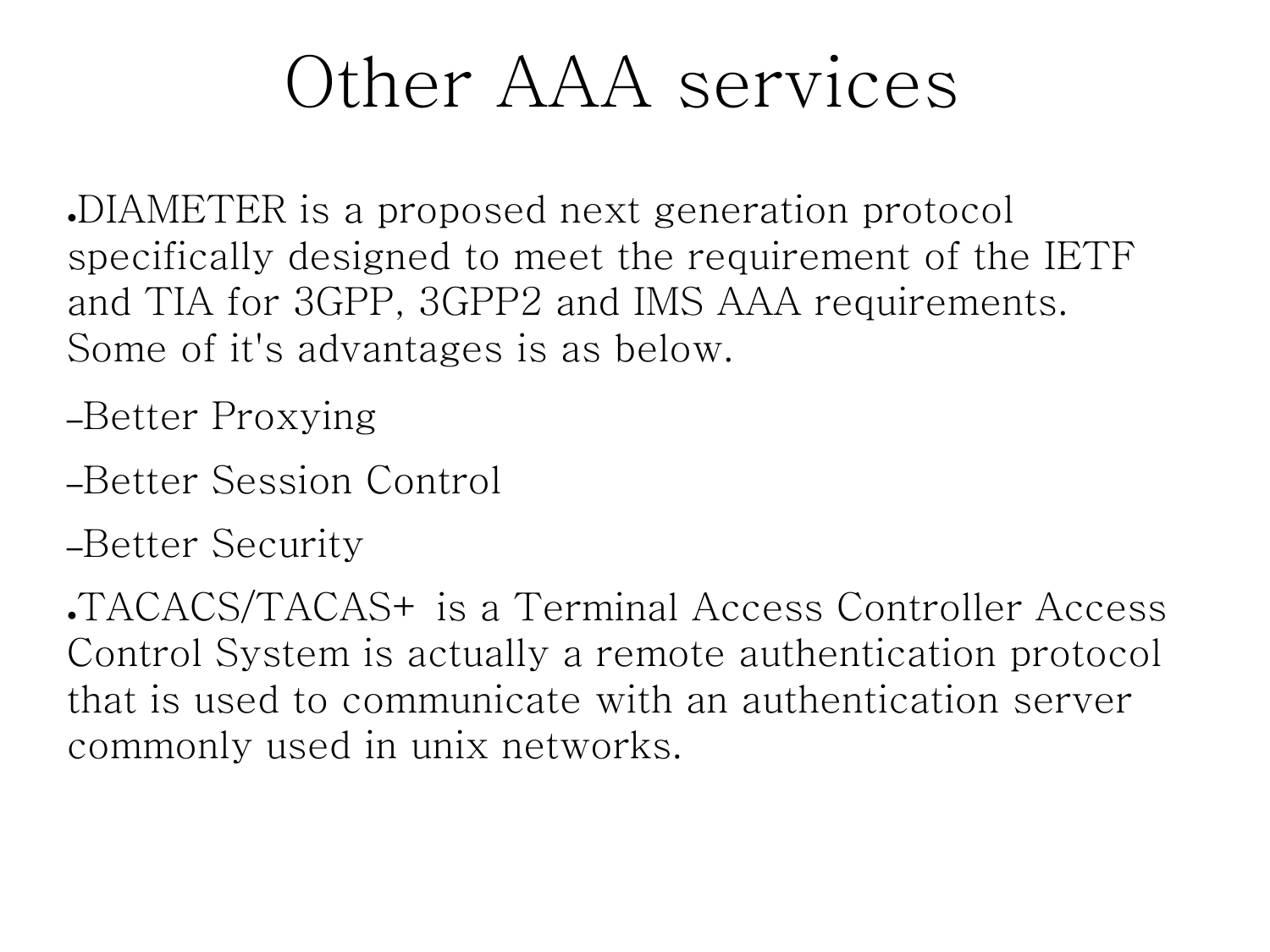### Other AAA services - Continued

●LDAP – Lightweight Directory Access Protocol which is also used in unix systems authentication

 $\cdot$ Kerberos – is the name of a computer network authentication protocol which allows individuals communication over a non-secure network to prove their identity to on another in a secure manner.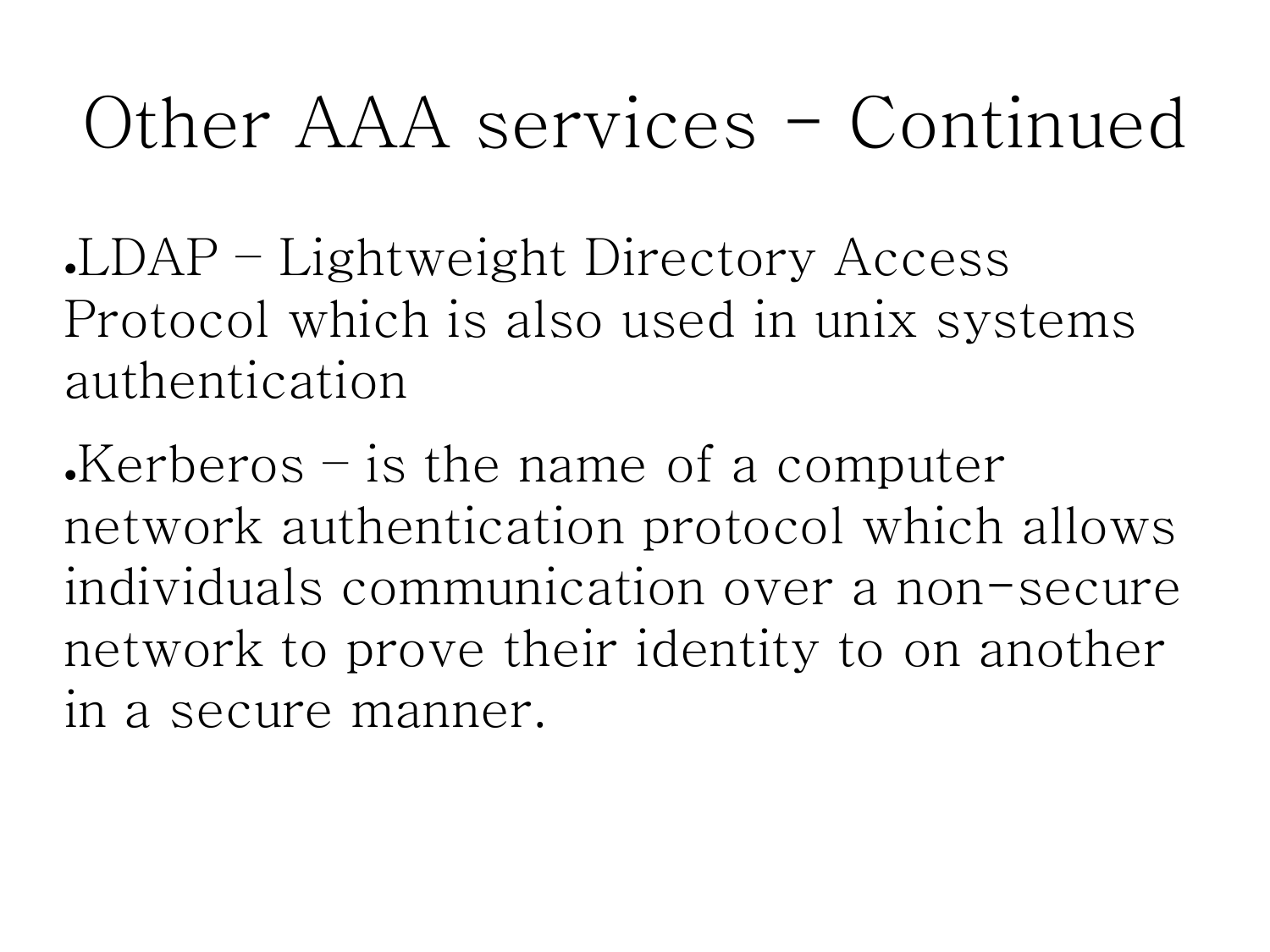#### Configuring User Information

The Radius users file is a flat text file on the Radius Server. The users file stores authentication and authorization information for all users authenticated with Radius . For each user, you must create an entry that consists of three parts: the username, a list of check items, and a list of reply items.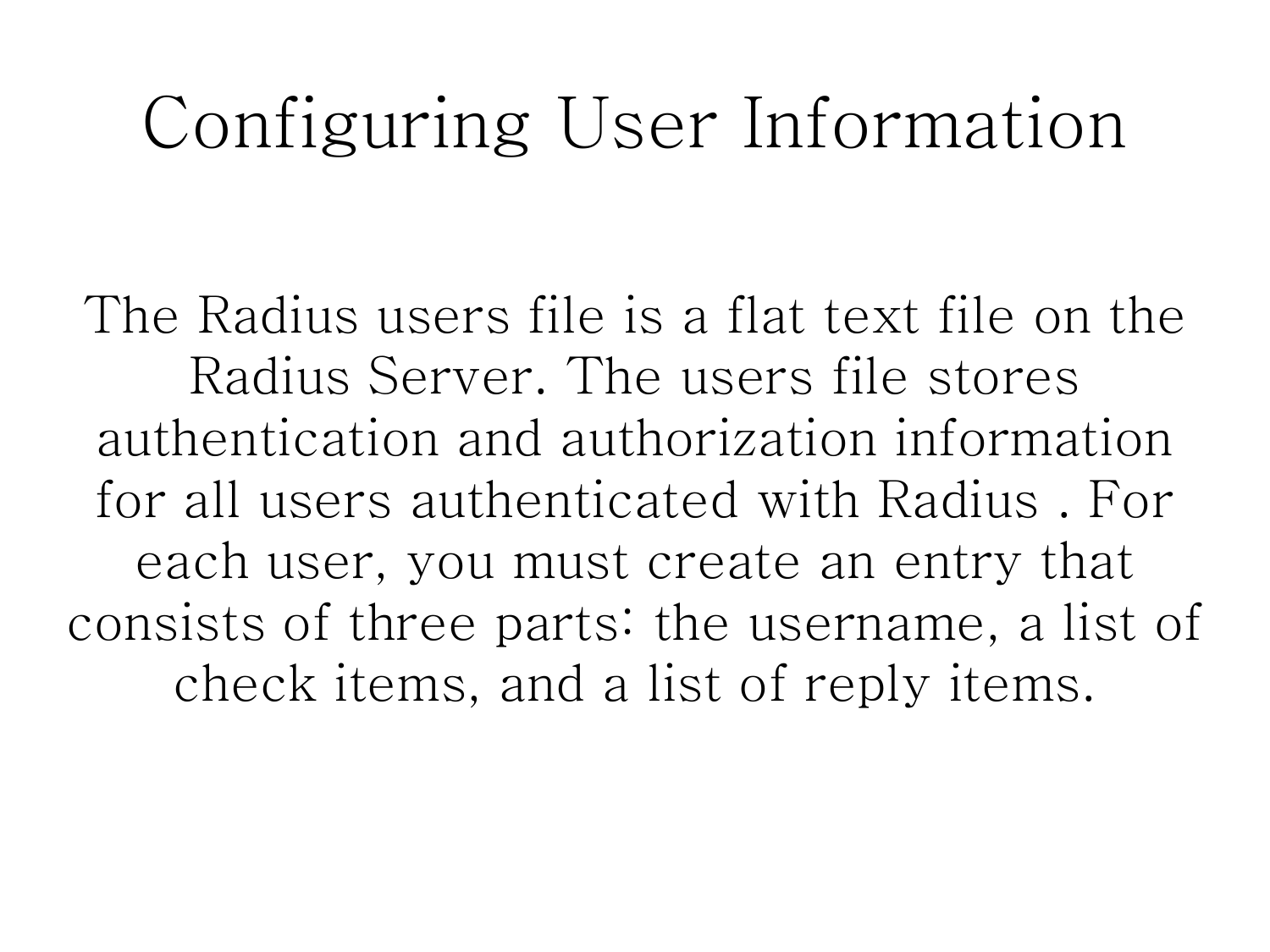```
Franko Password = 'testing12'
              Service-Type = Frame-User,
              Framed-protocol = PPP,
              Framed-IP-Address = 
255.255.255.254
              Framed-IP-Netmask = 
255.255.255.255
              Framed-Routing = None,
              Framed-MTU = 1500
```
Franko is the username and password testing12 is a check item and we have Service-Type as the first Reply Item and Framed-IP-Address being the second item.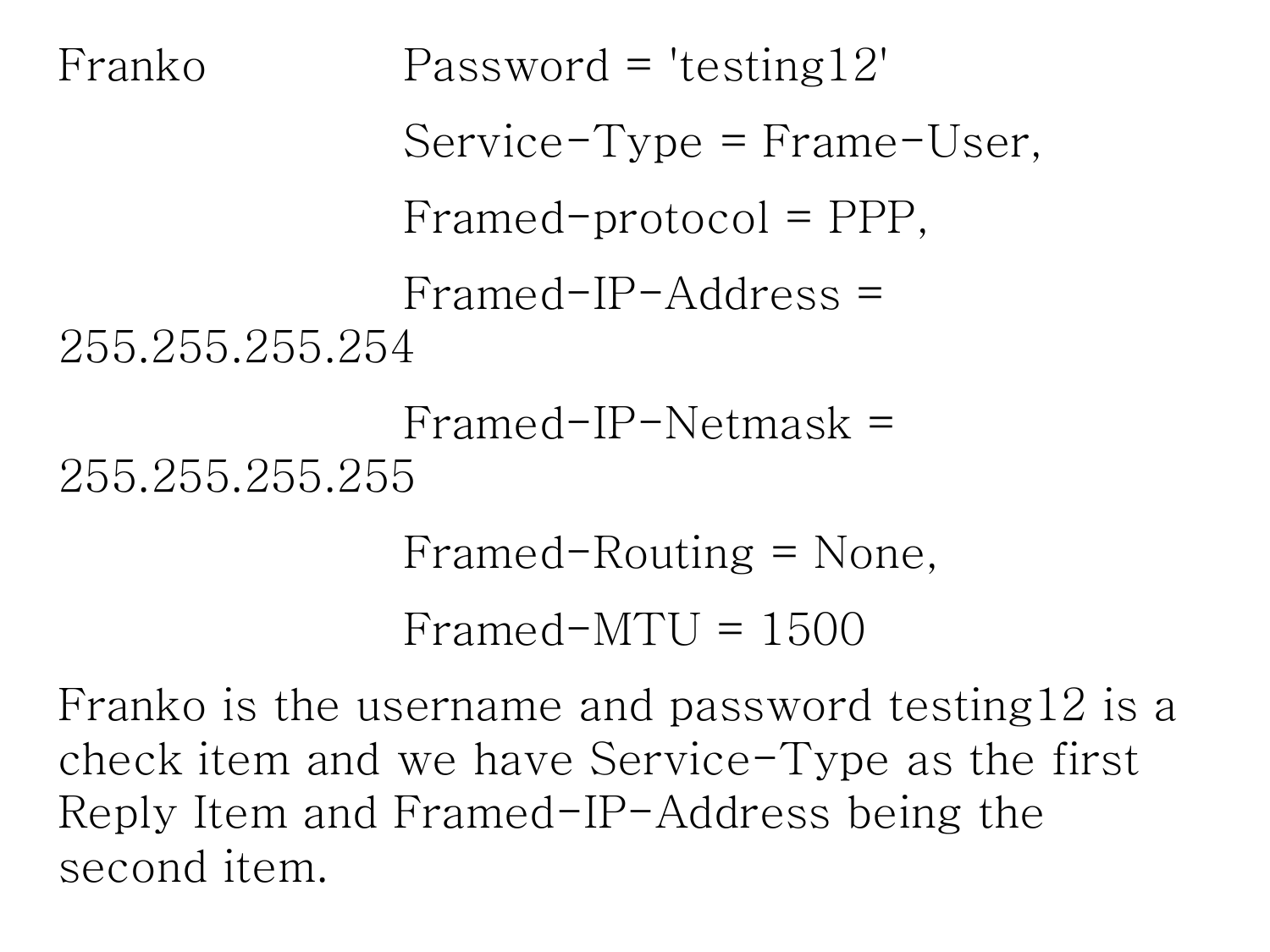#### \*Username

The username is the first part of each user entry. Username consist of up to 63 printable,nonspace, ASCII characters.

\*Check Items

Check items are listed on the first line of a user entry, separated by commas. For an access request to succeed, all check items in the user entry must be matched in the access request.

N.B: The line in the user entry that contains the username and check items must not exceed 255 characters.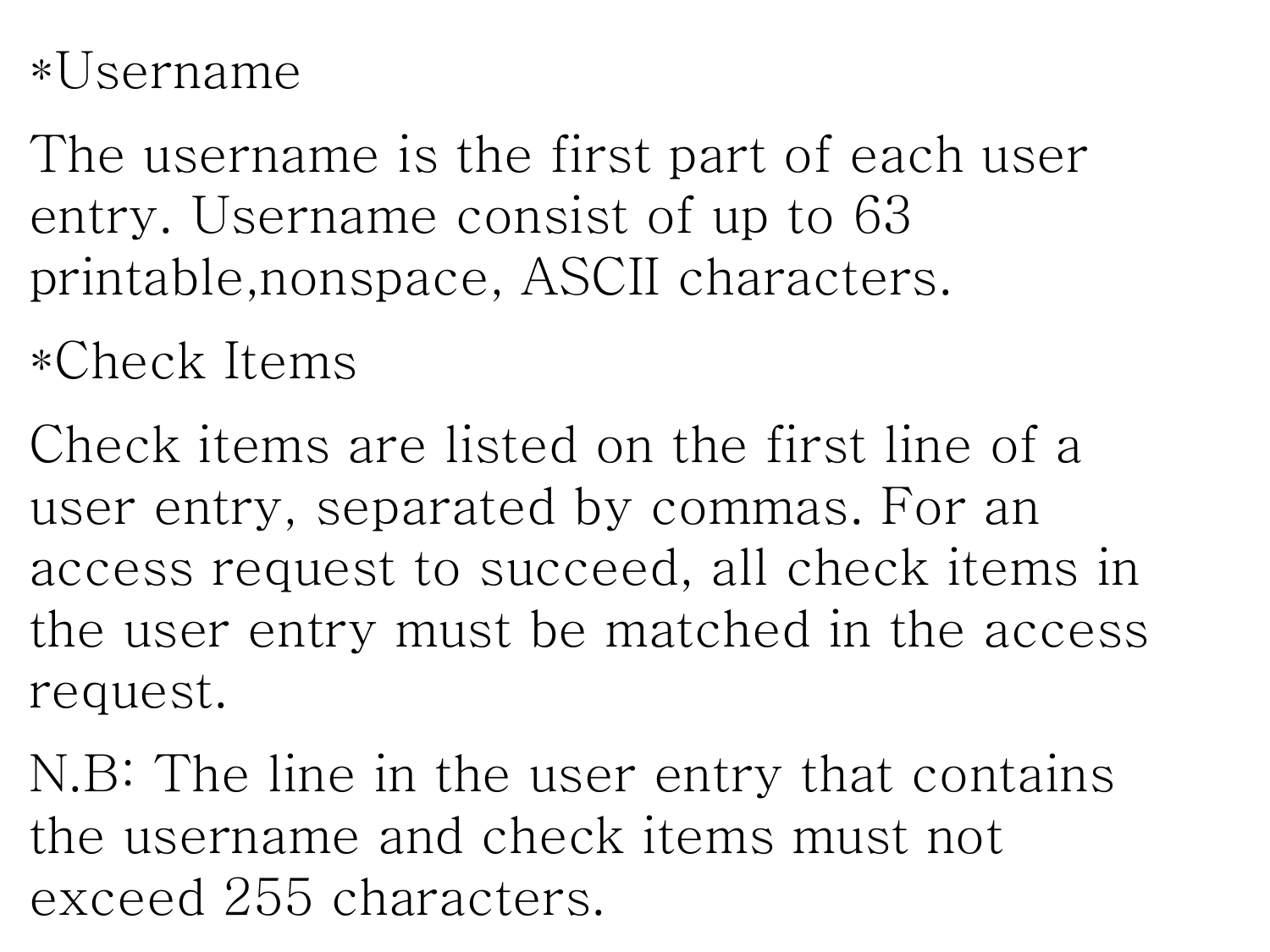#### \*Reply Items

Reply items give the NAS information about the user's connection. Eg whether to use PPP or SLIP is used or whether the user's IP address is negotiated.

If all check items in the user entry are satisfied by the access-request, the radius server sends the reply items to the NAS to configure the connection.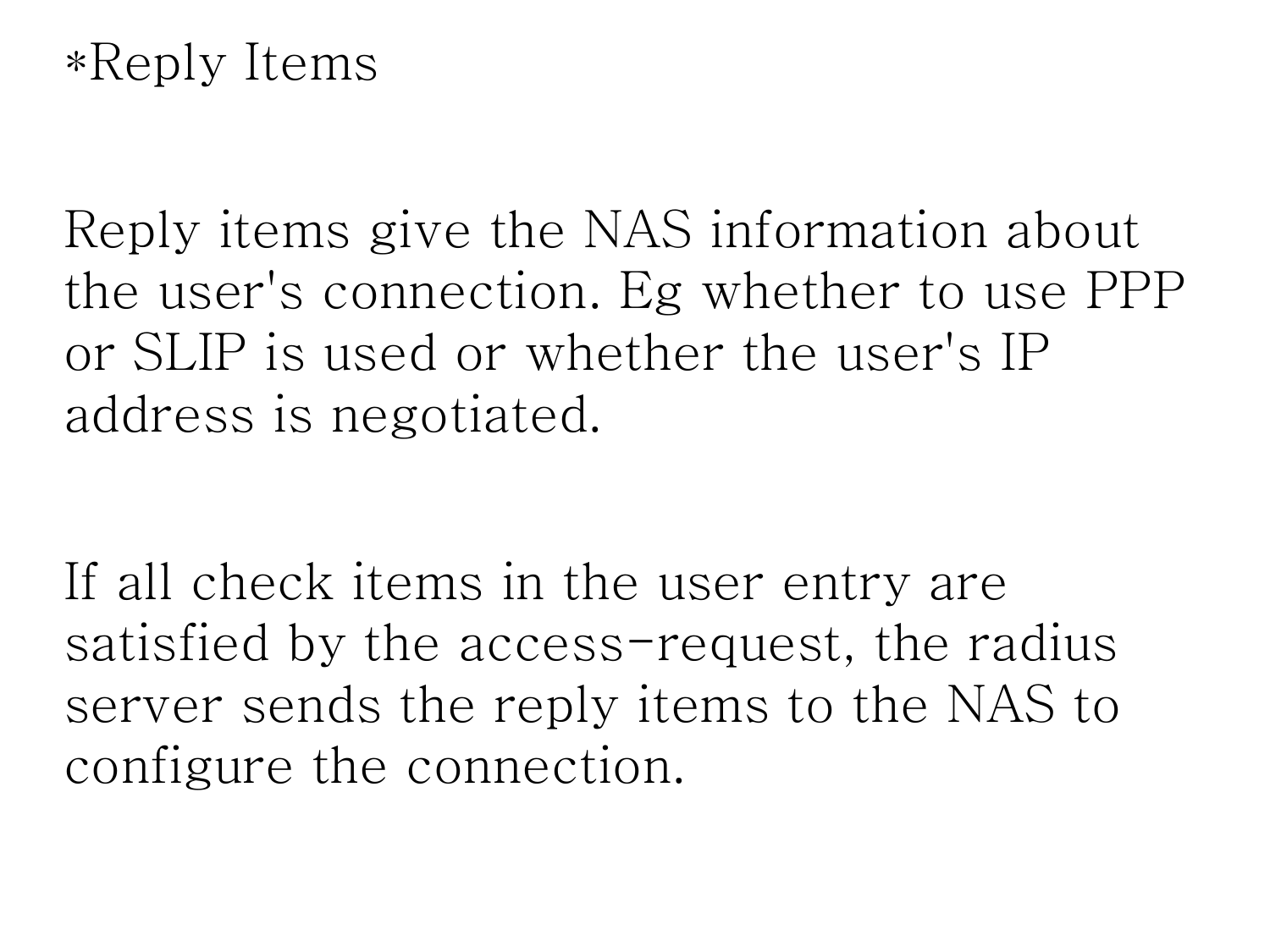\* Password Locations

Use the Auth-Type check item to specify the type of authentication to use for a particular user. Auth-Type can be either of the following : Local , System or SecureID. If the check Item is omitted the user entry , Local is assumed.

\* Local

To indicate that the user's password is stored in the Radius users file, use the Local Auth-Type. To set the user's password, use the Password check Item. An example line from a user entry is displayed below.

Franko Auth-Type = Local, Password = 'test123'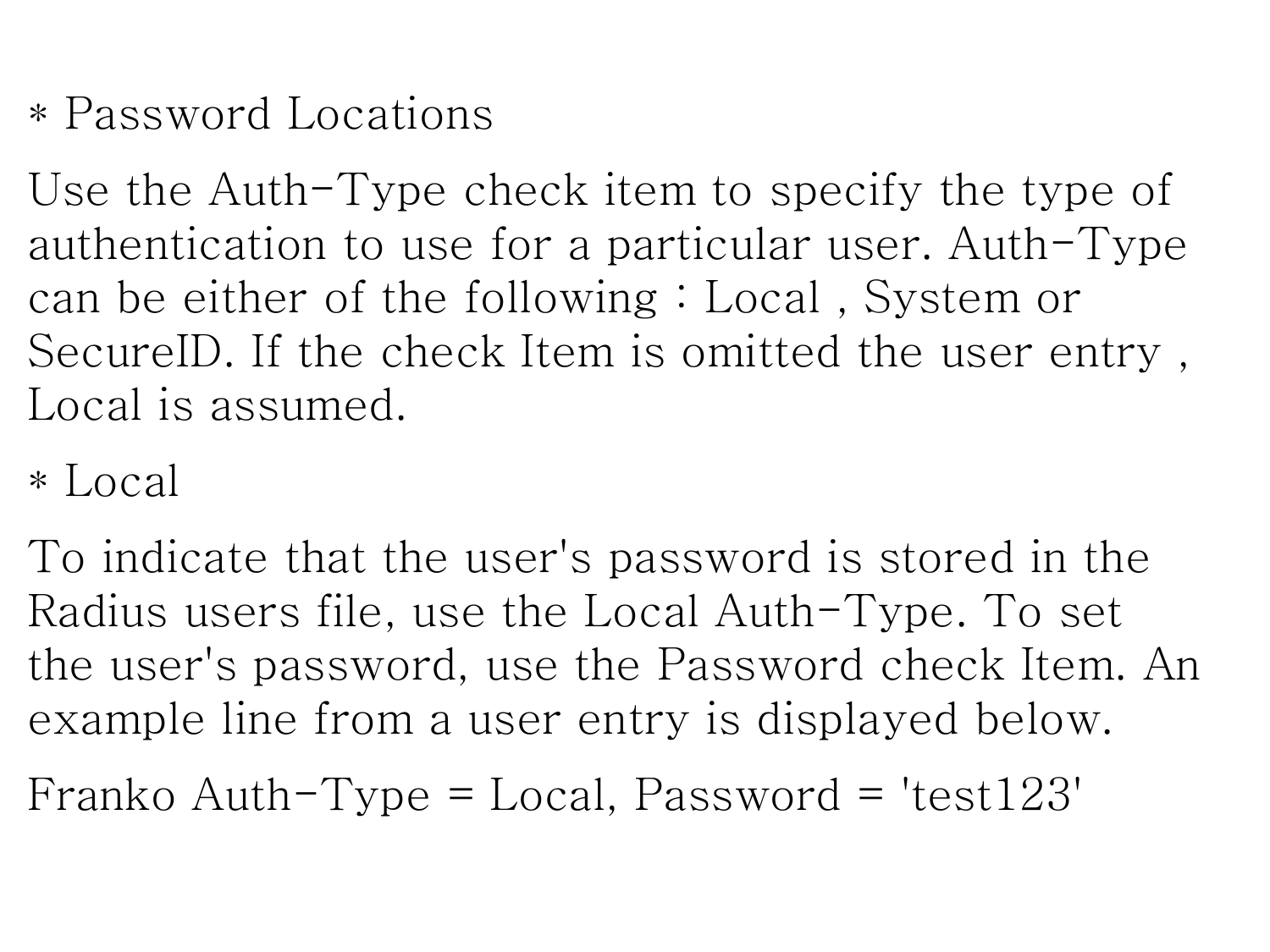#### \* System

To indicate that the user's password is stored in a system password file, use the System Auth-Type.

System can be a password file in unix such as /etc/passwd, /etc/shadow, a windows NT password database, or a password map in NIS or NIS+. When the RADIUS server receives a username-password pair from the client, it queries the operating system to determine if there is a matching username-password pair.

Eg.

Franko Auth-Type = System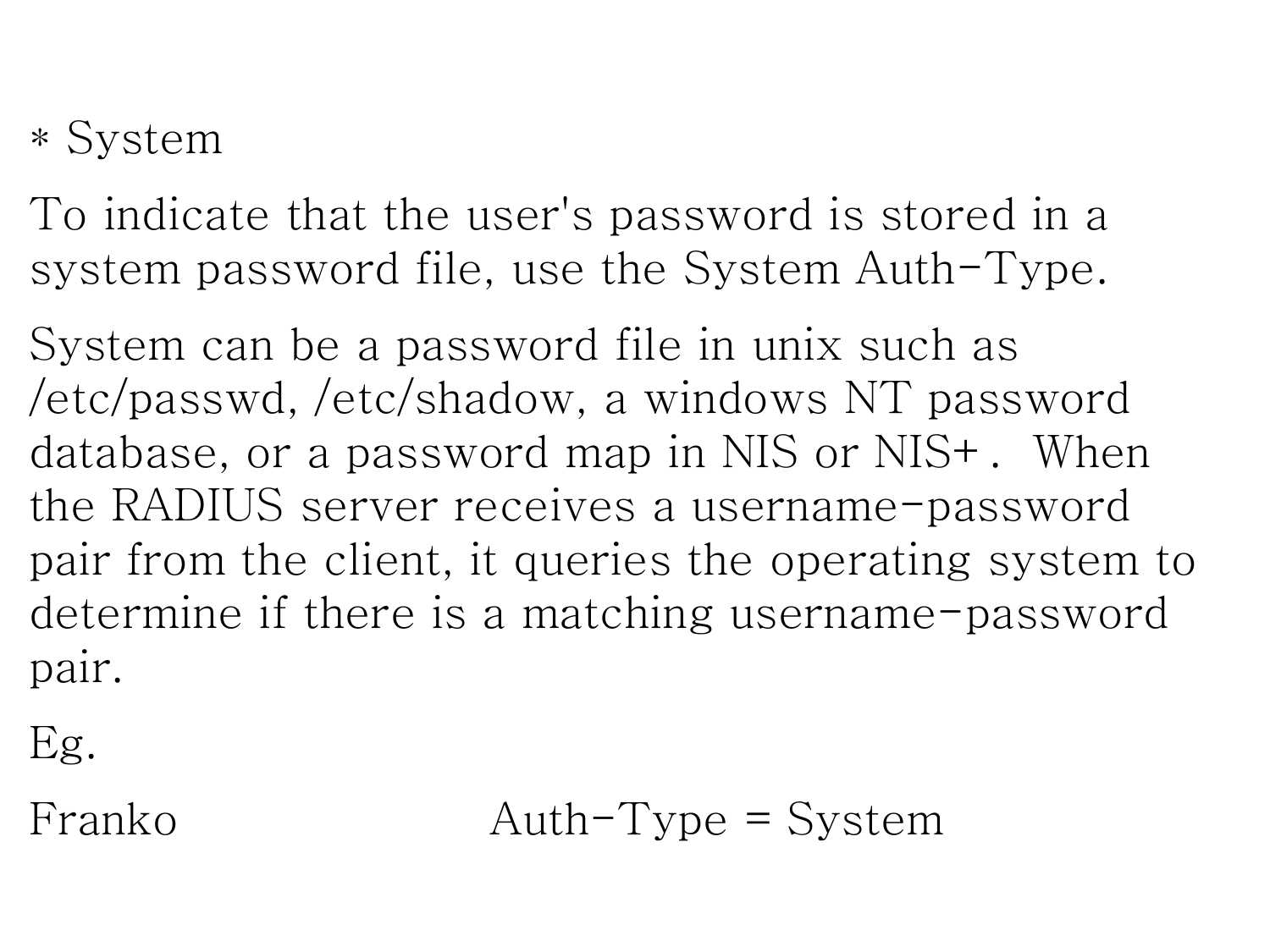SecurID

The SecureID Auth-Type indicates that the user's password should be authenticated by a securID Server.

eg.

#### Franko Auth-Type=SecurID

To receive a passcode from SecurID, the Server software must be running on the same unix host as the radius server.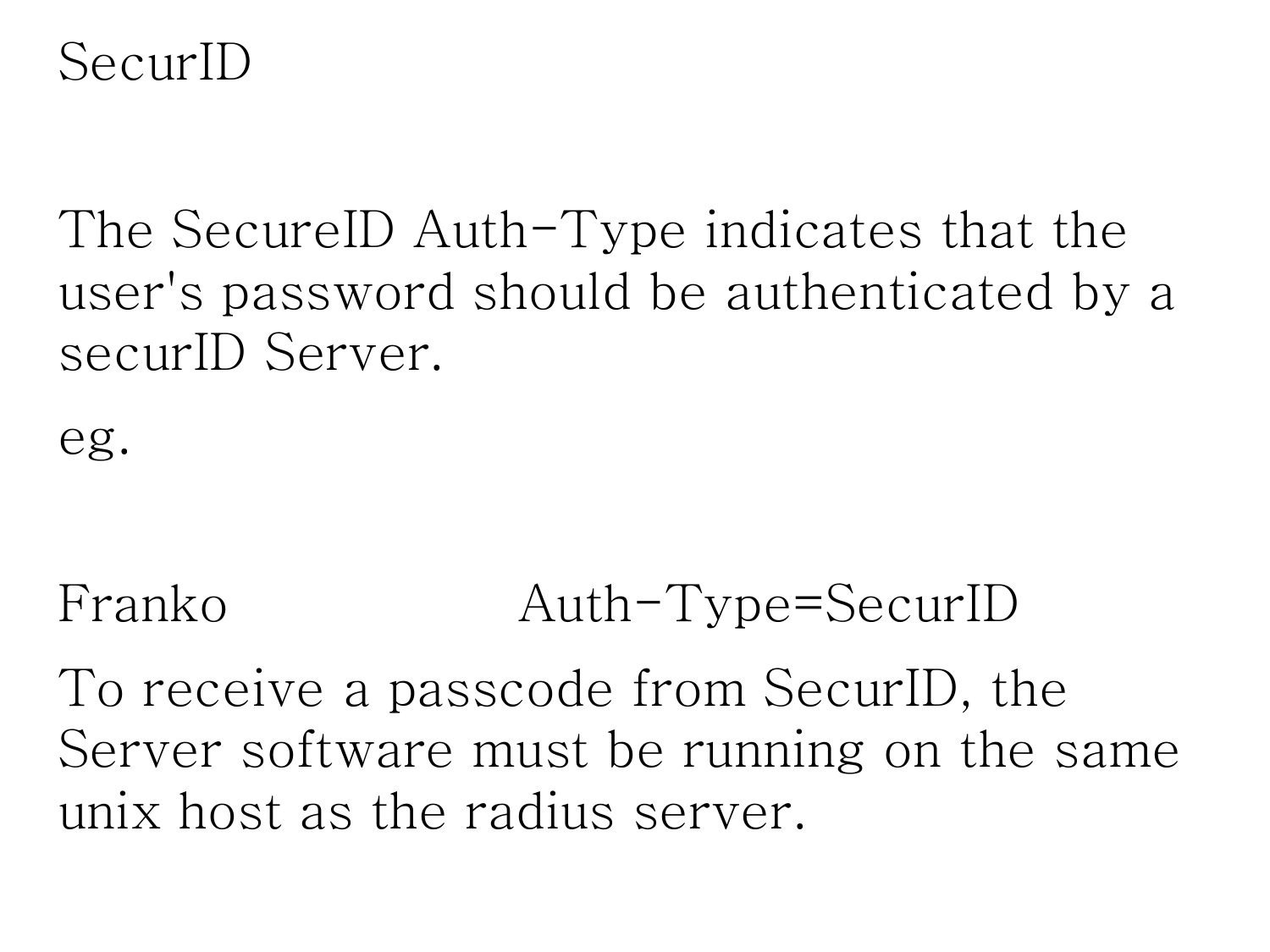\* Password Expiration Date

To disable logins after a particular date, complete the following steps:

1. Specify the date of expiration using the Expiration Check item. The date must be specified in "Mmm dd yyyy" format;

Eg.

```
Franko Password = "test12", Expiration="May 12 2009"
```
Edit the Password-Expiration and Password-Warning values in the dictionary to meet your security needs.

VALUE Server-Config Password-Expiration 30

VALUE Server-Config Password-Warning 5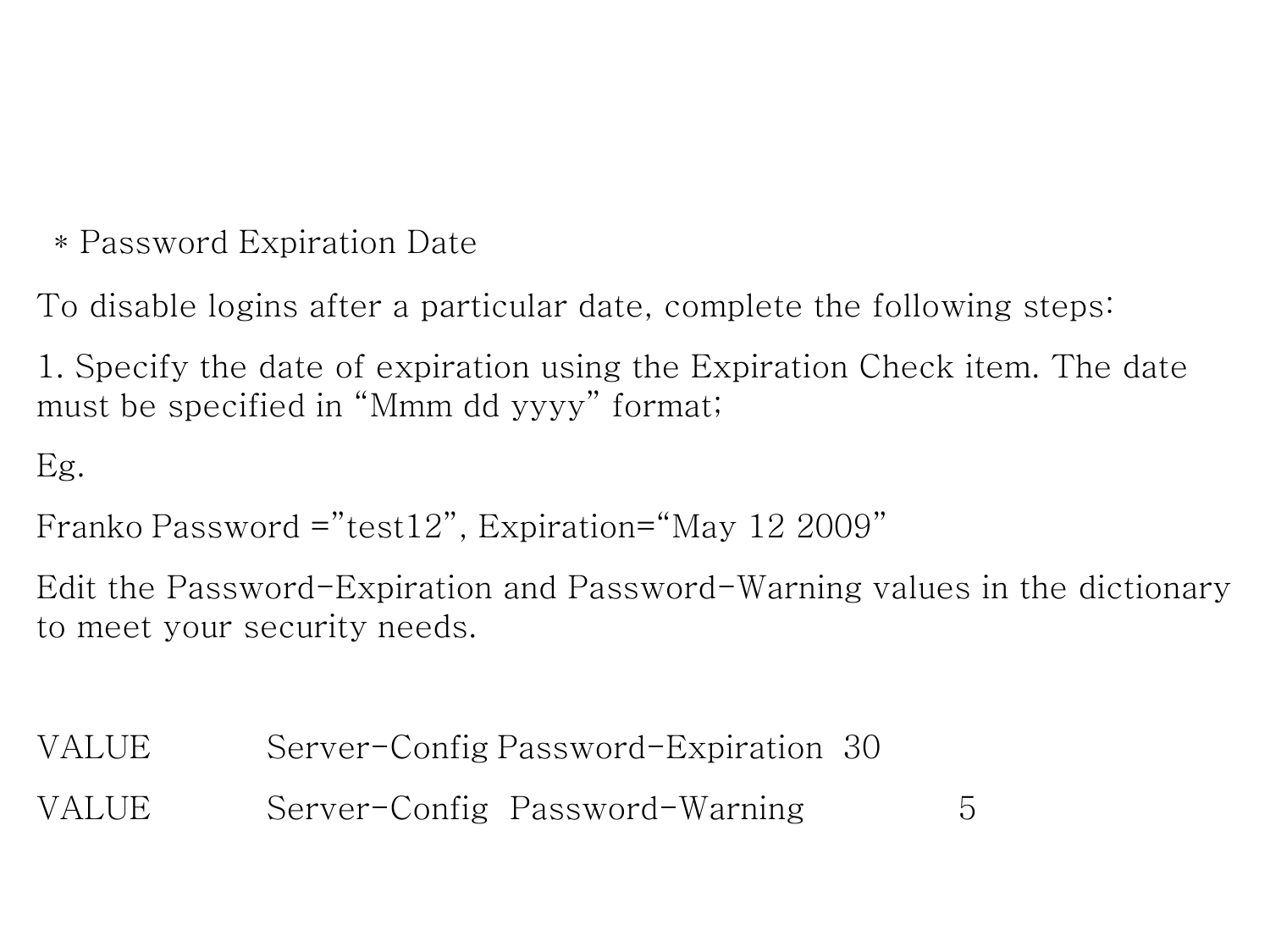# Configuring Client Information

Use the NAS-IP-Address check item to specify the IP address of a particular NAS. When this setting is used as a check item in a user entry, the user must attempt to start a connection on the specified NAS for the connection to succeed.

Use the NAS-Port check Item to specify a particular NAS port. To be successfully authenticated, the user must attempt to log in to this port.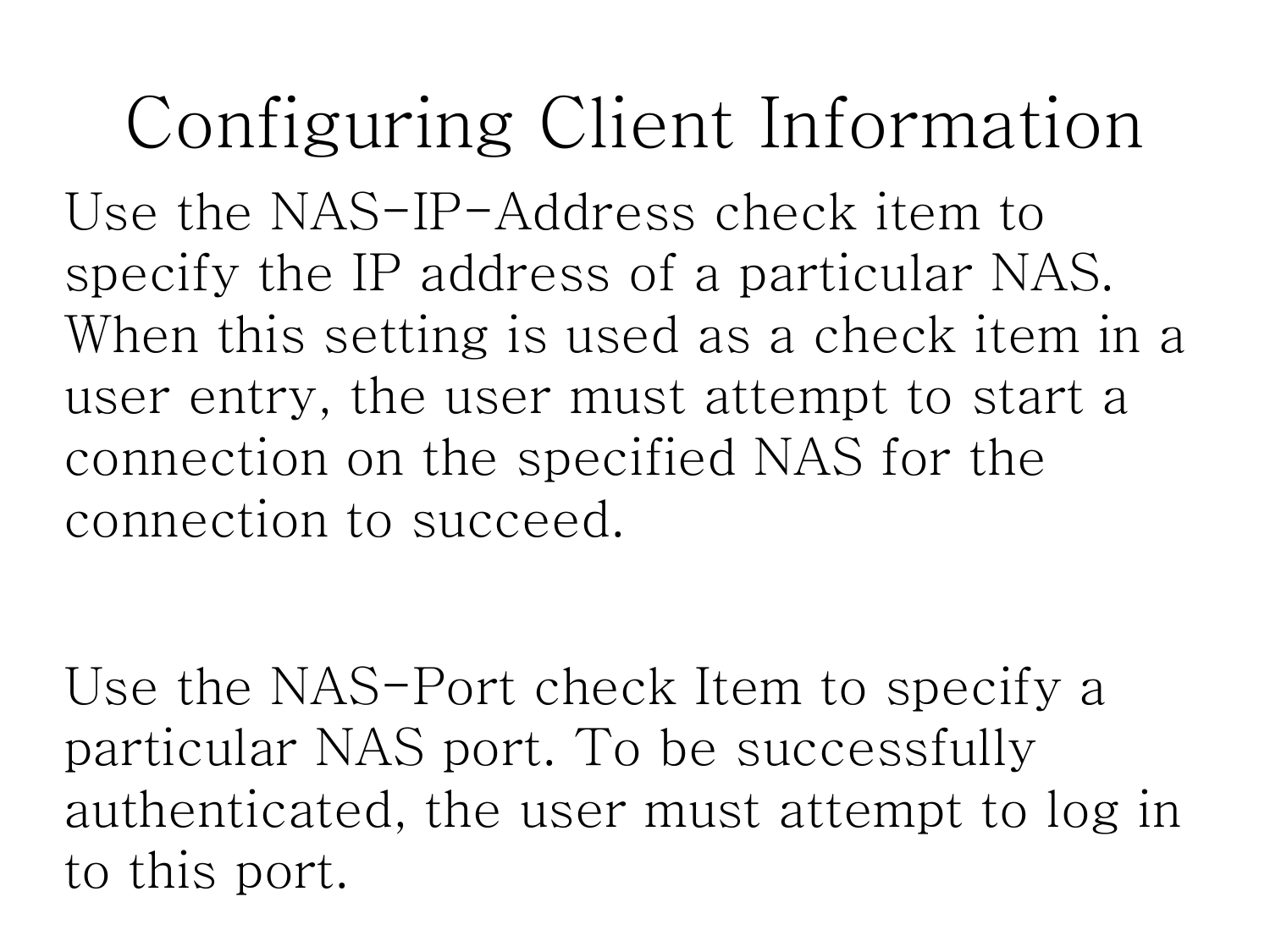Use the NAS-Port-Type check item to specify the type of port. Options for the NAS-Port-Type are as follows: Async, Sync, ISDN, ISDN-V120 or ISDN-V110.

Eg to display a user entry containing the NAS-IP-Address and NAS-Port-Type settings.

Franko Password = "test12", NAS-IP-Address=192.168.2.2, NAS-Port-Type = ISDN

Service-Type = Framed-User,

Framed-Protocol = PPP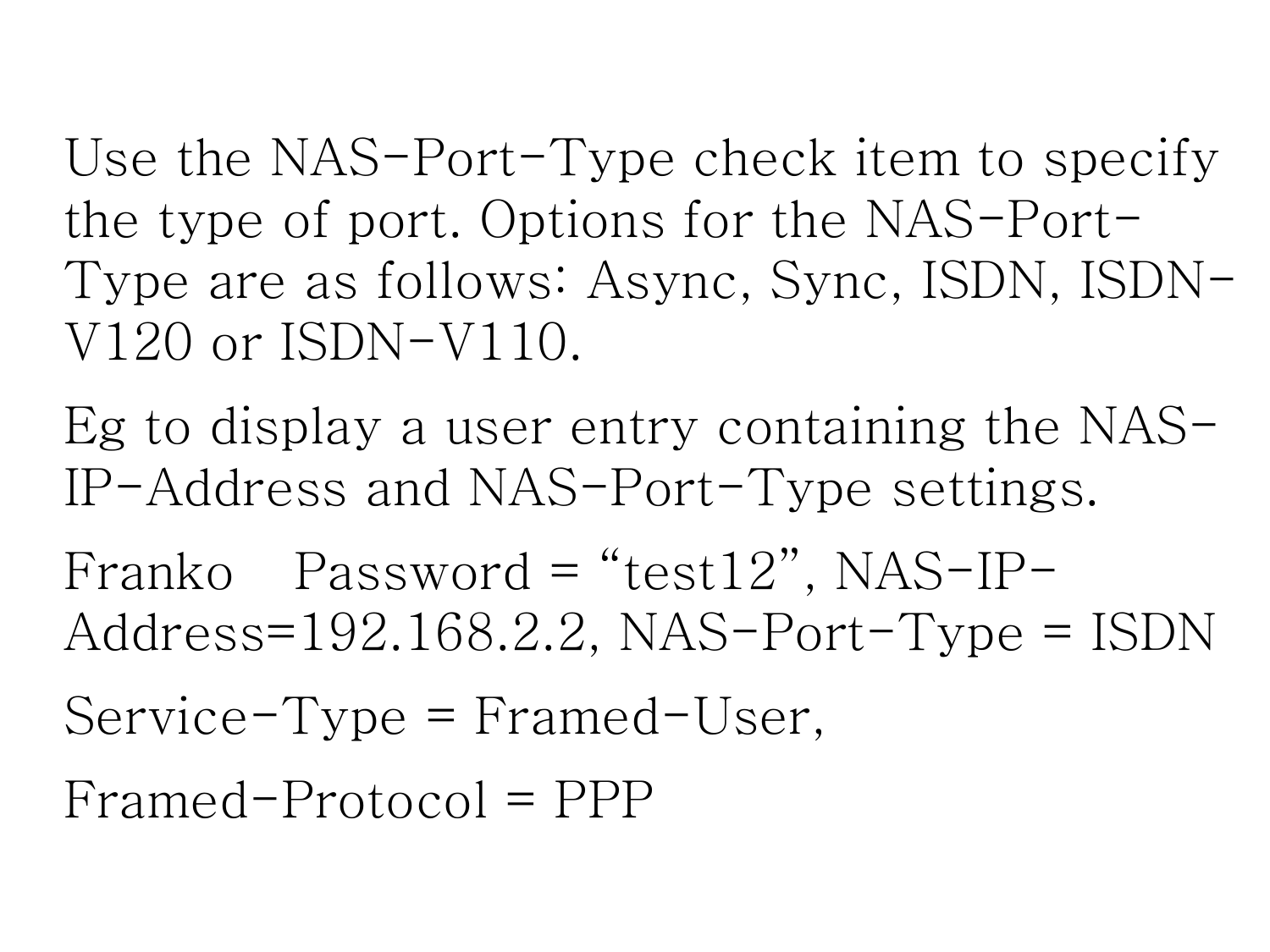# Configuring Reply Items

\* Service Type

You must specify the type of service provided to the user, called the Service-Type, in each user entry. Service-Type must be set to one of the values show below.

 $Login-User \rightarrow User connects via telnet, rlogin$ 

Framed-User  $\rightarrow$  User uses PPP or SLIP for connection

Outbound-User  $\rightarrow$  User uses telnet for outbound connections.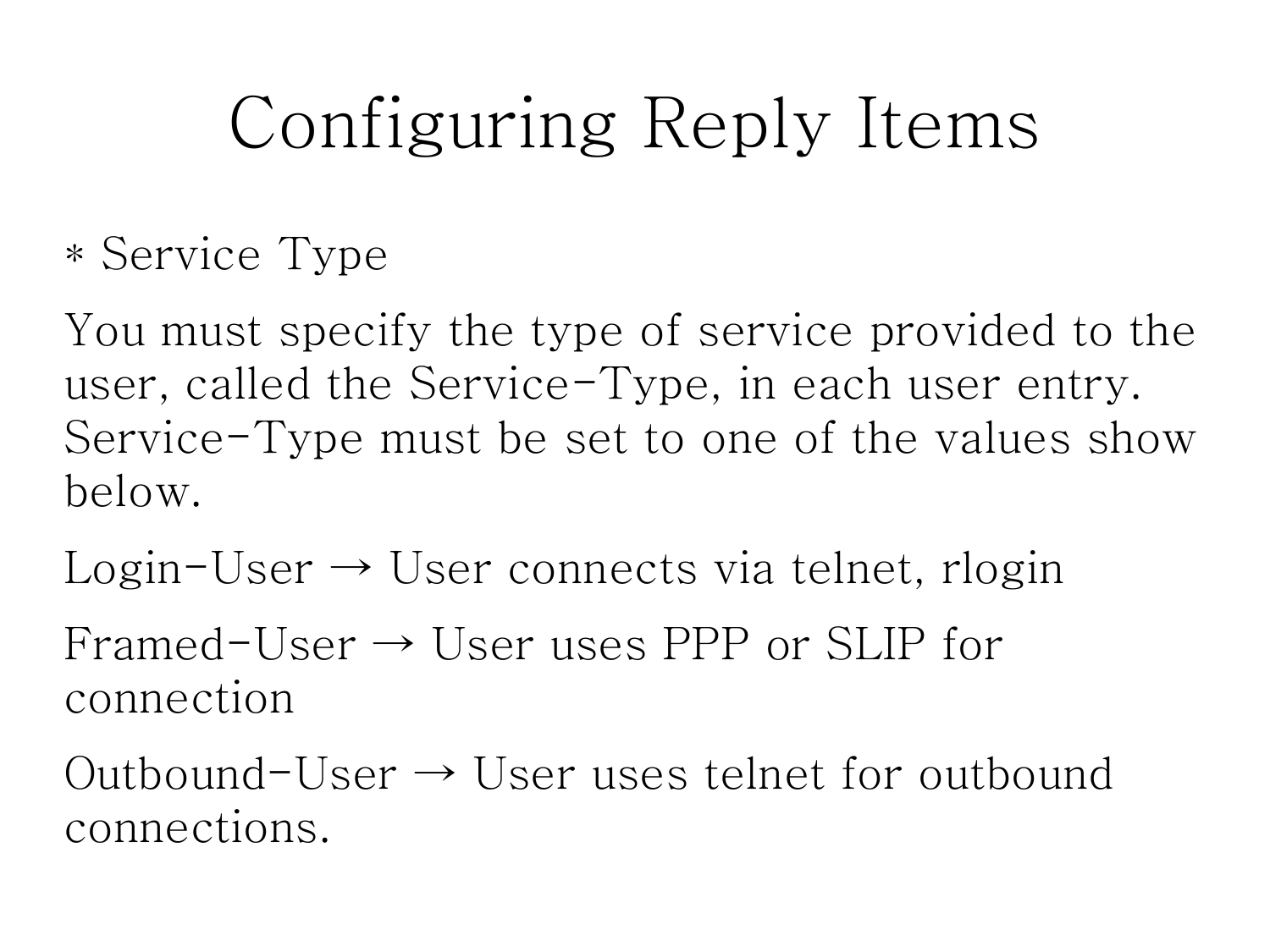You can get manual for other ones such attributes which are Callback-Login-User , Callback-Framed-User and Administrative-User and NAS-Prompt-User.

Eg of franko's Service-Type which is Framed-User

Franko Auth-Type = System Service-Type = Framed-User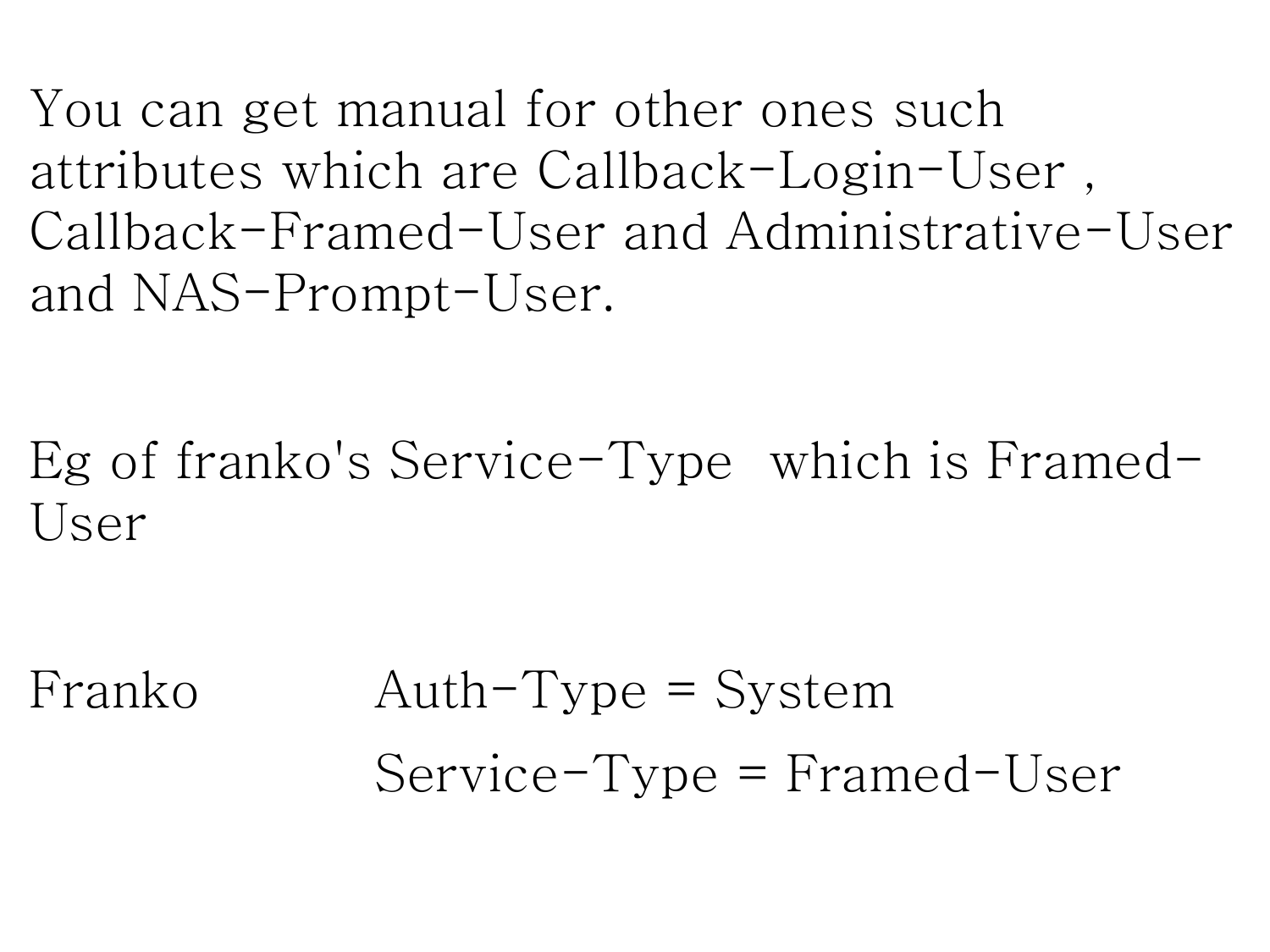• Framed Protocol

When the service-type is a Framed-User, you must include the Framed-Protocol reply item in the user entry to indicate whether PPP or SLIP is used.

Eg for a user franko is a PPP user. His full entry includes the following lines below:

Franko Auth-Type = System Service-Type = Framed-User Framed-Protocol = PPP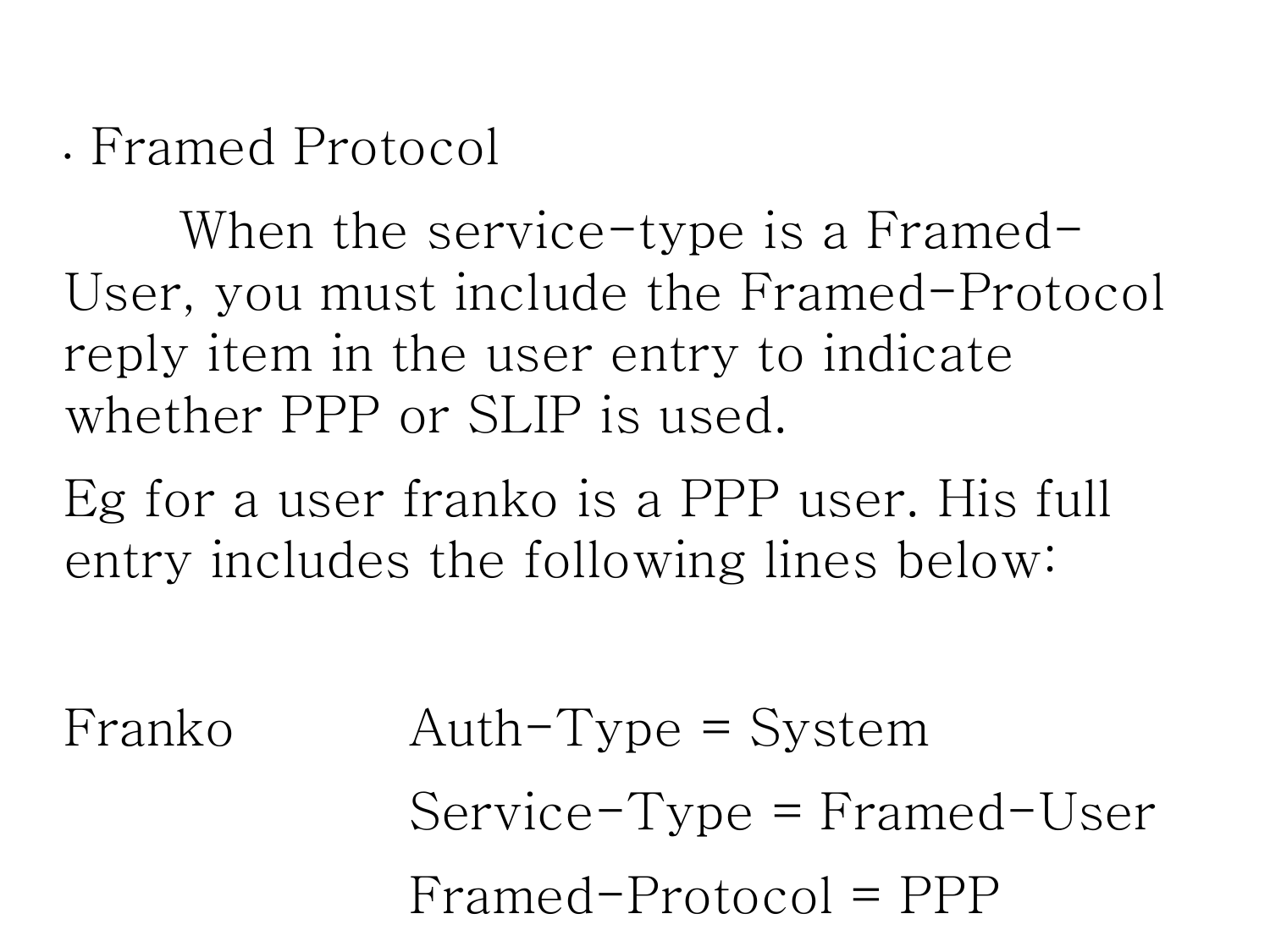Framed-Protocol can also be used as a reply item requiring PPP autodetection by the Portmaster

Franko Auth-Type = System, Framed-Protocol = PPP

> Service-Type = Framed-User, Framed-Protocol = PPP

N.B: To authenticate a user using PAP, set the Auth-Type to any of the following, Local, System or SecureID. To authenticate a user using CHAP, the Auth-Type must turn off PAP.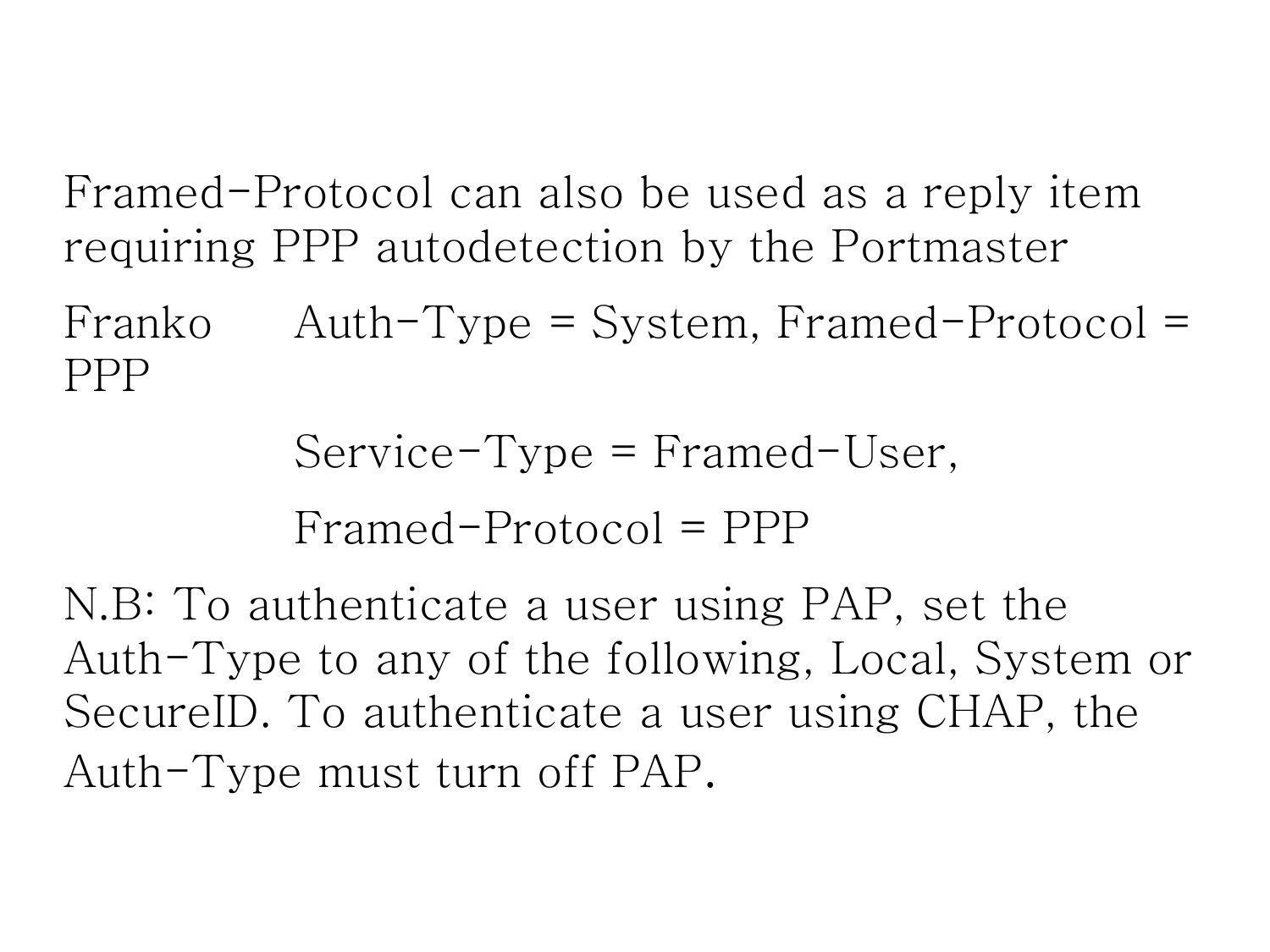#### \* Framed IP Address

Use the Framed-IP-Address reply item to specify the user's IP address.

When Framed-IP-Address is set to 255.255.255.255, the NAS negotiates the address with the end-node (dial-in user). When it is set to 255.255.255.254 ( or omitted), the NAS assigns an IP address to the dial-in user from the assigned address pool.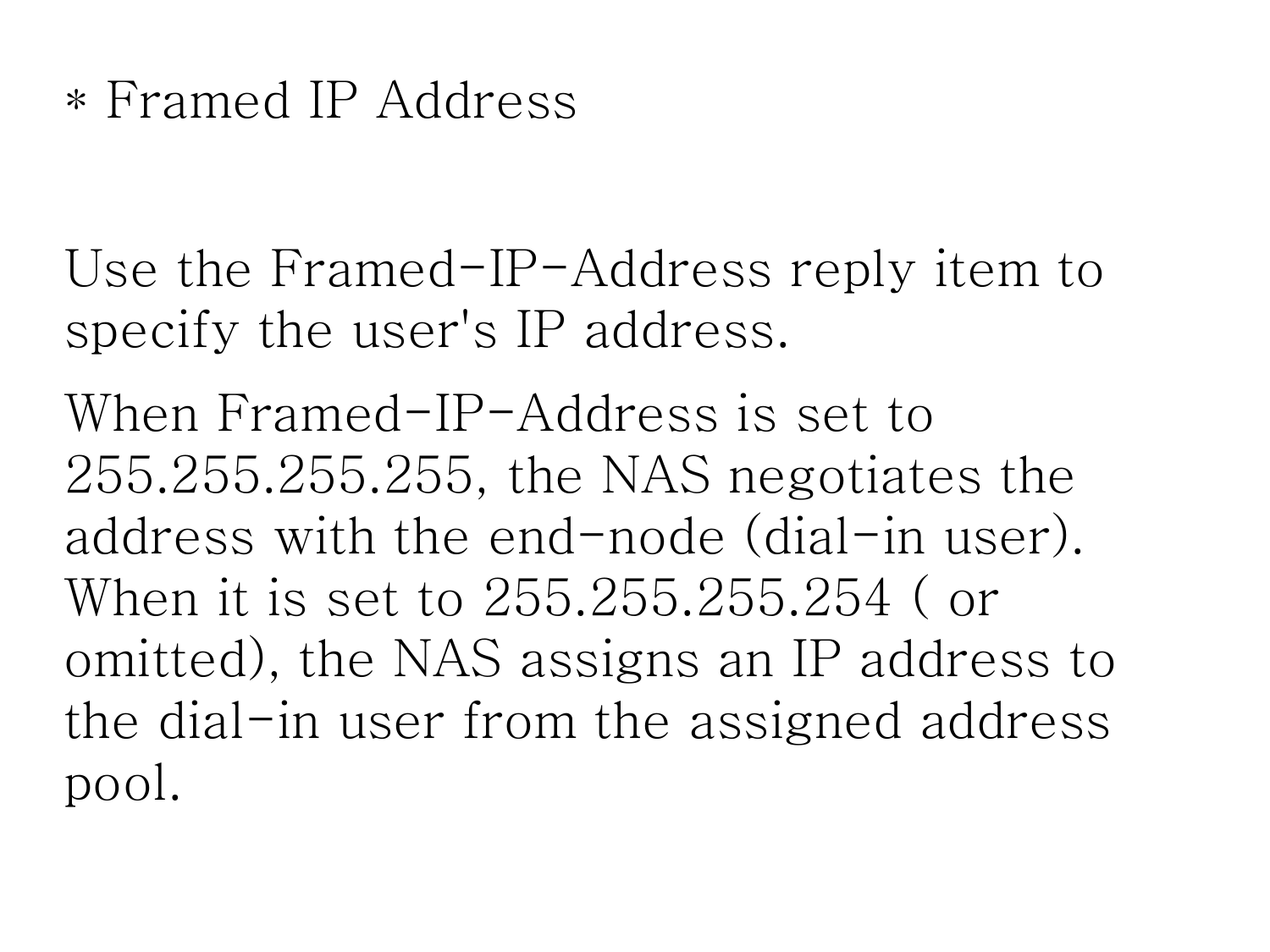#### \* Framed IP Netmask

You must specify a netmask for a user using the Framed-IP-Netmask reply item. If this reply item is omitted, the default subnet mask of 255.255.255.255 is used.

\* Framed Route

Use the Framed-Route reply item to add a route to NAS routing table when service to the user begins. Three pieces of information are required: the destination IP address, gateway IP address, and metric.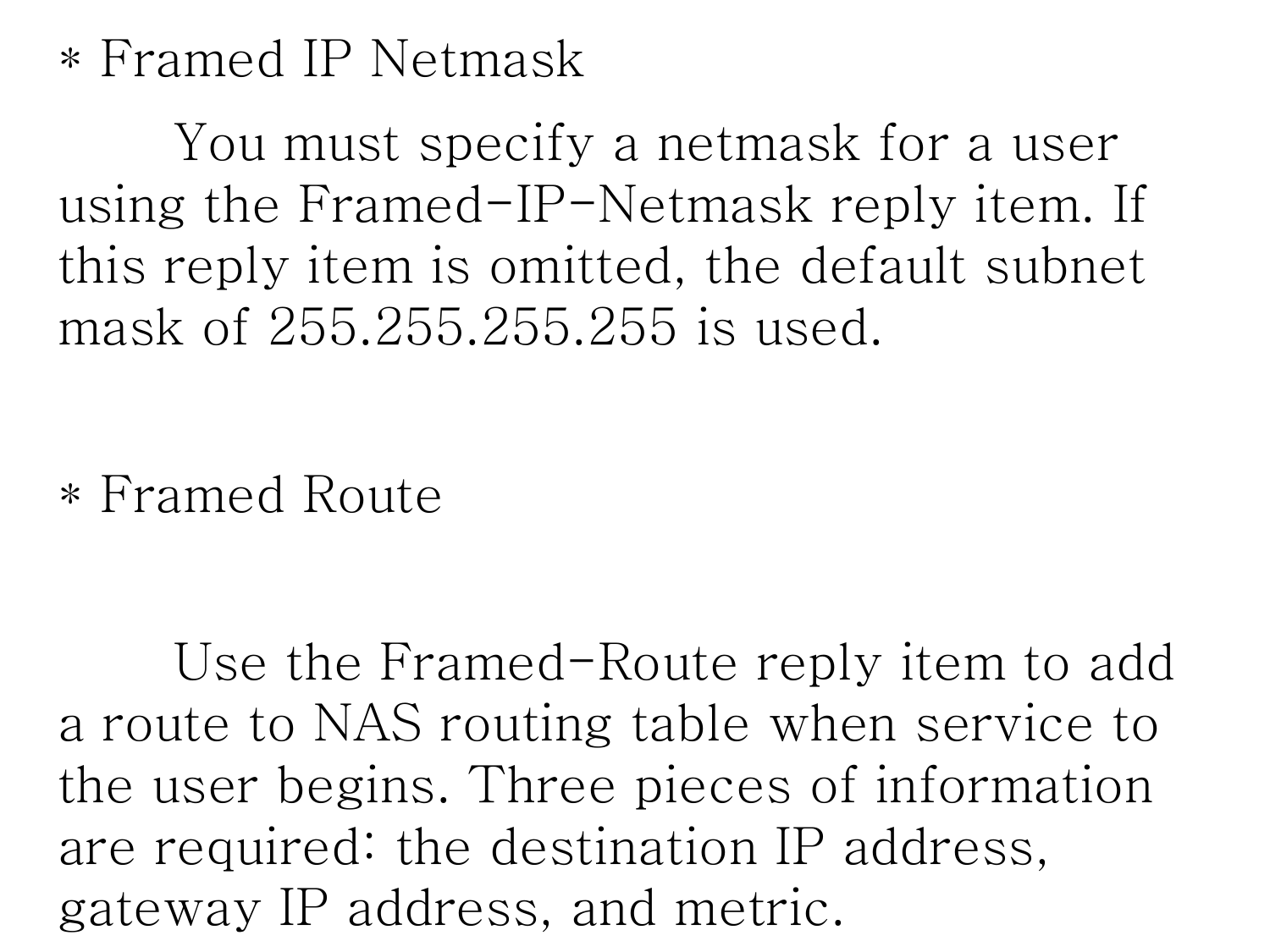Eg. is as below

```
Franko Auth-type = System
                Service-Type = Framed-User,
                Framed-Protocol = PPP,
                Framed-IP-Address = 196.200.219.4
                Framed-Route = "196.200.219.0 
196.200.219.4 1"
```
In this eg. 196.200.219.0 is the IP address of a destination network. 196.200.219.4 is the IP address of the gateway for this network.

N.B: If 0.0.0.0 is specified as the gateway IP address, the user's IP address is substituted for the gateway.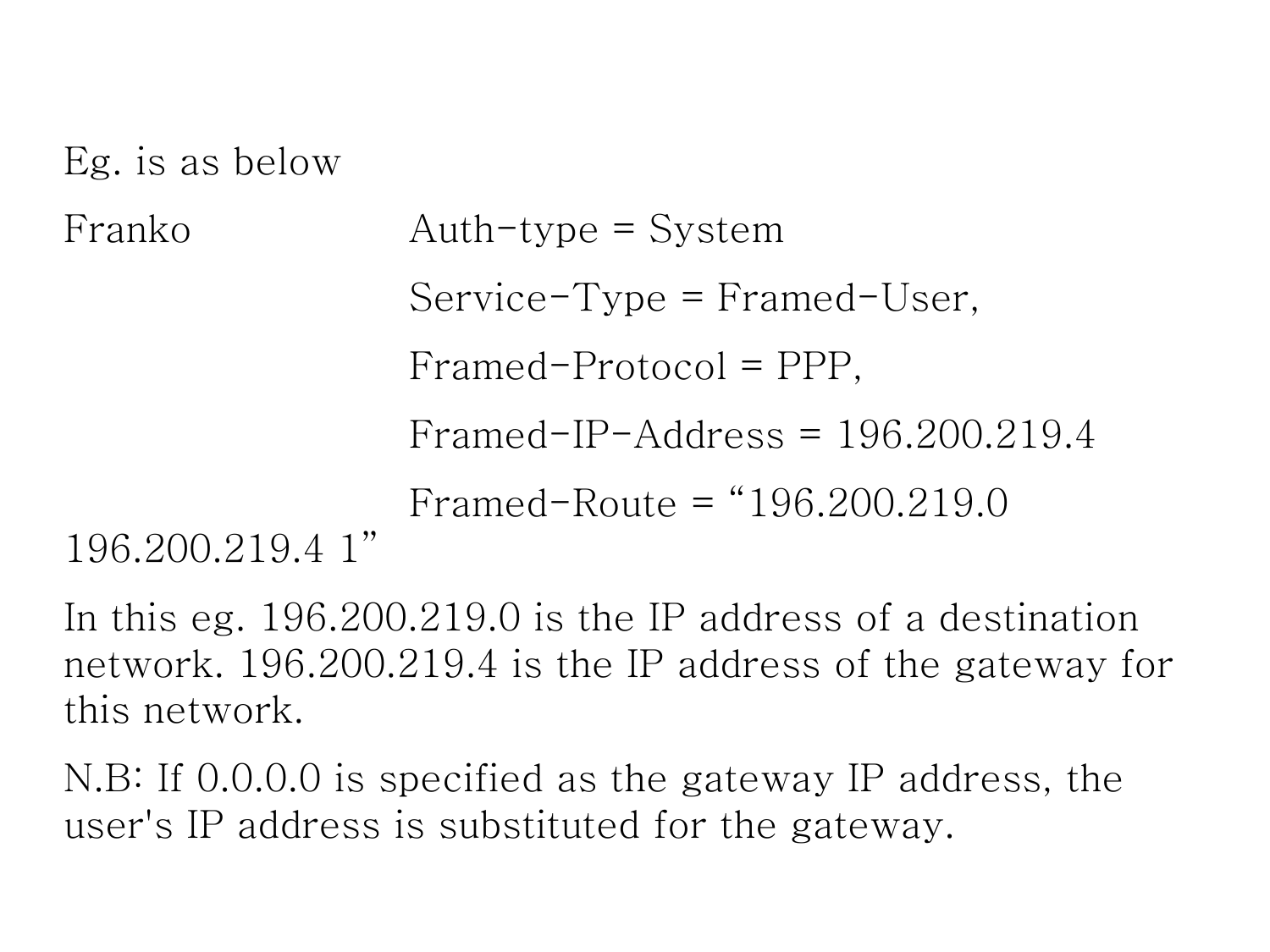You can check your radius server specification documentation for other attributes such as Outbound-User, Callback-Login-User, Callback-Framed-User, Framed-Routing, Filter-Id, Framed-MTU,Session-Timeout,Idle-Timeout, port-limit etc.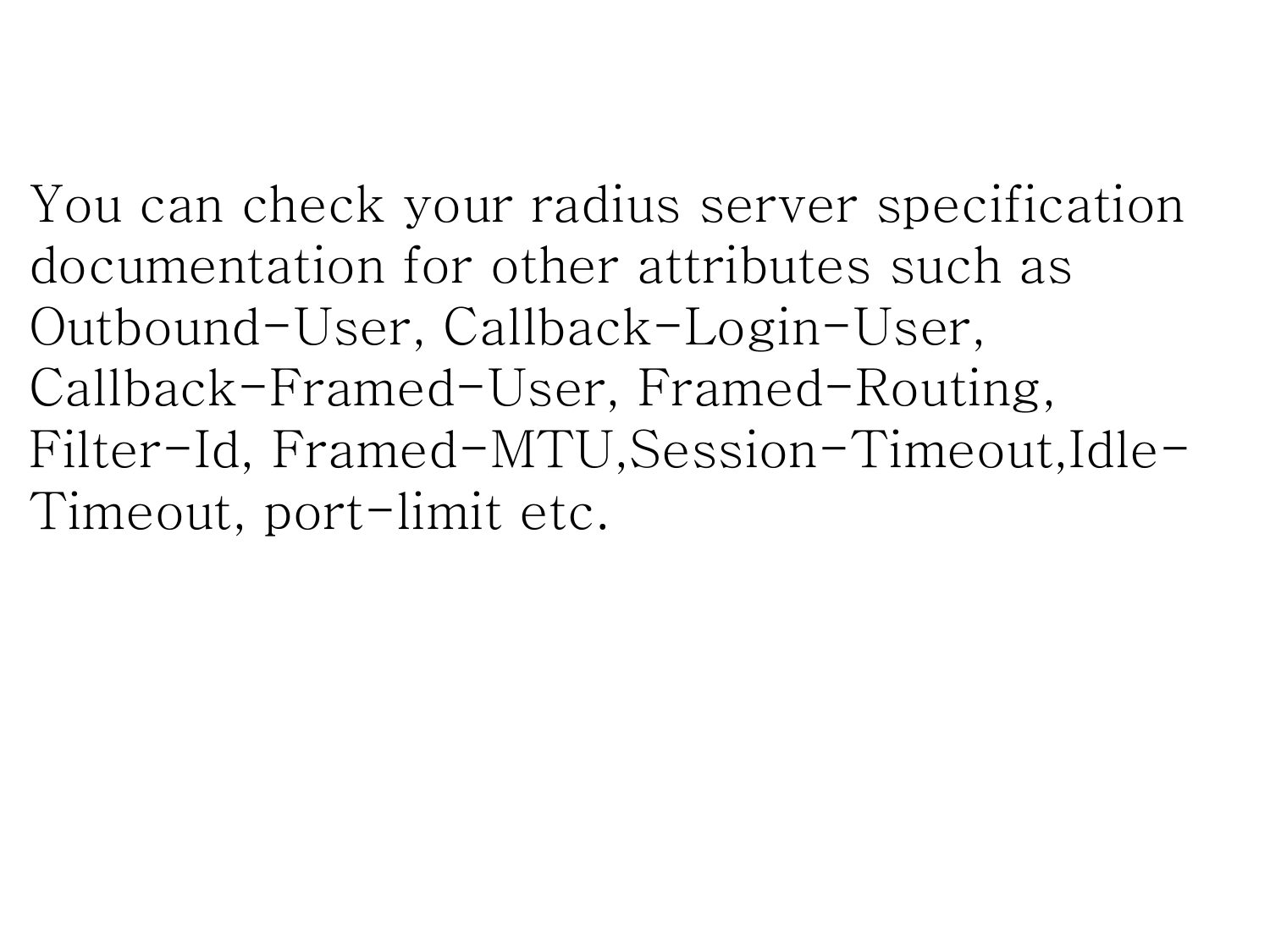# Framed User Authenticating with CHAP

The NAS at 192.168.1.16 sends an Access-Request UDP packet to the RADIUS Server for a user named franko logging in on port 20 with PPP, authenticating using CHAP. The NAS sends along the Service-Type and Framed-Protocol attributes as a hint to the RADIUS server that this user is looking for PPP, although the NAS is not required to do so.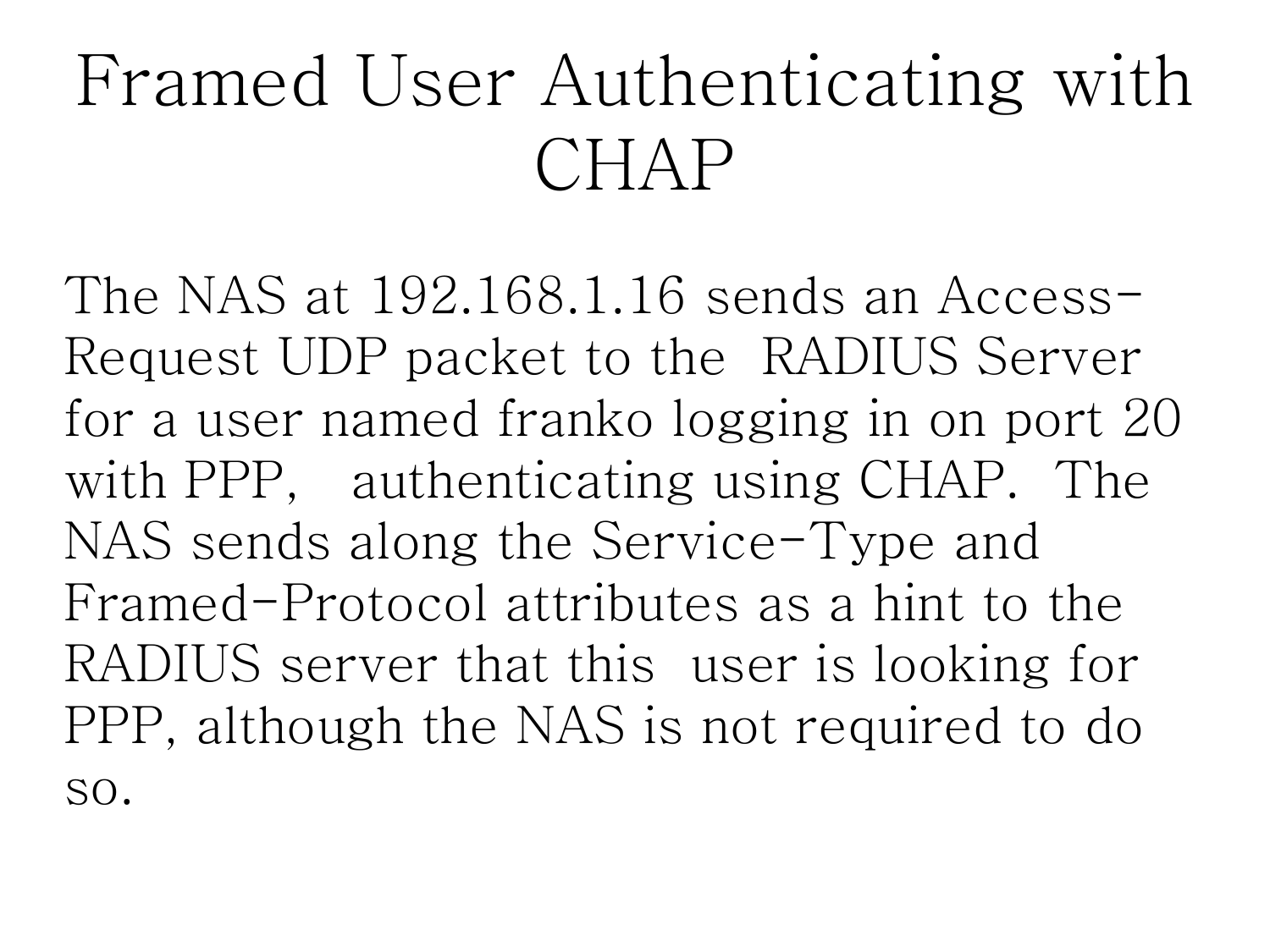The RADIUS server authenticates franko, and sends an Access-Accept UDP packet to the NAS telling it to start PPP service and assign an address for the user out of its dynamic address pool.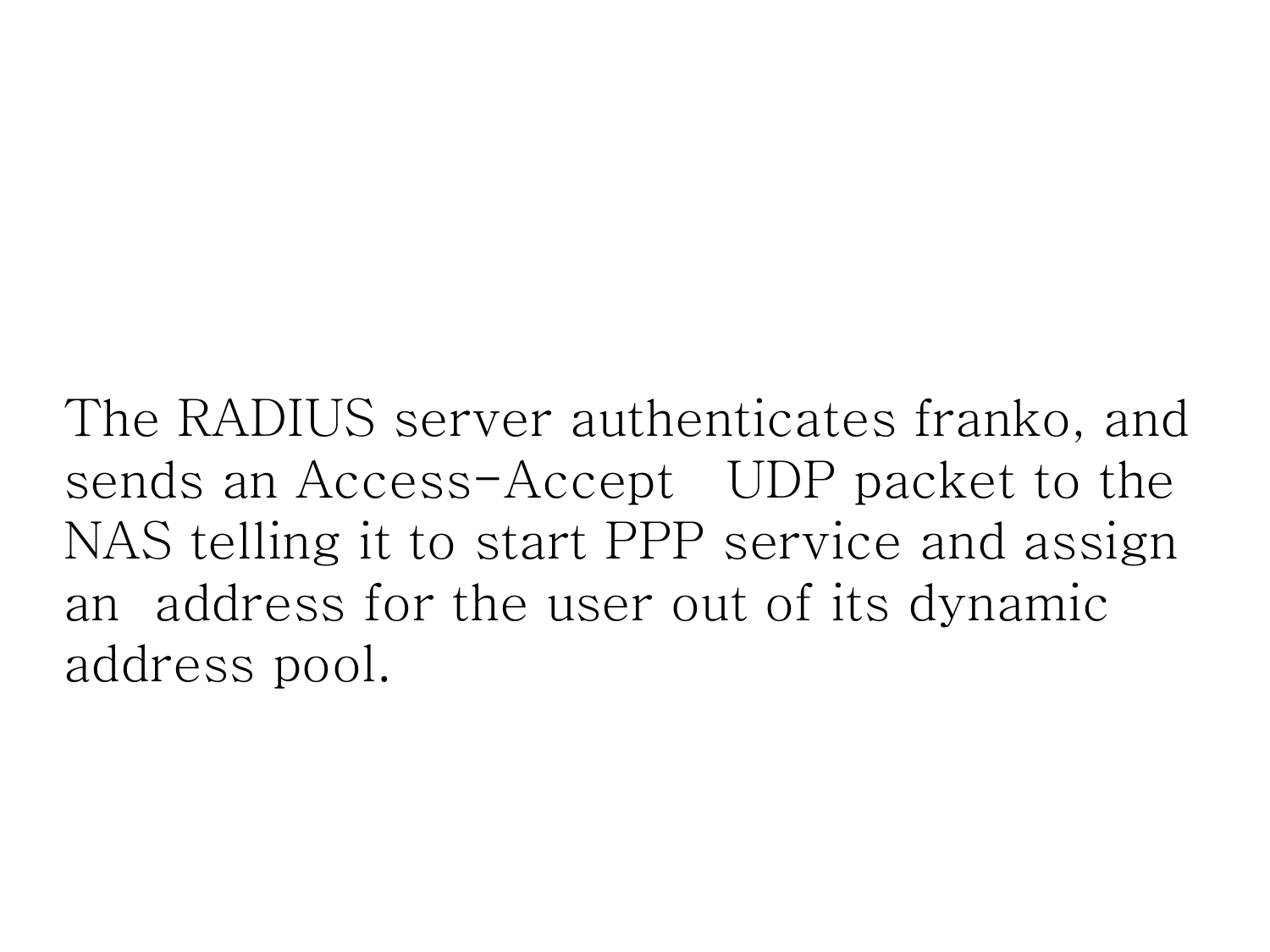$Code = 2$   $(Access-Accept)$ 

 $ID = 1$  (same as in Access-Request)

Length  $= 56$ 

Response Authenticator =  $\{16$ -octet MD-5 checksum of the code  $(2)$ , id (1), Length (56), the Request Authenticator from above, the attributes in this reply, and the shared secret}

Attributes:

Service-Type = Framed-User

Framed-Protocol = PPP

Framed-IP-Address = 255.255.255.254

Framed-Routing = None

```
Framed-MTU = 1500
```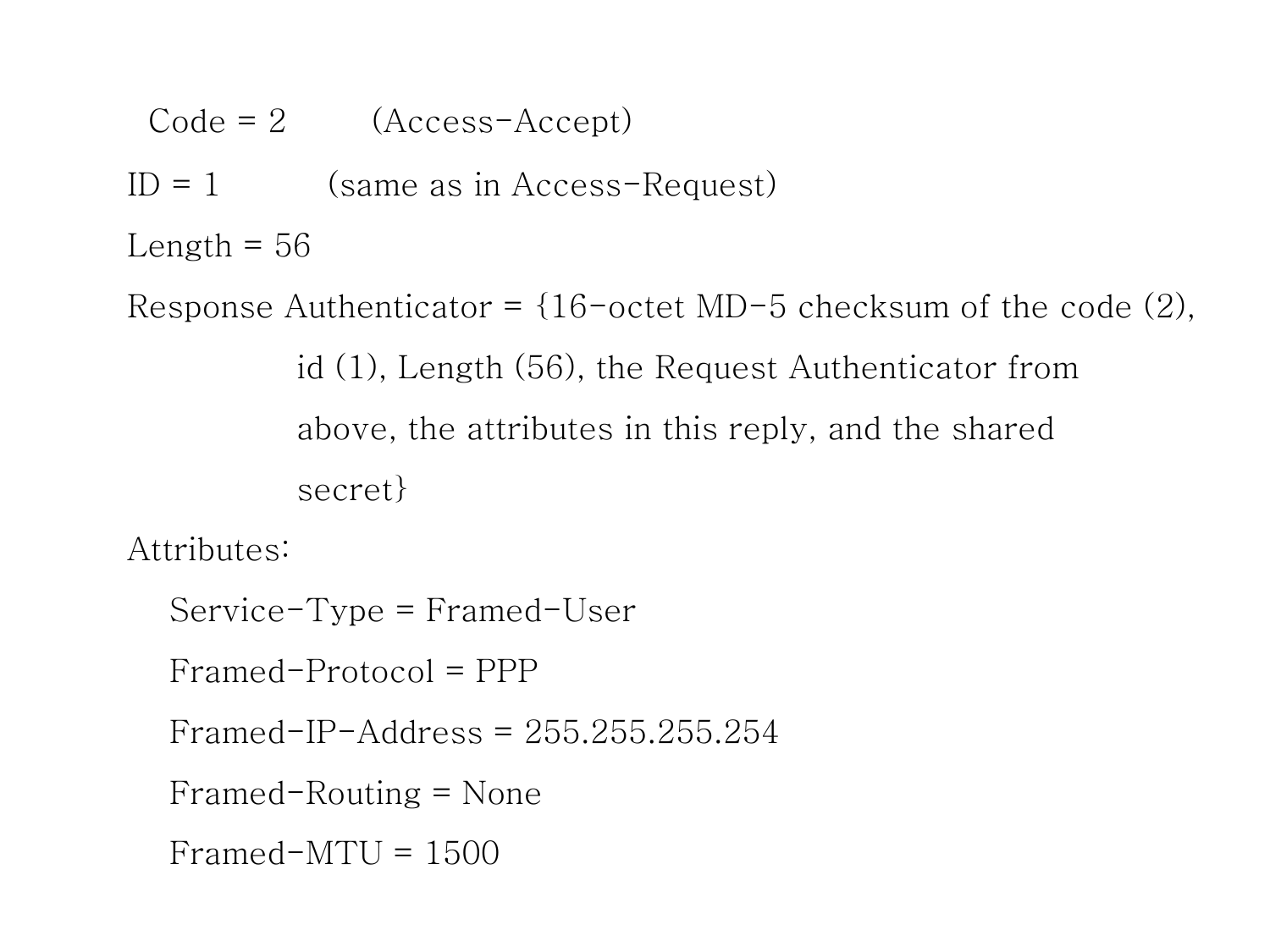Code = 1 (Access-Request)  $ID = 1$ Length  $= 71$ Request Authenticator =  $\{16 \text{ octet random number also used as } \}$  CHAP challenge} Attributes: User-Name = "franko" CHAP-Password =  $\{1 \text{ octet } CHAP \text{ ID followed by } 16 \text{ octet}$  CHAP response} NAS-IP-Address = 192.168.1.16  $NAS-Port = 20$  Service-Type = Framed-User Framed-Protocol = PPP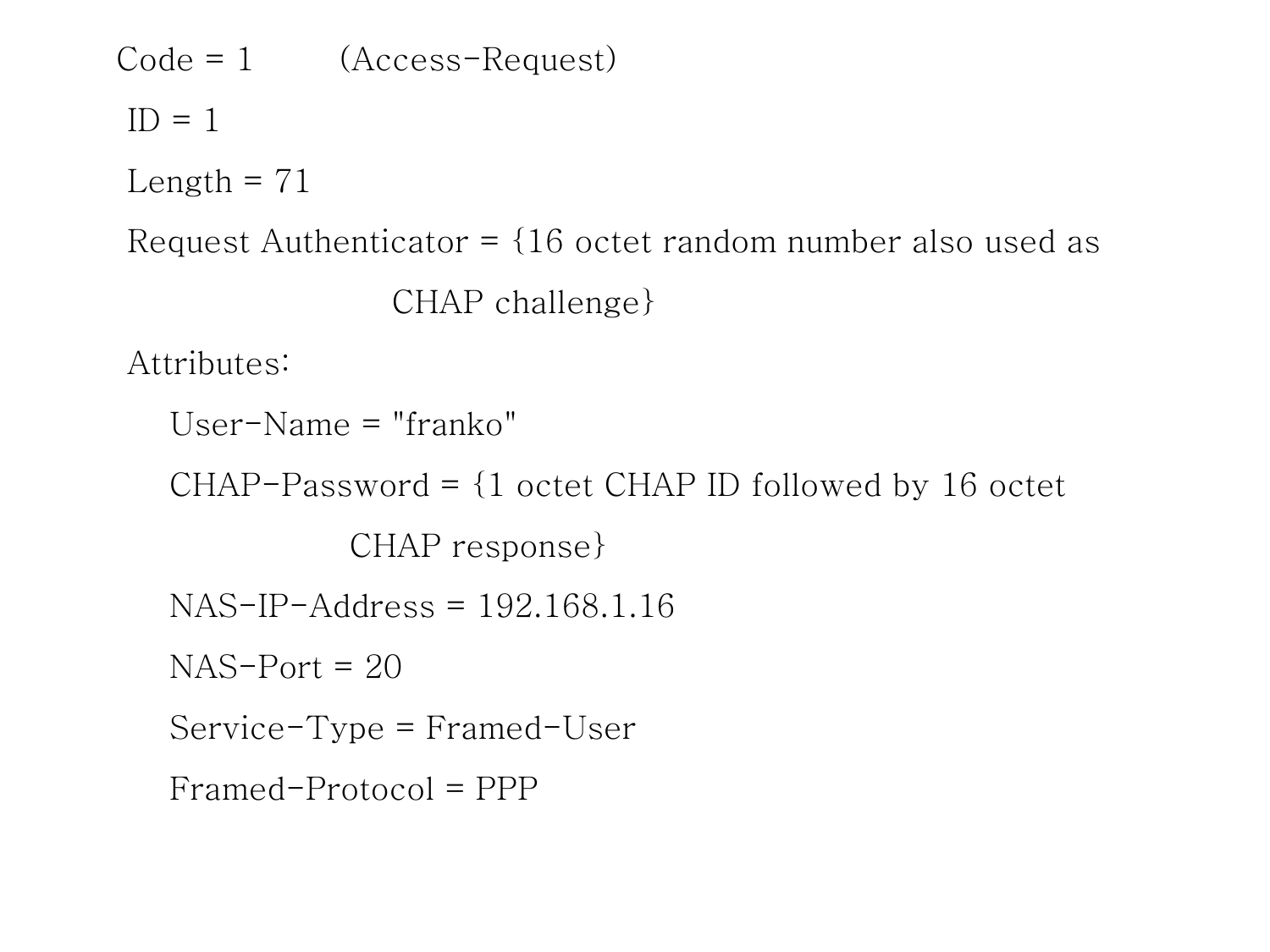Eg below displays start and stop accounting record in a Radius Server detail file.

Tue May 12 14:12:14 2009

 $Acct-Session-Id = "25000005"$ User-Name  $=$  "franko" NAS-IP-Address = 196.200.219.2  $NAS-Port = 1$ NAS-Port-Type = Async Acct-Status-Type = Start  $Acct$ -Authentic = RADIUS Service-Type = Login-User Login-Service = Telnet Login-IP-Host = 196.200.219.254  $Acct-Delay-Time = 0$ Timestamp = 838763356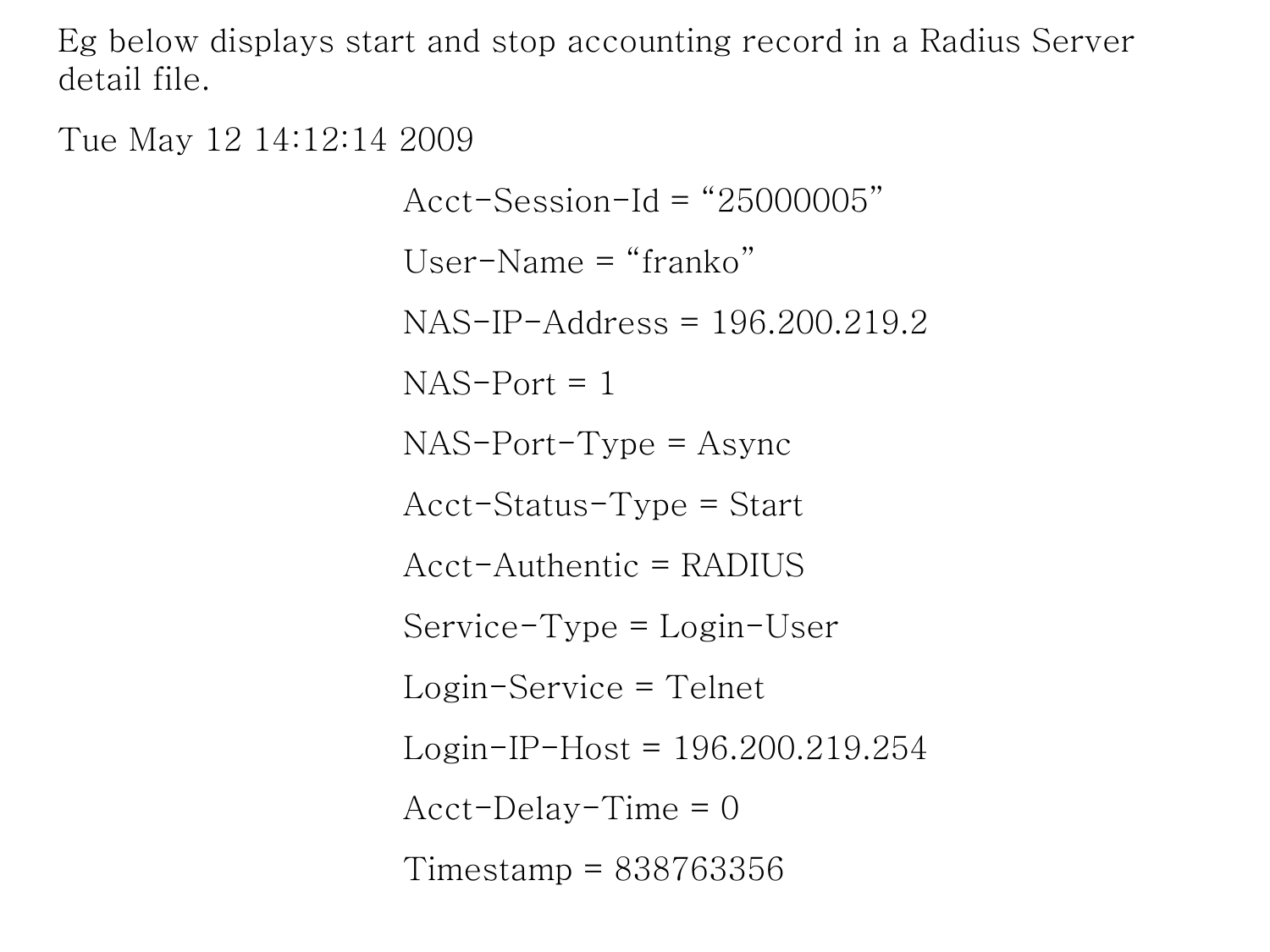#### Tue May 12 14:11:40 2009

#### $Acct-Session-Id = "25000005"$

User-Name = "franko"

NAS-IP-Address = 196.200.219.2

 $NAS-Port = 1$ 

NAS-Port-Type = Async

Acct-Status-Type = Stop

 $Acct$ -Authentic = RADIUS

Service-Type = Login-User

Login-Service = Telnet

Login-IP-Host = 196.200.219.254

 $Acct-Delay-Time = 0$ 

Timestamp = 838763378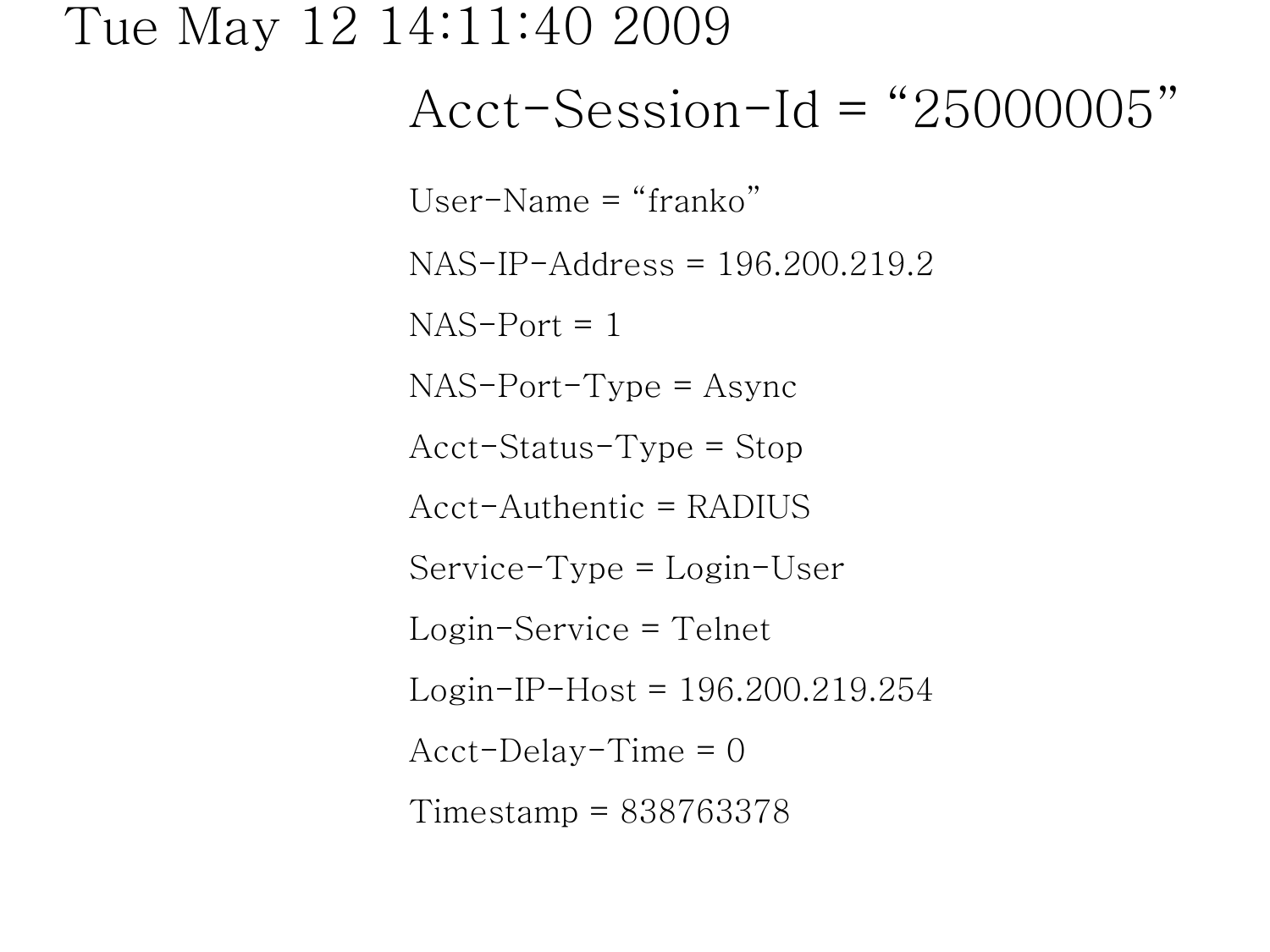The Acct-Status-Type attribute in the record indicates whether the record was sent when the connection began ( Start ) or when it ended ( stop ).

N.B: The Acct-Session-Id matches both the start and stop records indicating that it's the same session.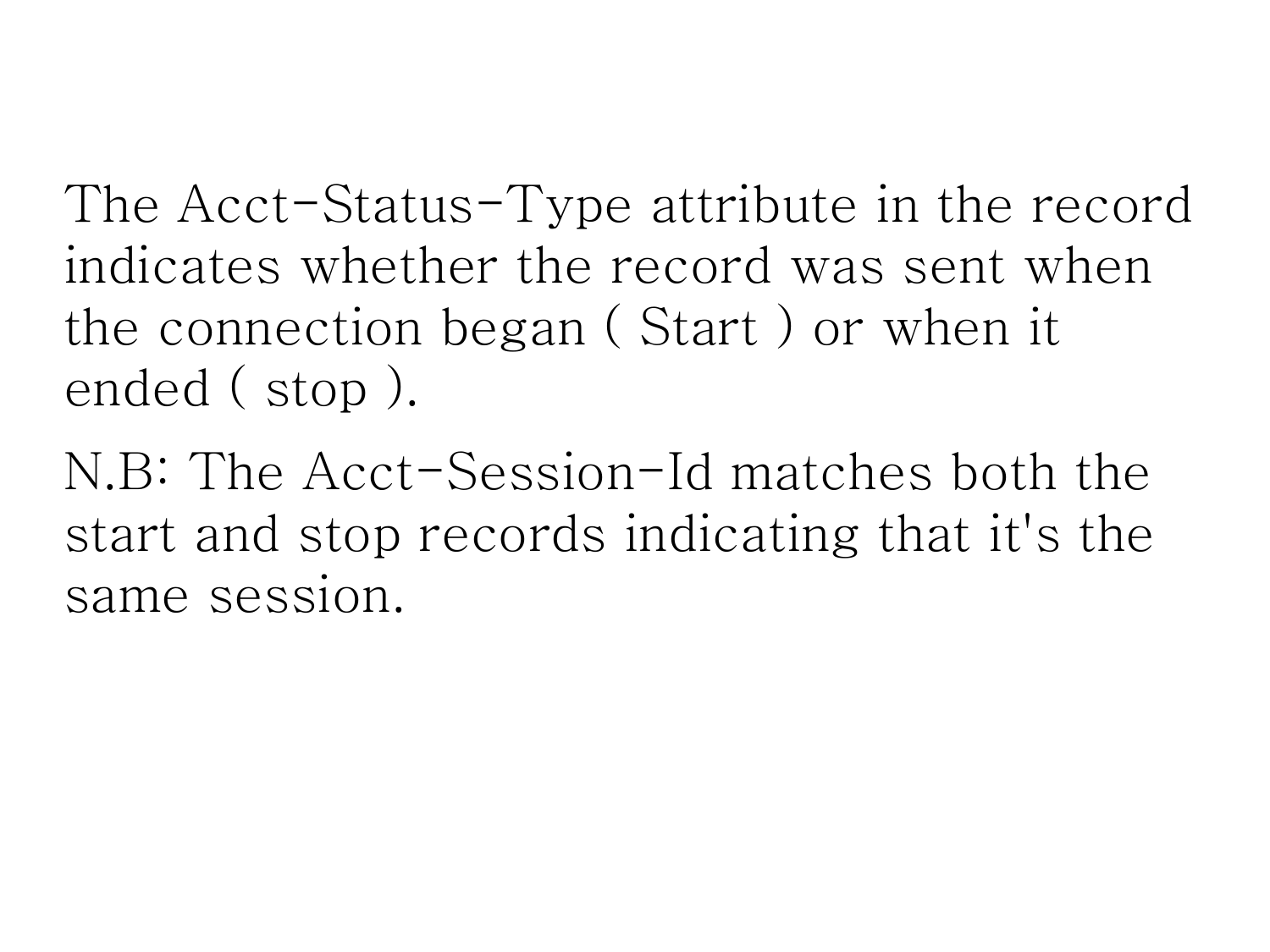### Plan of Attack

- ●Build and install freeRADIUS.
- Configure and start the RADIUS server.
- ●Test authentication
- ●Convert a service to support Radius.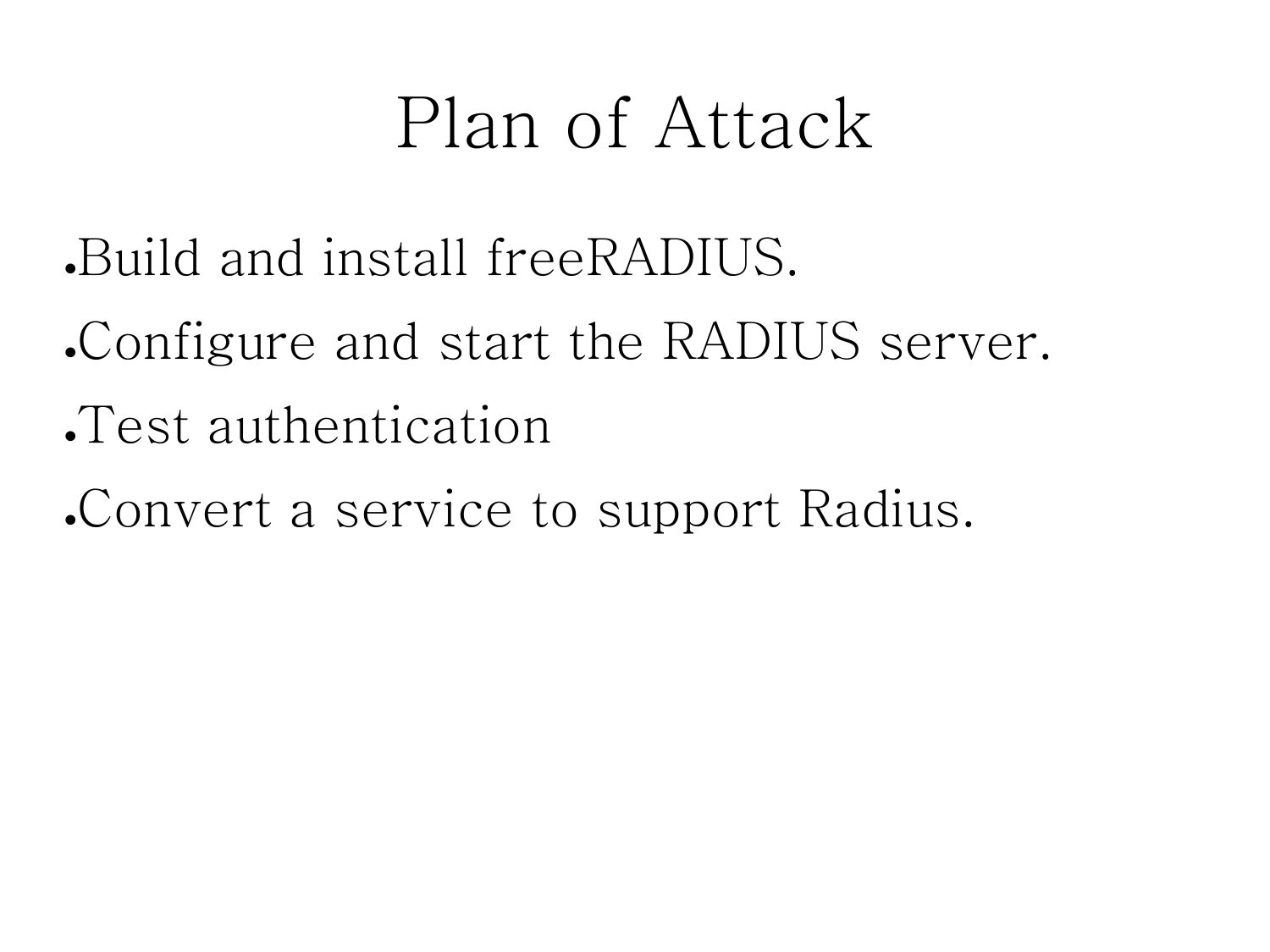### About freeRADIUS...

●FreeRADIUS is the premier open source radius server. In it's simplest form it is similar to Livingston RADIUS 2.0, but is also extensible and has a feature set considerably beyond that of traditional radius servers.

Also... It's available at no cost.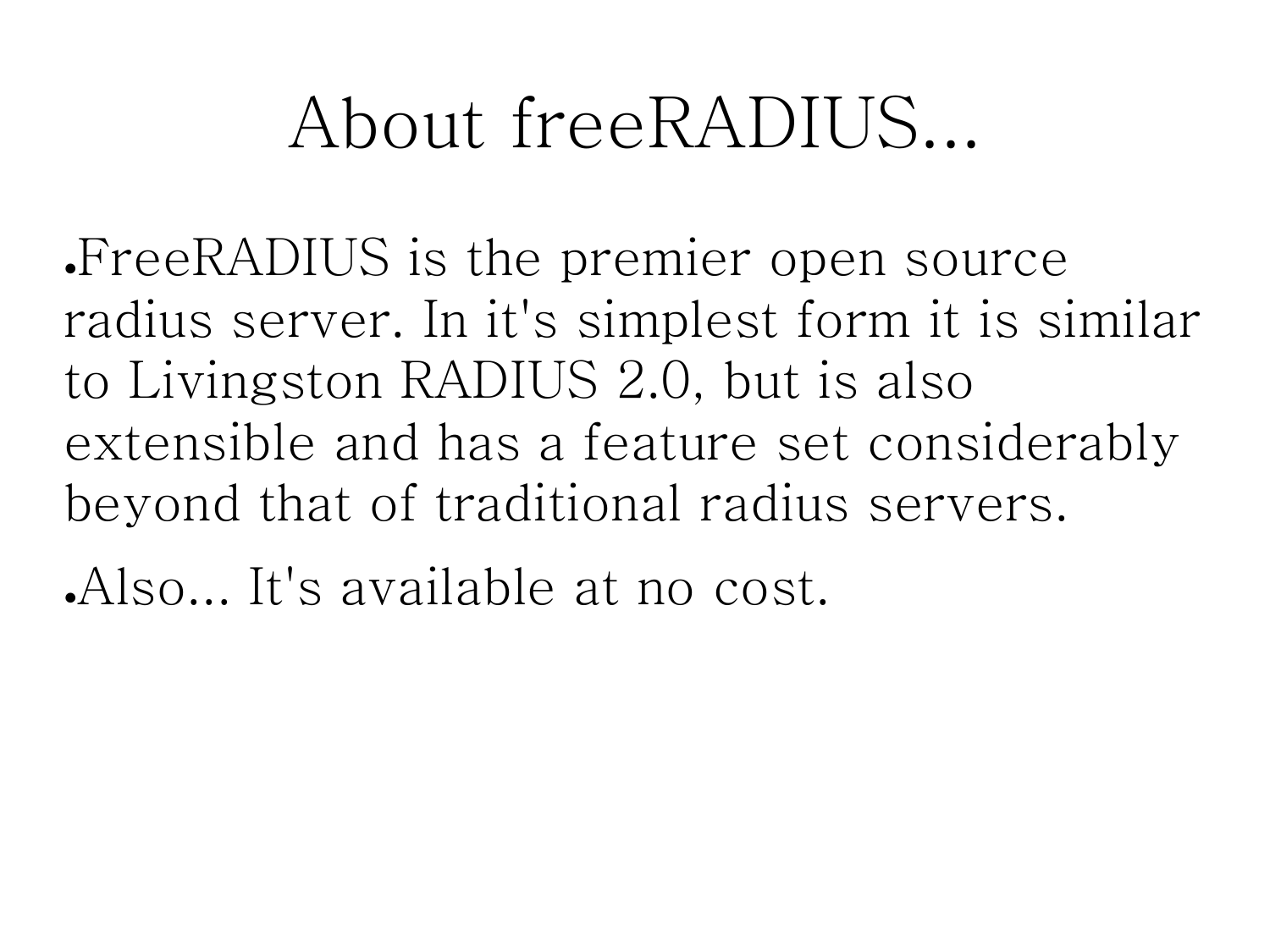# Installing

- ●/usr/ports/net/freeradius
- ●make install
- •Select any options you might need (none for now)...
- . Watch it build and install...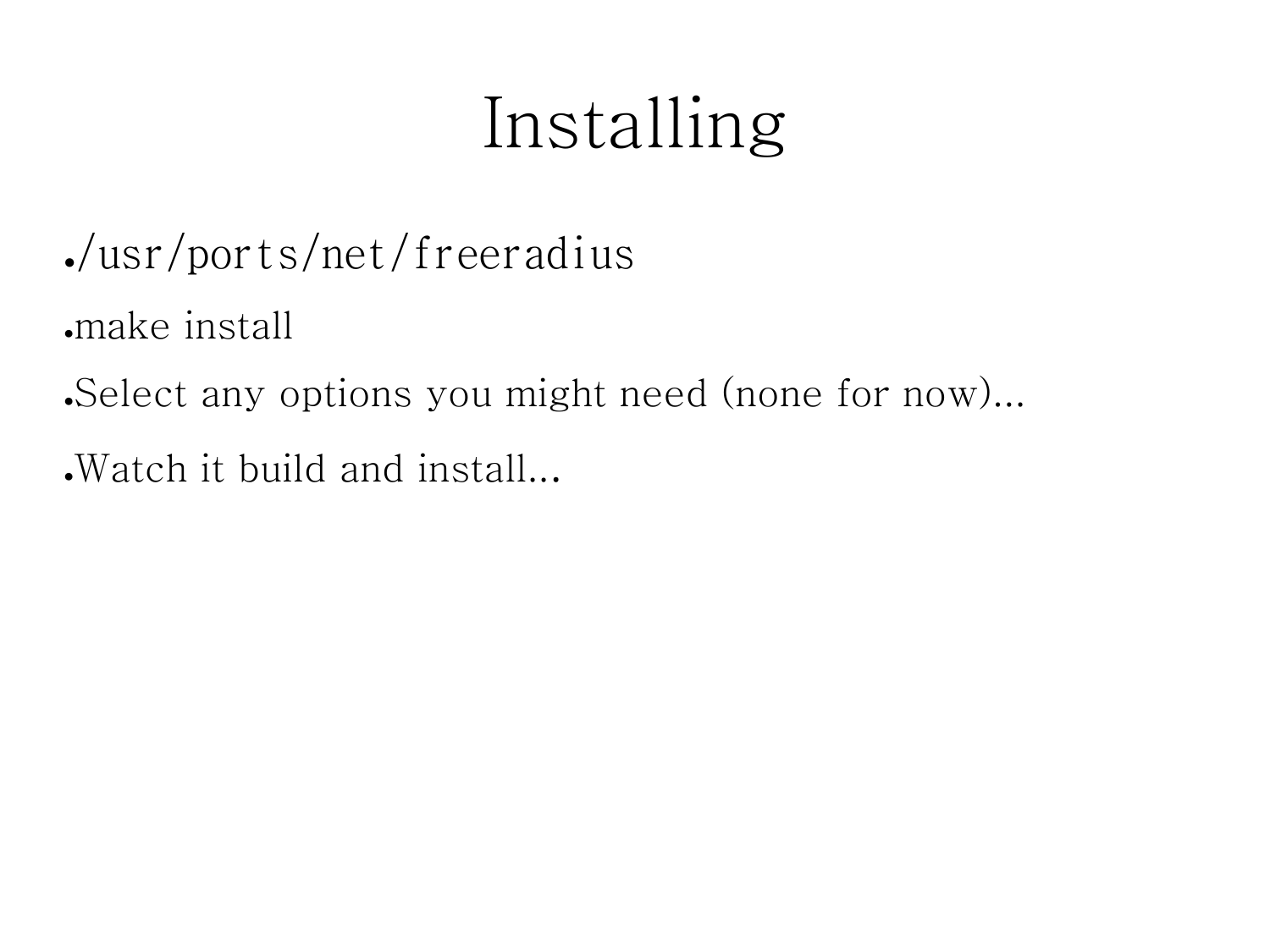Notice that when freeRADIUS installed everything when in various subdirs of /usr/local/, this is typical of FreeBSD ports installations.

Key in this case are:

–The rc file in /usr/local/etc/rc.d

–The configuration files located in /usr/local/etc/raddb

Note at a minimum it is necessary to rename some files and enable radiusd in the /etc/rc.conf before the service will be able to start but for this version of radius it has already been done at compiled time.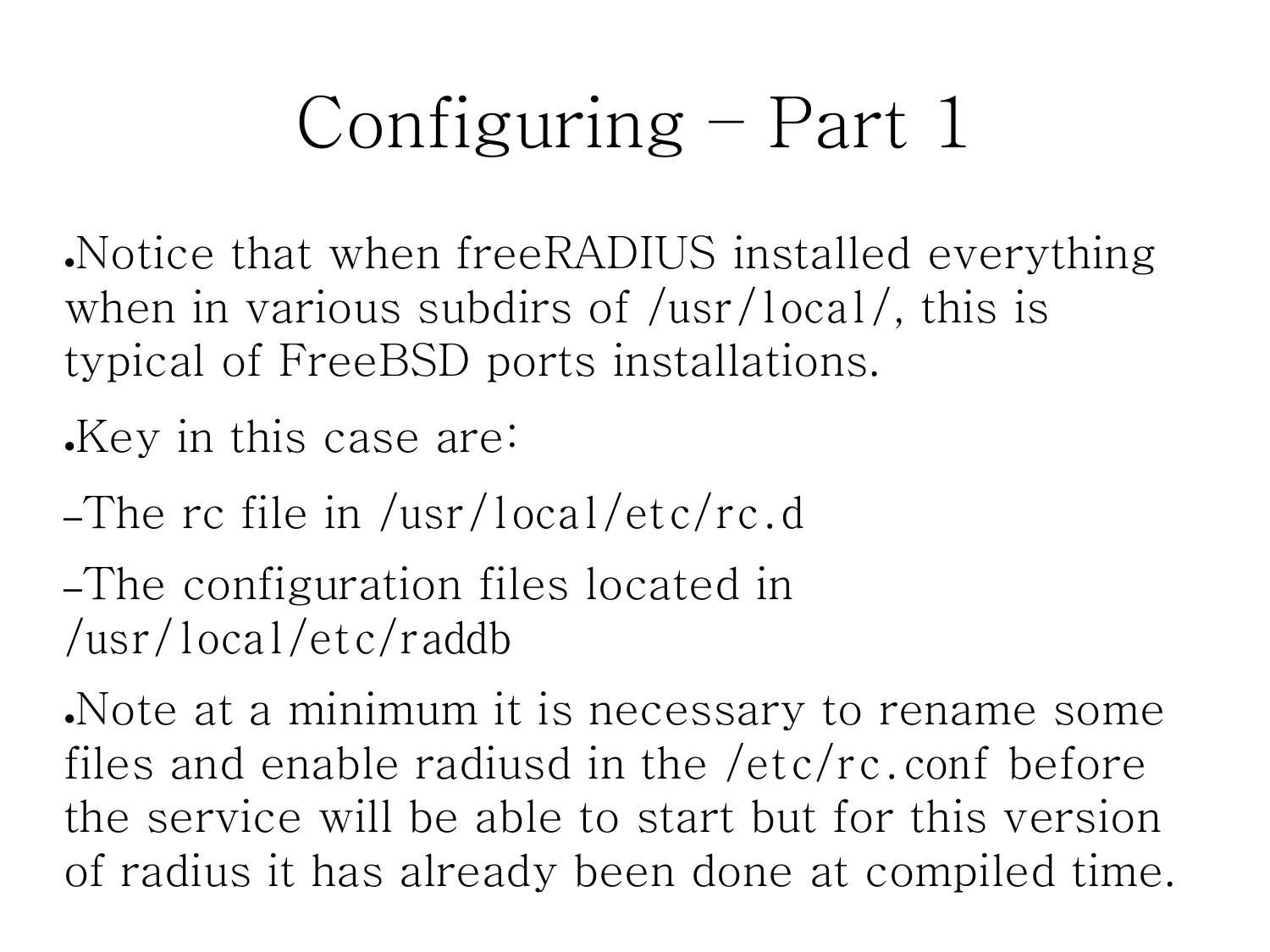Note, radius is a complex service, while there is copious documentation some of it is only present in the config files themselves which require careful reading.

One of the most important to tools in understanding how config changes affect the radius server is this ability to run it by hand in debug mode. Debug mode is enabled by running: radiusd  $-x$ 

Freeradius should now be started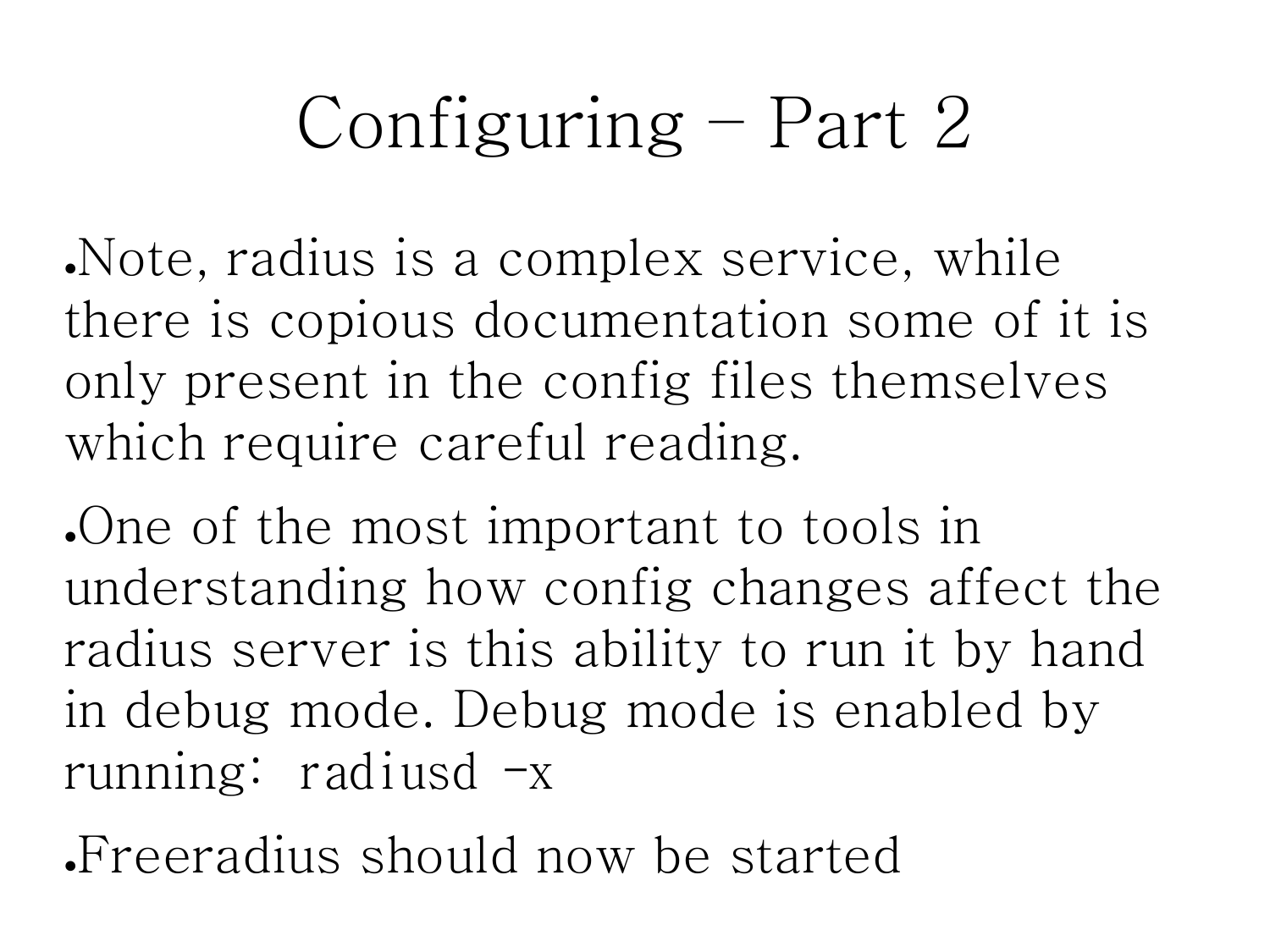If you run radiusd  $-x$  it should indicate if you missed any files you need. If not it should indicate that it's ready to process requests.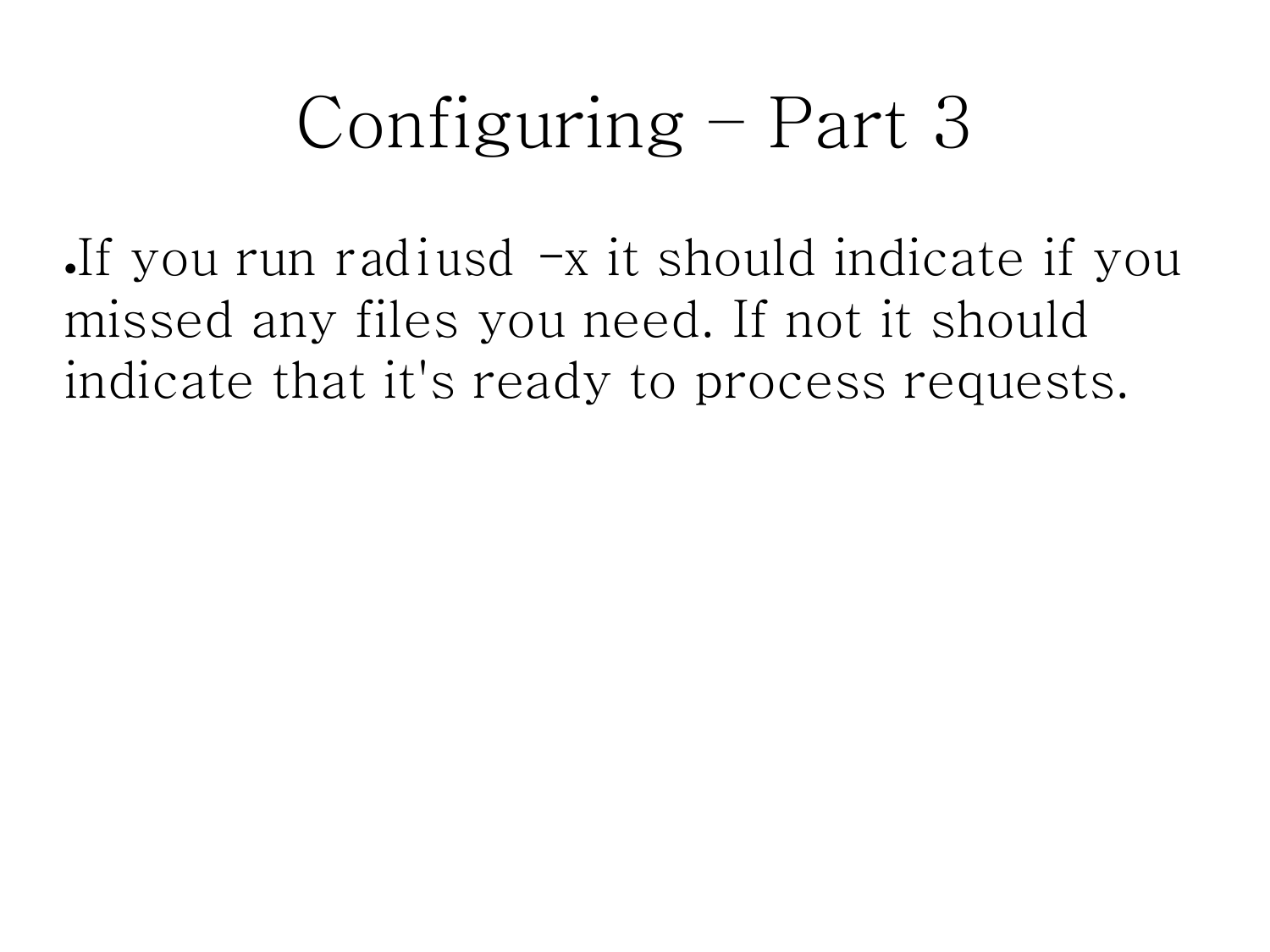Lets test the radius server as it is now to see it it will respond to us.

In another window type:

–radtest test test localhost 0 testing123

●You should see the server receive the access-request and respond with an accessreject.

●Now try it with a user name and password that is valid on your machine.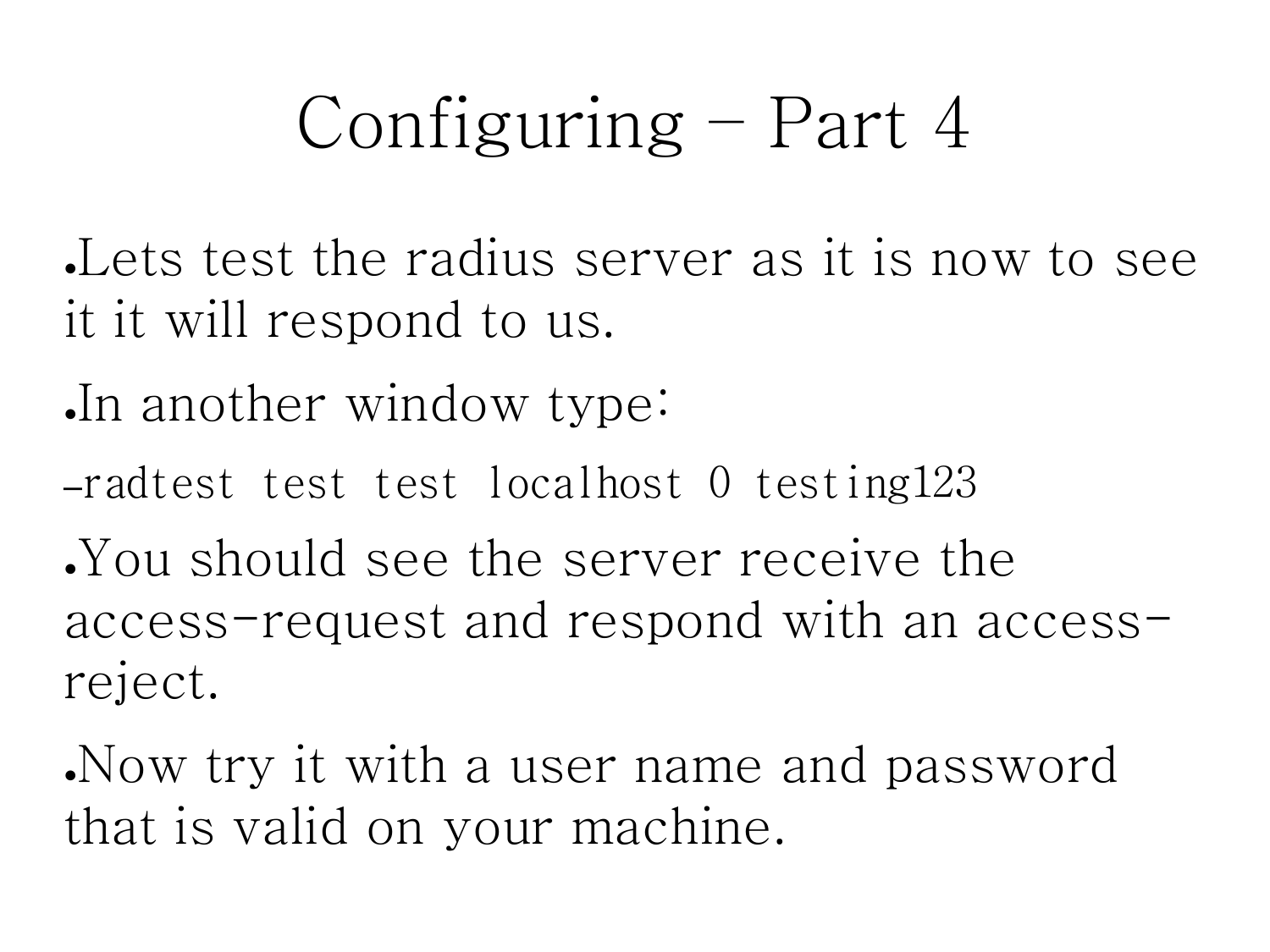Note, that the shared secret we've been using testing123 is not very secret, so lets change it.

●edit /usr/local/etc/raddb/clients.conf note that the client that is currently configured is 127.0.0.1 (localhost)

A secret can be up to 31 characters in length. For monitoring purposes, we need the same secret on all the machine and that is "afnog".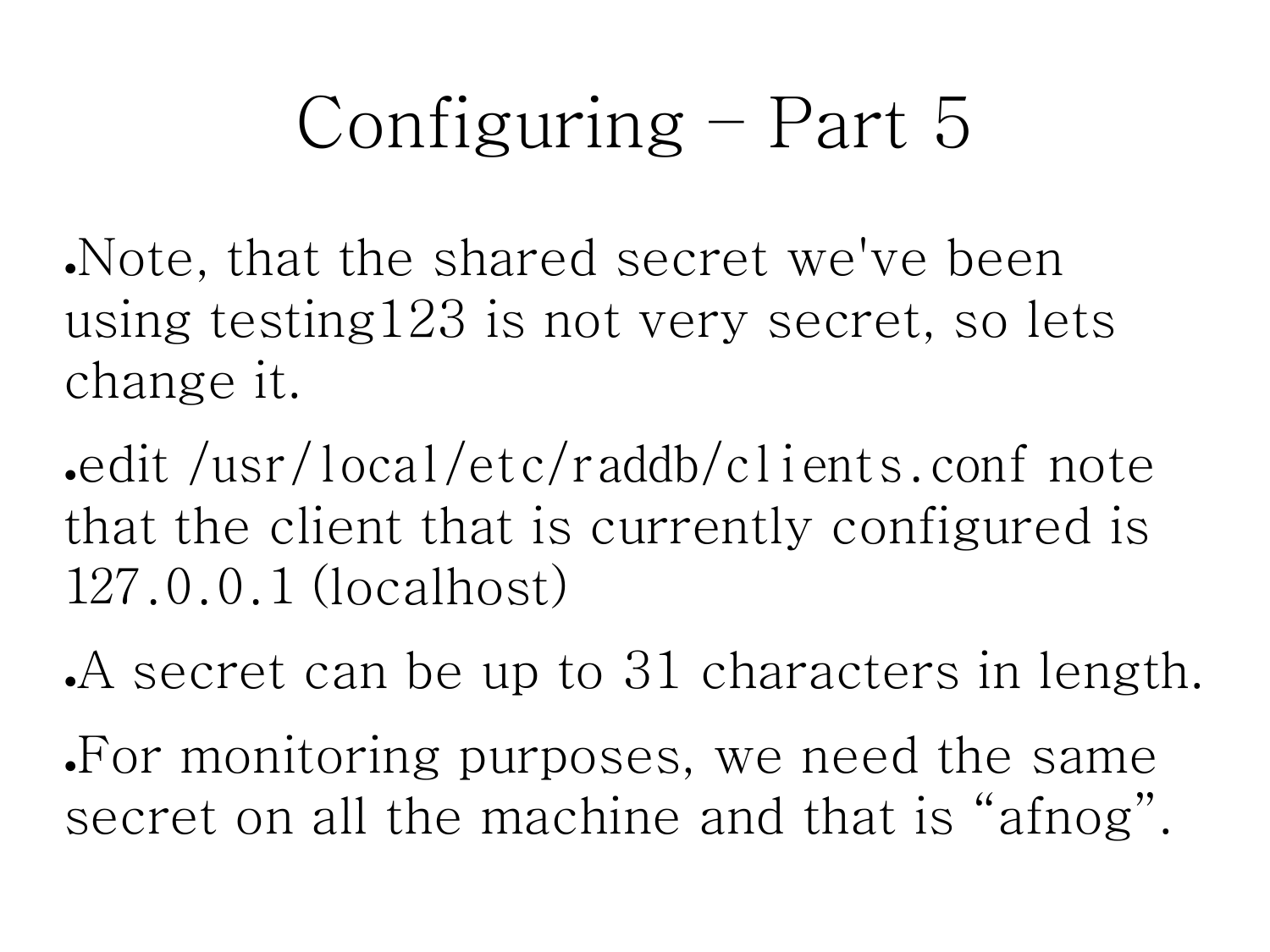# Secret (digression)

#### $\cdot$ From RFC 2865:

–The secret (password shared between the client and the RADIUS server) SHOULD be at least as large and unguessable as a well-chosen password. It is preferred that the secret be at least 16 octets. This is to ensure a sufficiently large range for the secret to provide protection against exhaustive search attacks. The secret MUST NOT be empty (length 0) since this would allow packets to be trivially forged.

I tend to prefer large random or pseudo-random numbers for strings.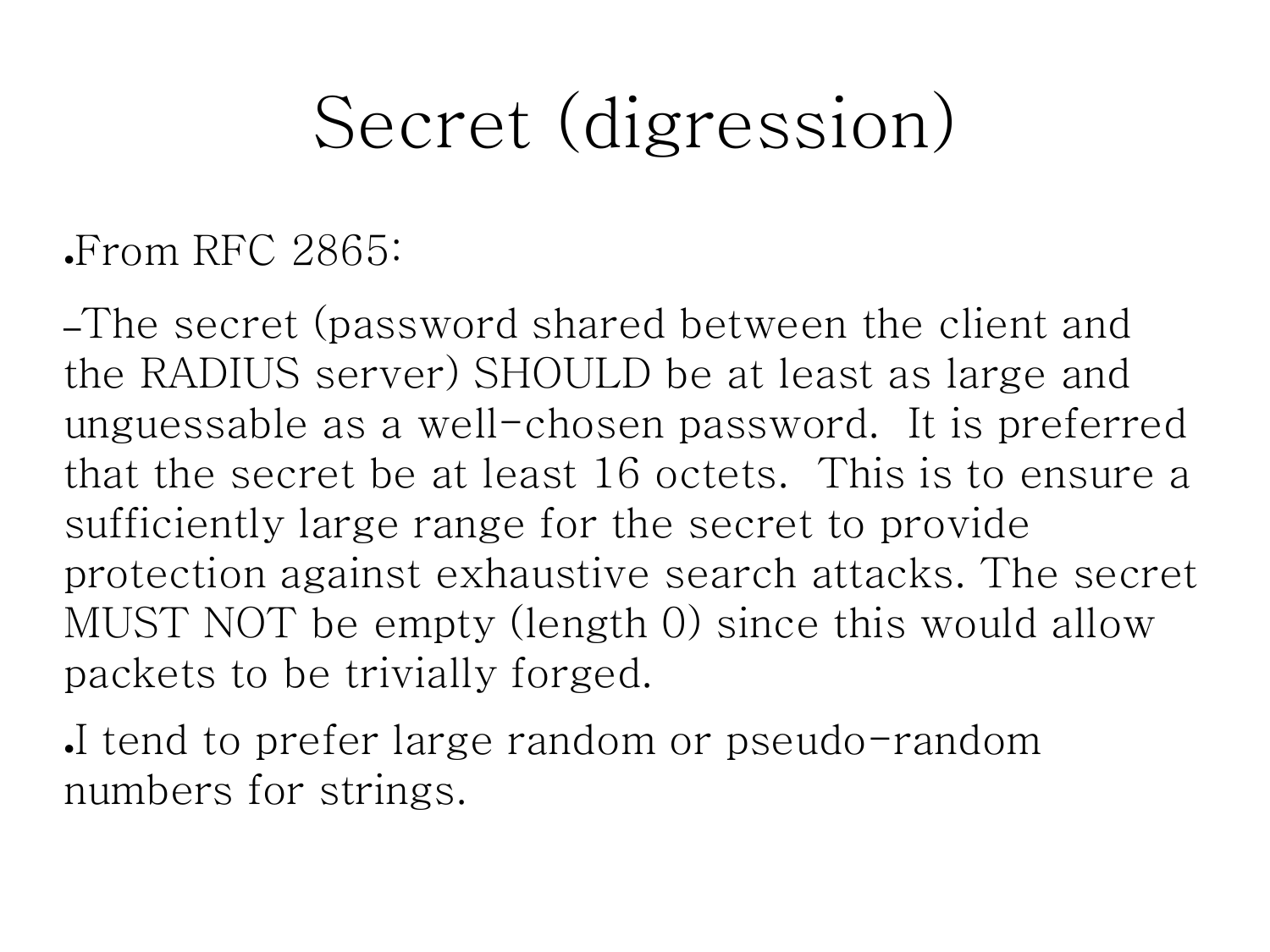●Now run radtest again, using a local username and password and your new secret.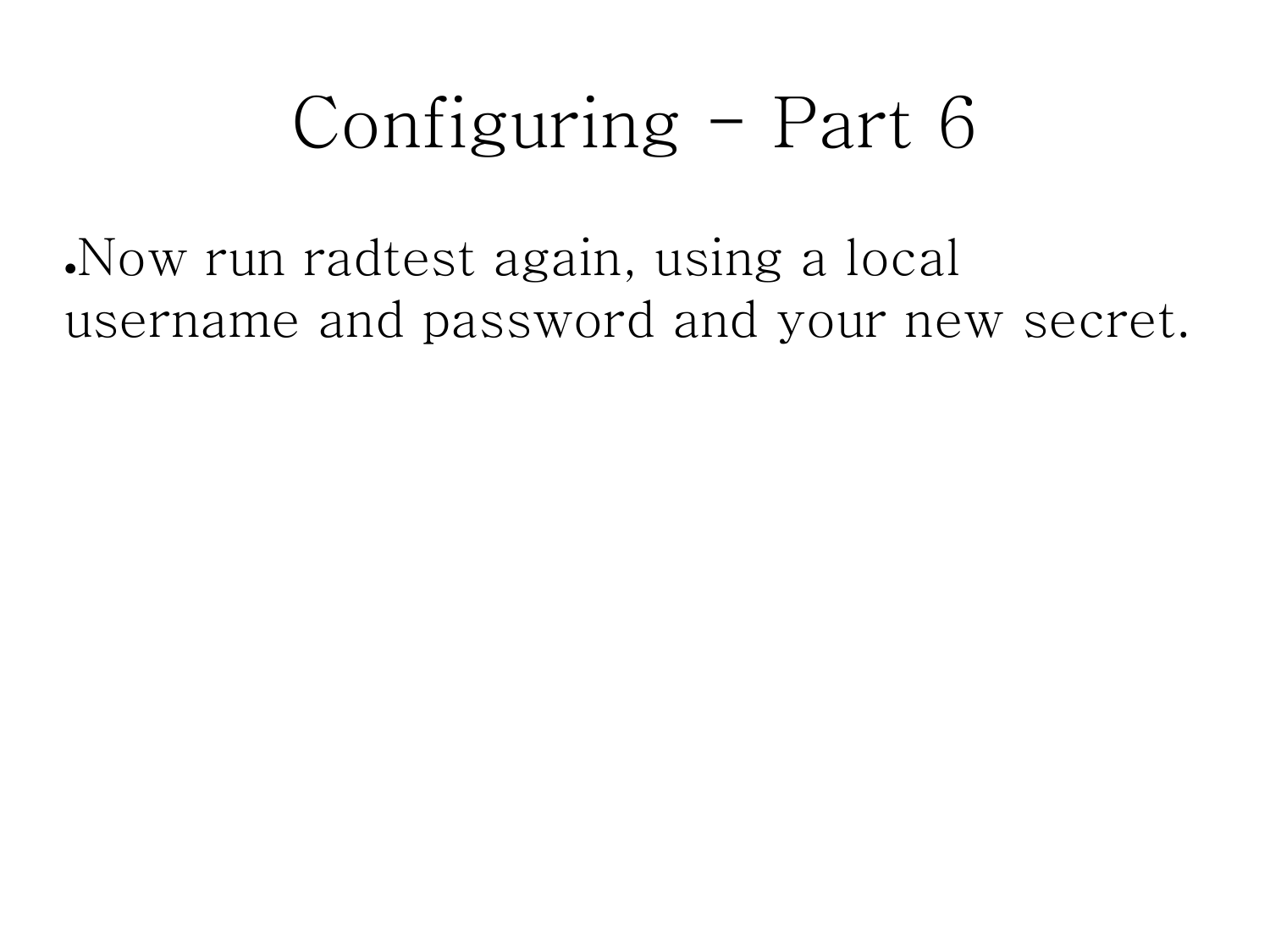# Configuring a client

- Now that we have the server working we can configure a client to query the server.
- We could configure a NAS device if we had one.
- ●Authenticated services on FreeBSD (and Linux) use a facility called PAM (Pluggable Authentication Modules) which will allow you to query different (or multiple) authentication methods.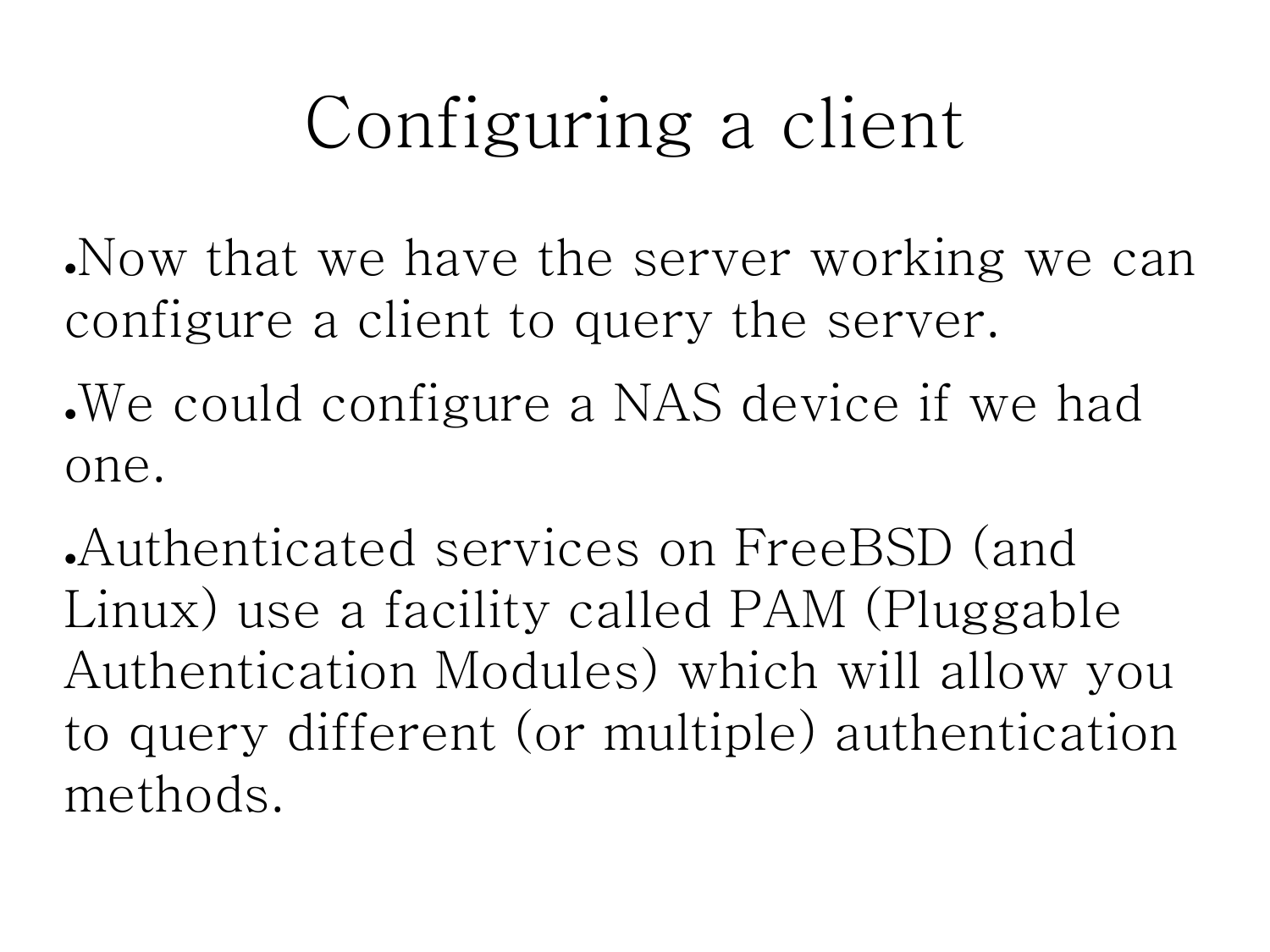#### PAM – Part 1

●Lets allow the ssh service on our machine to authenticate against our radius server.

• services that leverage PAM have config files in /etc/pam.d

- take a look at the one for sshd
- add another auth module after pam ssh
- ●auth sufficient pam\_radius.so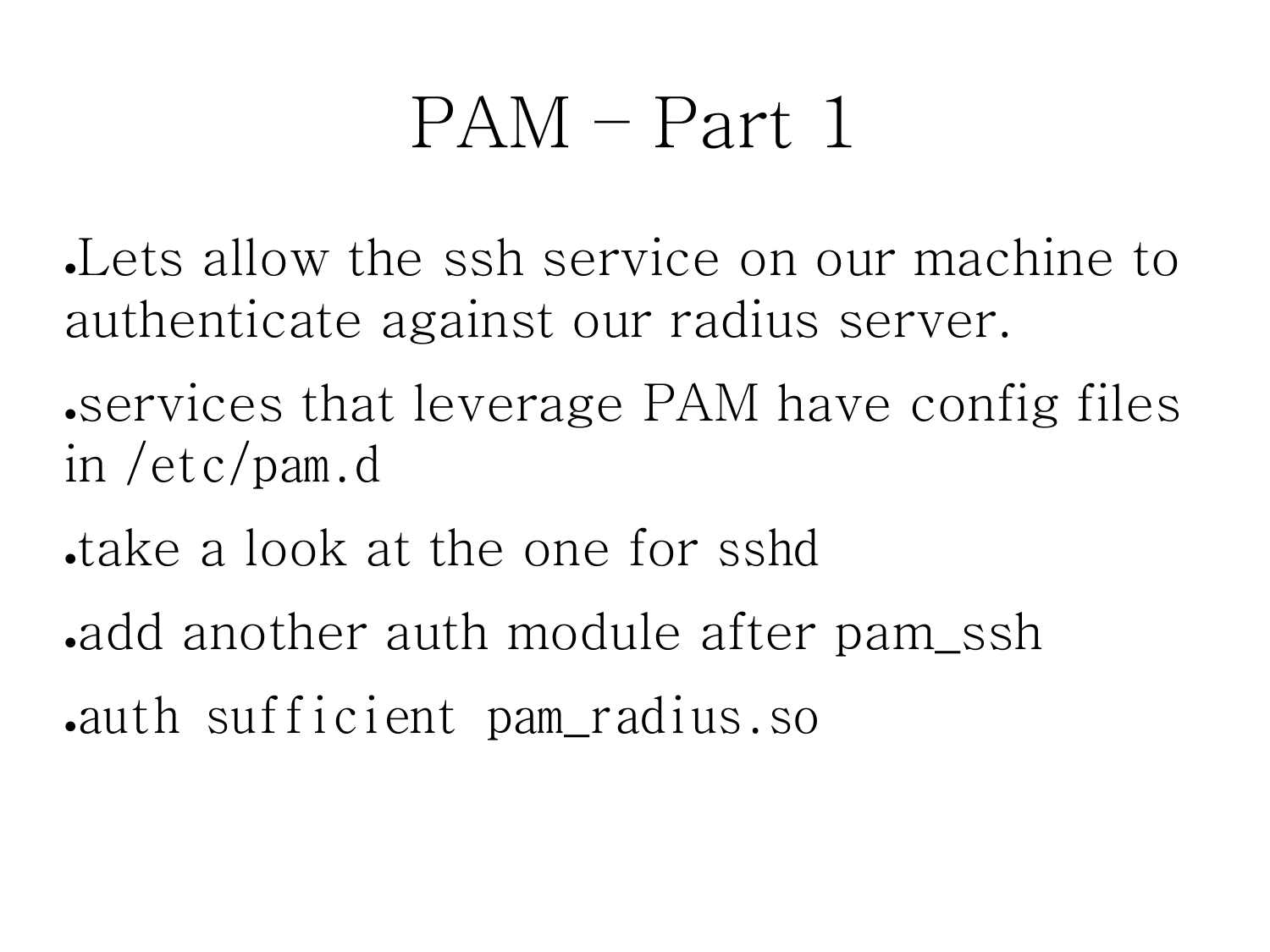#### $Pam$  – Part  $2$

- We need to edit the file /etc/radius.conf. which probably doesn't exist yet.
- ●we need to add the line:
- –auth 127.0.0.1 secret 1
- –secret is the better secret you picked

●Once we've done that we should be able to ssh to localhost enter our password and login, and you should see the results displayed by your radius daemon running in debug mode.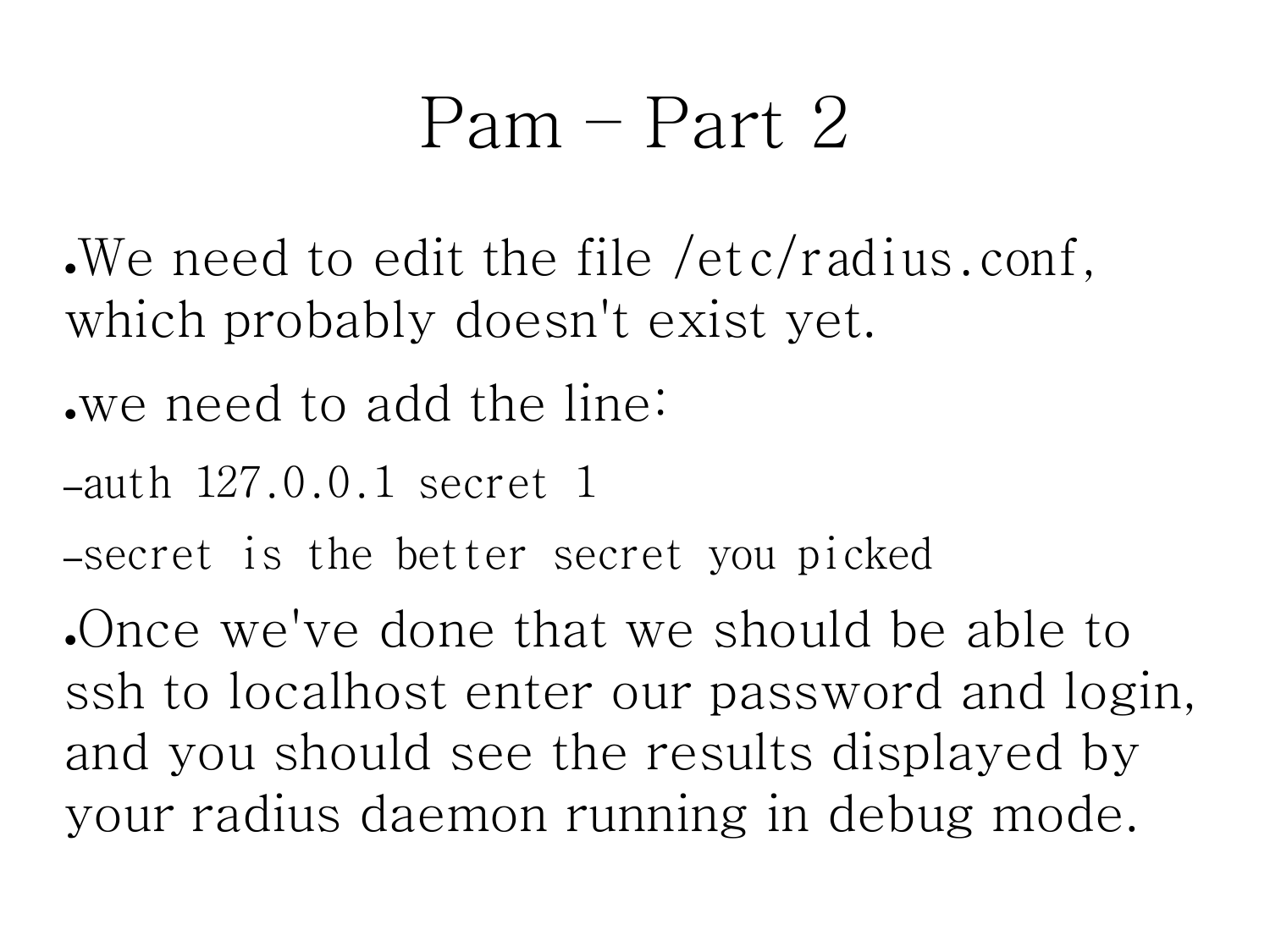#### Pam – Part 3

Lets test the radius server via ssh to another machine in the class and see if it will request for the radius password which will enable us to log in.

–Ssh [remote\\_username@remote](mailto:remote_username@remote)\_ip\_address

In the authentication response, you should be presented with a radius Password request from the remote server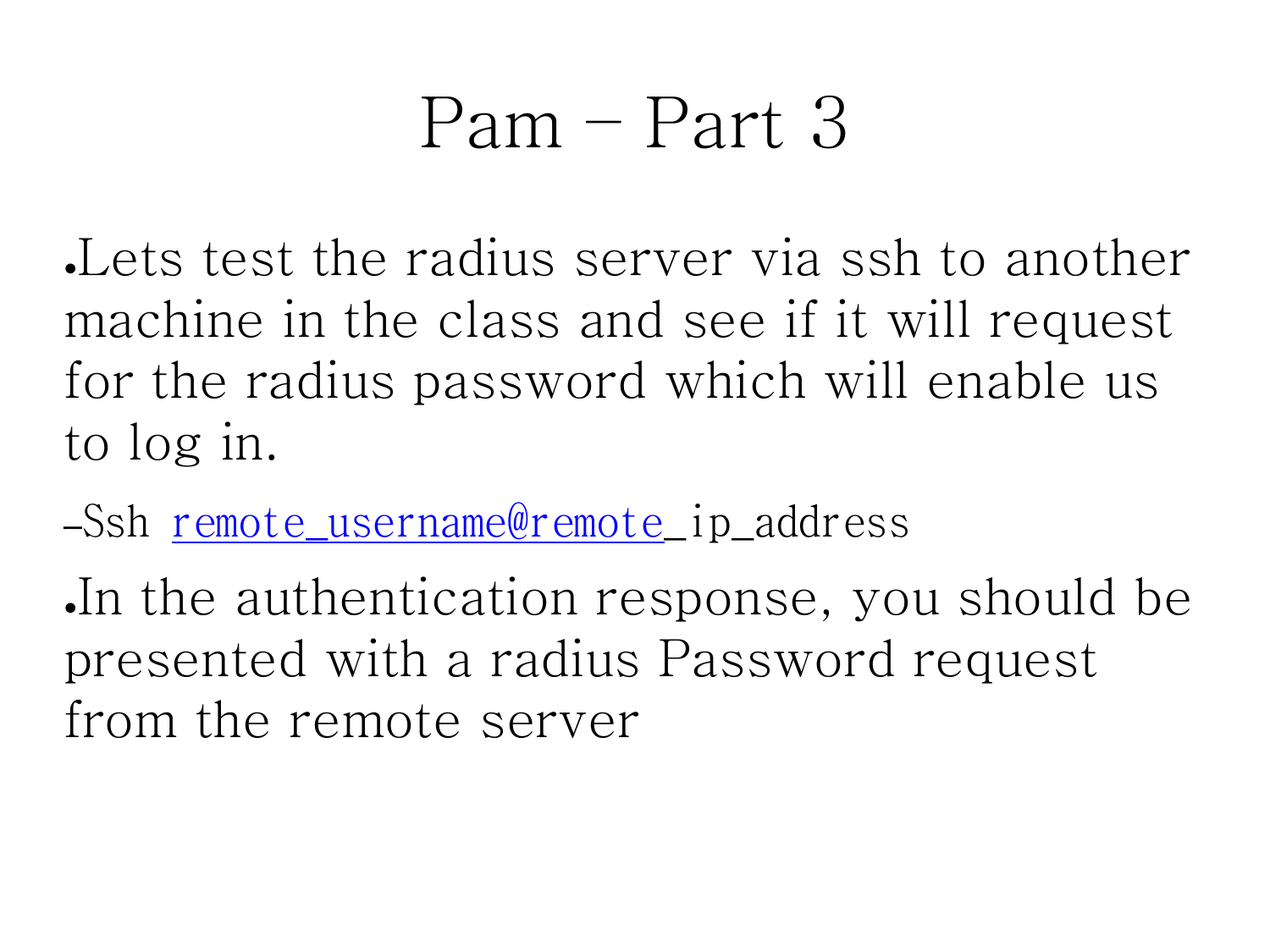# Making radiusd start with FreeBSD

●look at the rc file for radiusd which is located in /usr/local/etc/rc.d/

Notice at the top that it provides instructions.

 $Follow$  them...

Then kill your current radiusd and start a new one by running

●/usr/local/etc/rc.d/radiusd start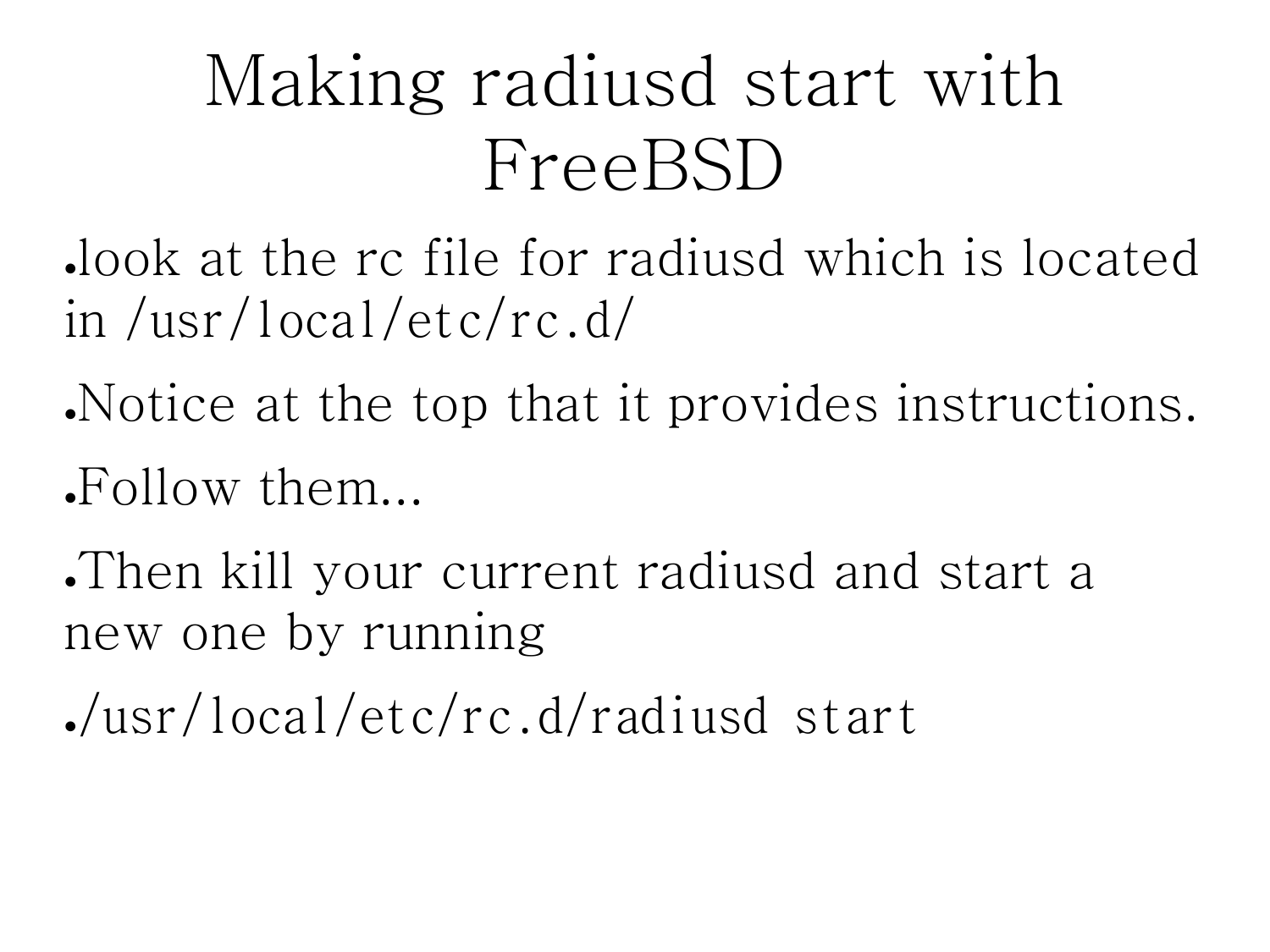#### What have we achieved?

. We have a radius server that answers authentication queries using the unix password files/database on FreeBSD.

●We can deploy new services, like for example SMTP-AUTH without having to populate them with user credentials.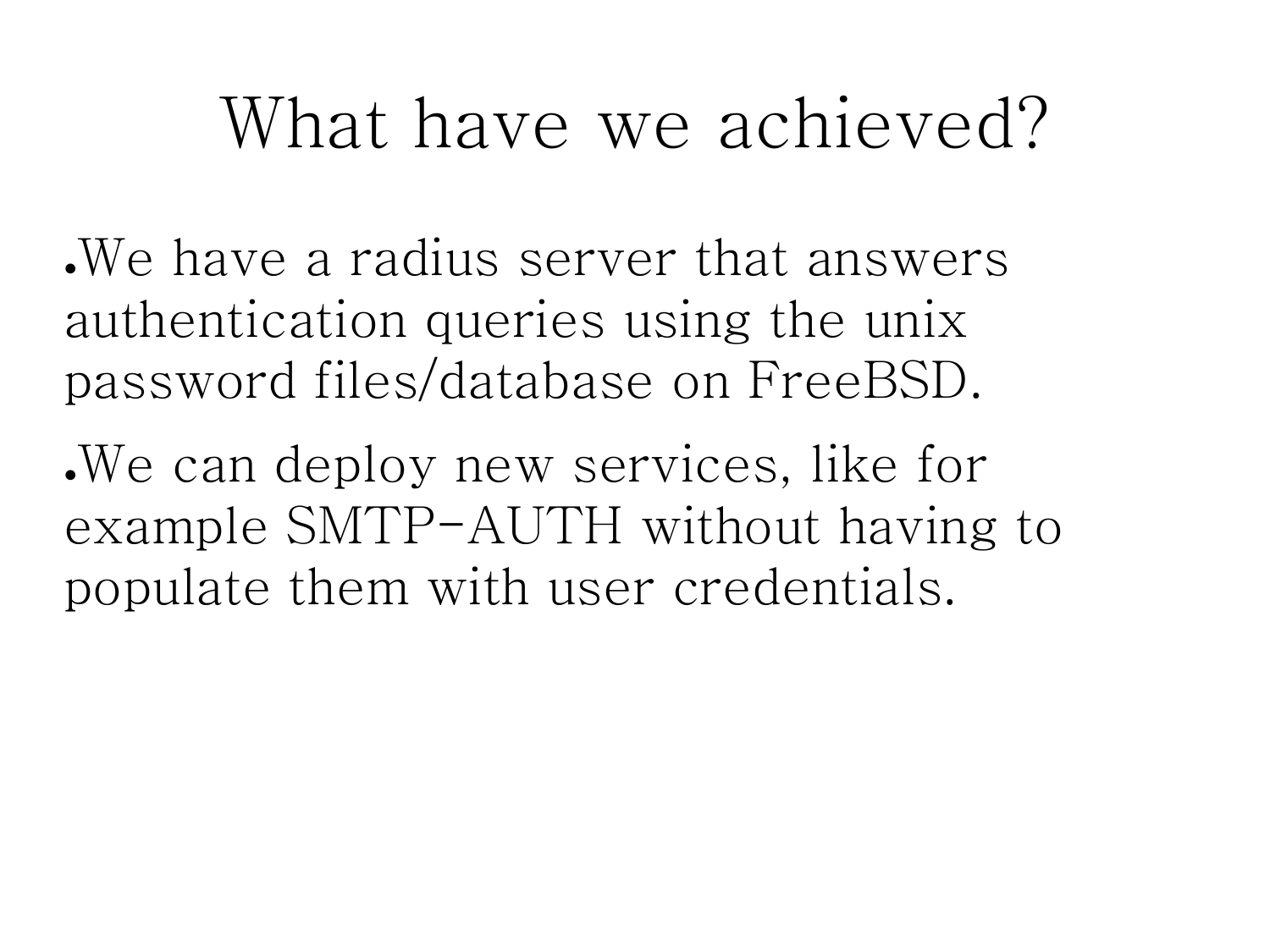### What more could we do?

●Store credentials in a database such as mysql, or a directory service such as ldap so that we could associate additional meta-data about the user with the account.

Generate accounting data, so that we could bill for timed access to resources (at a wireless hotspot or a hotel for example).